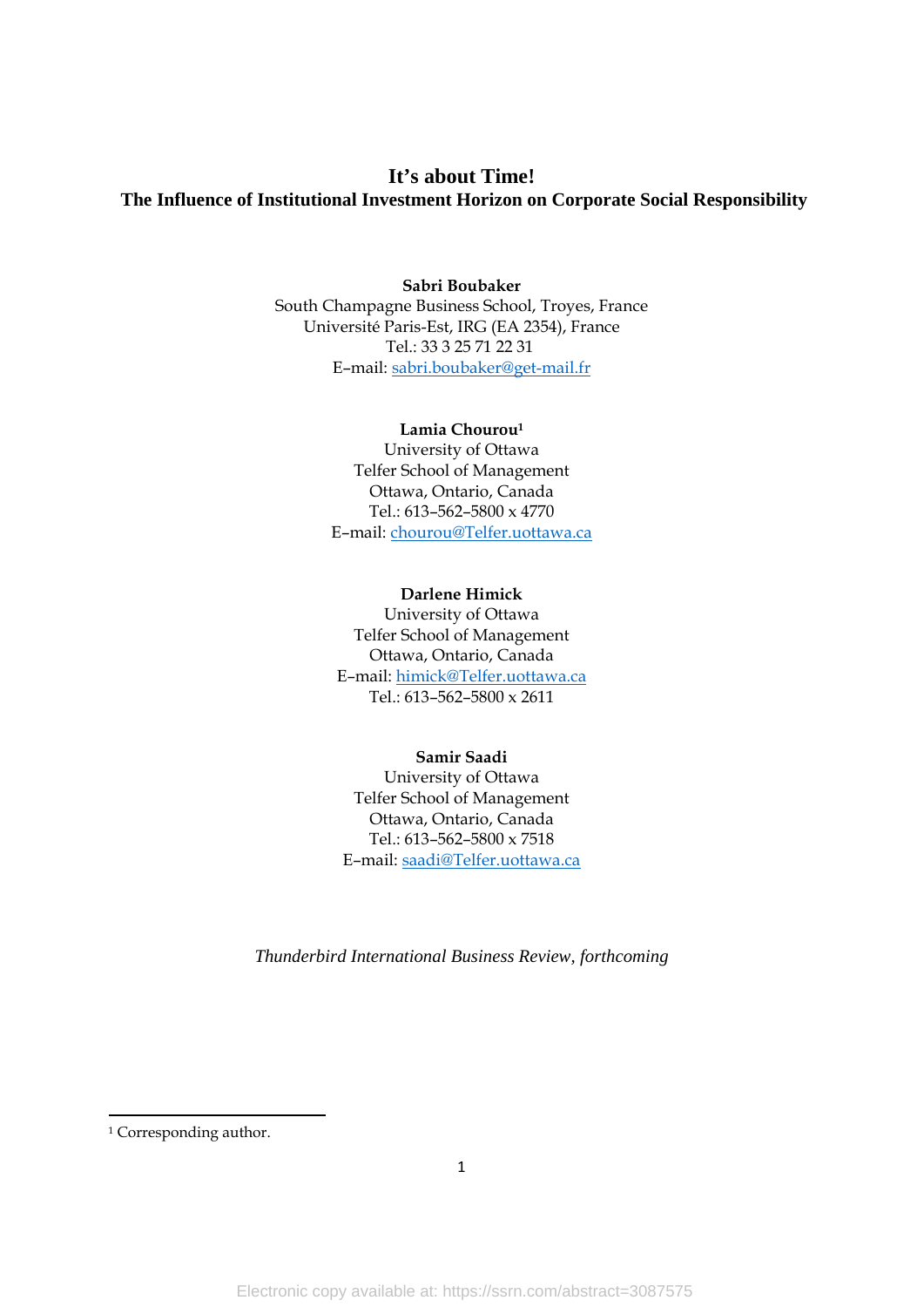## **It's about Time! The Influence of Institutional Investment Horizon on Corporate Social Responsibility**

#### **Abstract**

The U.S. equity market has witnessed the rising power of institutional investors over the past three decades. Yet, even as these institutional owners become more powerful their effect on corporate social responsibility (CSR) still remains unclear. The present study attempts to fill this gap by examining these investors' influence on CSR along the dimension of investor timehorizon. We find robust evidence that ownership by institutional investors with long investment horizon is positively associated with higher CSR scores while ownership by institutional investors with short investment horizon is either negatively or not significantly associated with CSR scores. The same results hold when we consider ownership by public pension funds, which present a unique case in which a theoretically long-term horizon has recently been questioned, due to pressures towards short-termism. Granger causality tests also show that the direction of the observed effects goes from institutional ownership to CSR and not the opposite.

JEL: G23, G30, M14.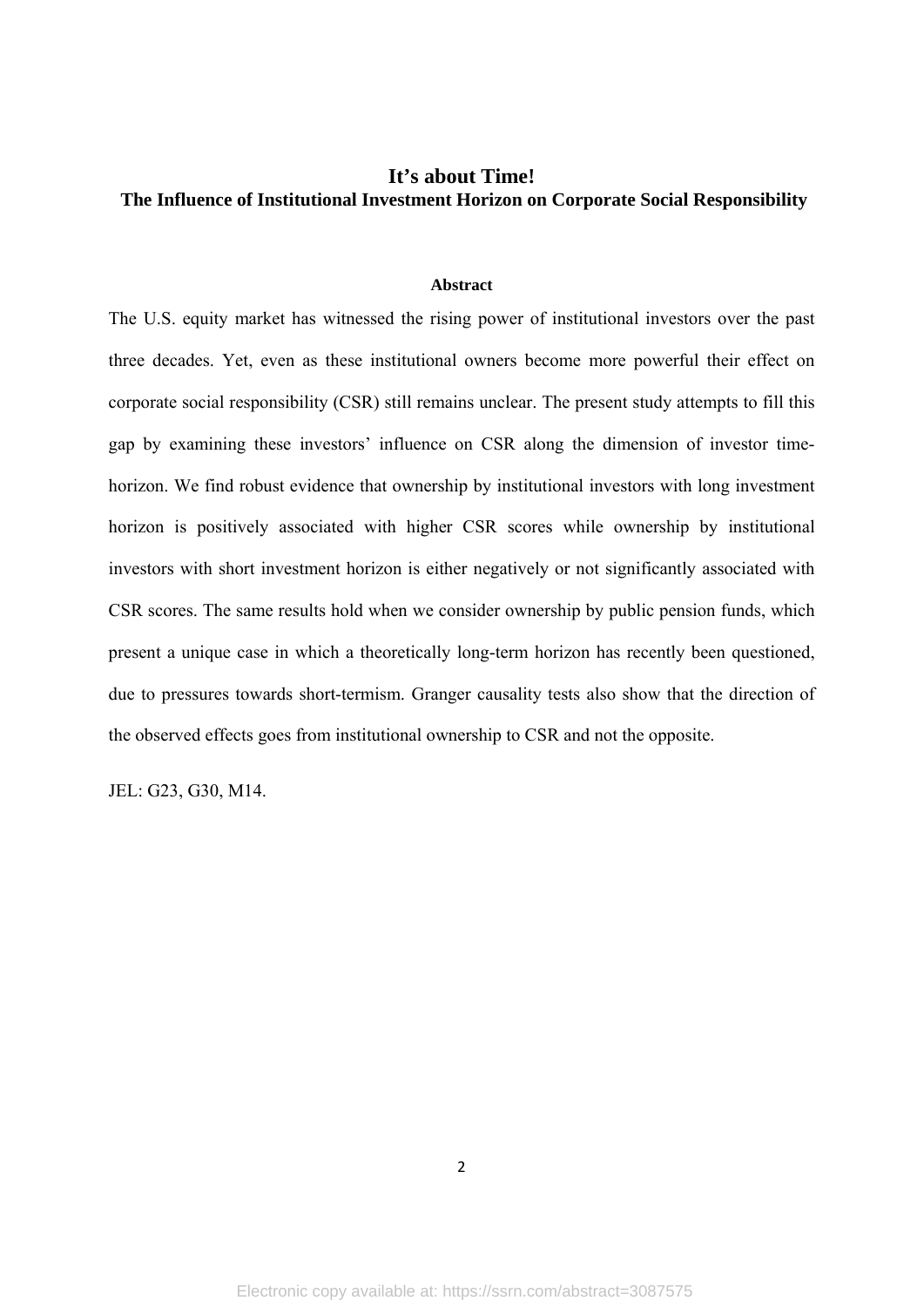#### **1. Introduction**

The U.S. equity market has witnessed the rising power of institutional investors over the past three decades. According to the Conference Board's 2010 Institutional Investment report, institutional investor ownership of total outstanding U.S. equities has increased from 6.1% (\$8.7 billion) in 1980 to 50.6% (\$10.2 trillion) in 2009. The same report indicates that institutional ownership in the top 1000 US corporations grew from 46.6% in 1987 to 73% in 2009. Boehmer and Kelly (2009) add that the volume of trading by institutional investors accounts for up to 96% of the total trading in the New York Stock Exchange. This notable increase in visibility of institutional investors has drawn much attention from academicians, practitioners and policy makers.<sup>2</sup> Recent studies show, however, that institutional investors exhibit significant heterogeneity and that investment horizon preference is one of the main dimensions that institutional investors differ across (e.g., Gaspar et al., 2005; Derrien et al., 2013). The present study examines whether and how institutional investment horizon matters to corporate social responsibility (CSR). As argued by Neubaum and Zahra (2006), even as these institutional owners become more powerful their effect on CSR still remains unclear. Thus, we attempt to fill this gap.

The 1991 case of the New York City Employees' Retirement System (NYCERS) shareholder intervention in the human resource practice of Cracker Barrel Old Country Store illustrates the way in which institutional owners can exert pressure. Cracker Barrel issued a press release in which it announced a policy that it would not hire individuals "whose sexual preferences fail to

 $2^2$  See, for example, Brickley, Lease, and Smith (1988), Gillan and Starks (2000), Parrino, Sias, and Starks (2003), Hartzell and Starks (2003), Aggarwal, et al. (2011), Helwege, Intintoli, and Zhang (2012), Cuñat, Gine, and Guadalupe (2012), Dutta et al. (2015), and McCahery, Sautner, and Starks (2016).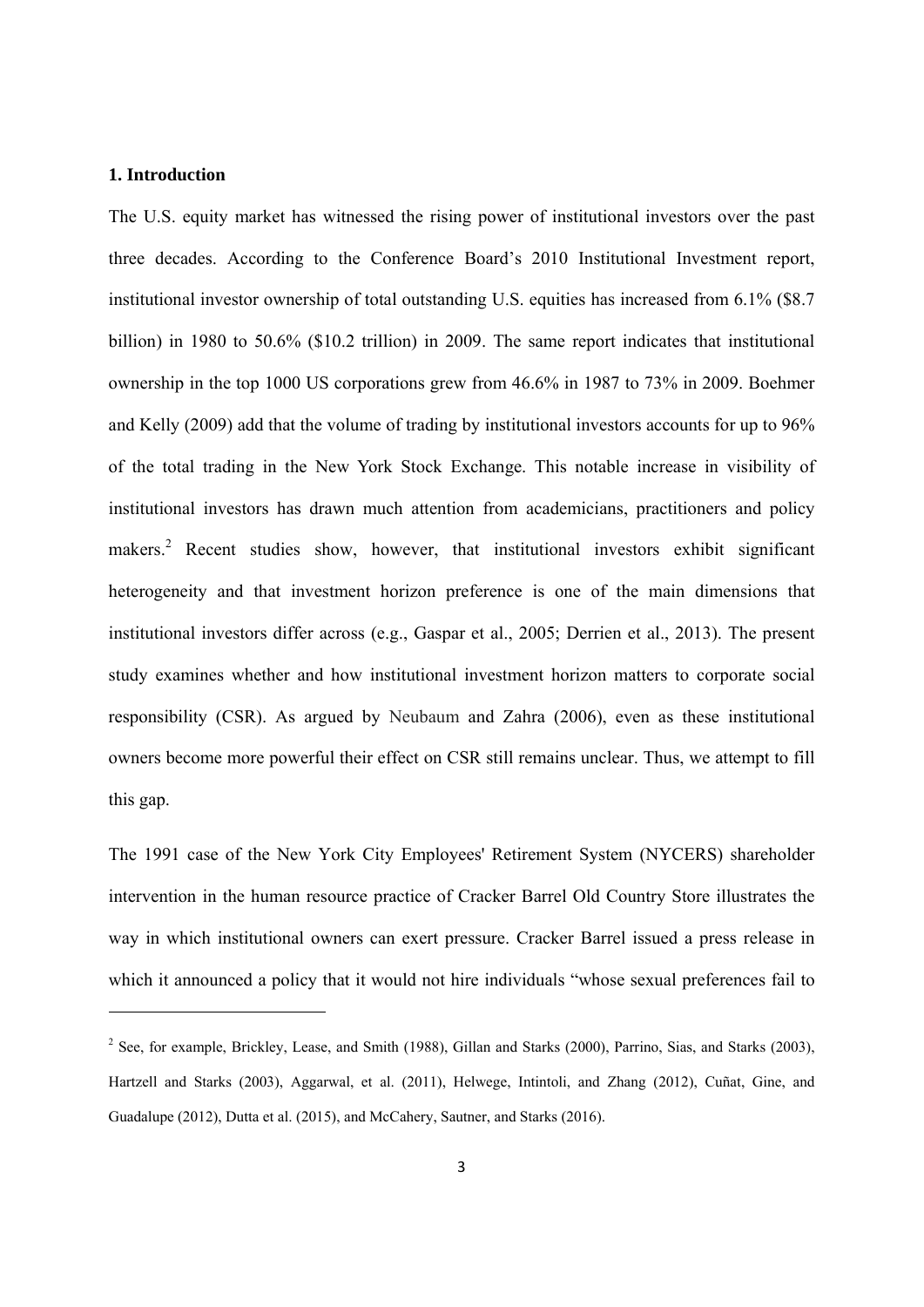demonstrate normal heterosexual values," and soon after fired at least eleven employees based solely on sexual orientation. Cracker Barrel responded to the resulting protests and negative publicity by admitting that the policy "may have been a well-intentioned overreaction to the perceived values of our customers and their comfort levels with these individuals," (Ayotte, 1999). However, the company did not rehire the terminated employees, nor did it rescind the policy. Motivated by these actions, NYCERS submitted a shareholder's proposal to add "sexual orientation" to its non-discriminatory hiring policy statement and implement policies related to this statement. The SEC, however, opined that the matter was excluded from shareholder proposals because it related to "ordinary business matters." The ordinary business exclusion allowed the omission of proposals regarding "routine, day to day matters relating to the conduct of the ordinary business operations," unless the proposal implicated a significant social policy. Cracker Barrel followed up with an action in federal court. In 1998, the SEC reversed its petition, and that year, after a year-long legal battle, the NYCERS proposal appeared on the Cracker Barrel proxy voting statement (Pettigrew and Whittington, 2001).

The Cracker Barrel incident is an example of the means through which institutional investors can engage with the firms in which they hold ownership to influence issues of corporate policy that go beyond shareholder value.<sup>3</sup> It is also a vivid example of the *length of time* and effort that it can take to execute the decision to engage with investee companies on matters related to CSR. It illustrates the meaning of the word "engage" in shareholder engagement, signifying patient, long-term attempts to bring about changes in, or at a minimum call attention to, corporate policy related to governance, environmental, or social policies that affect either the firm's shareholders or its stakeholders.

<sup>&</sup>lt;sup>3</sup> See Koppell (2011) for an illustration of the long history of corporate engagement.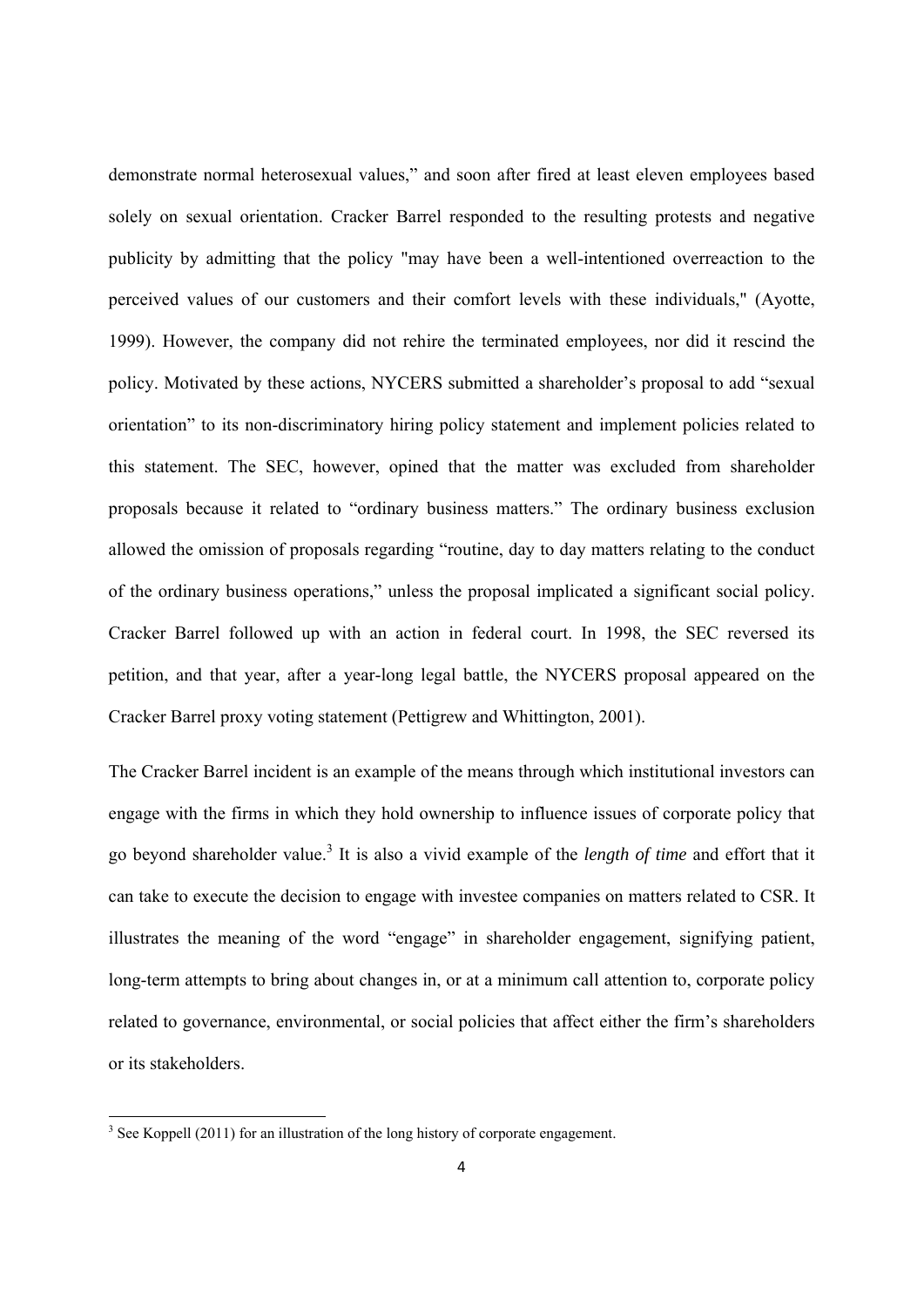The investor in the Cracker Barrel case was a large pension fund. In the intervening years, the presence and voice of institutional investors like the NYCERS has increased and their role in advocating for particular aspects of corporate behavior or performance related to CSR has increased (Martin, et al., 2007). And while in this single example we witnessed the eventual success of their intervention, we currently lack definitive answers concerning patterns of successes more broadly, and over a wider range of CSR-related issues. Such institutional investors are not a homogenous group. They are differentiated in numerous ways, for instance by the extent to which they are regulated, whether the institution is a controlling shareholder or not, whether they are diversified or concentrated in their investments, how they are compensated for the success of their portfolios, and the length of time they hold their investments either due to liquidity needs or performance enhancement (see Martin et al. 2007 for a discussion of these differentiating factors). In this study, we focus on this last characteristic, the investment horizon. Engagement involves deliberate and active participation in the corporate policies and management of investee firms and can involve navigating regulated and constrained channels for engagement (e.g., the courts, SEC, or voting cycles). It is, thus, best-suited for those who have the time to effect change through these channels.

In this paper, we investigate the degree to which investment horizon impacts the CSR outcomes for institutional investors. We find that ownership by institutional investors with long investment horizon is positively associated with higher CSR scores, while ownership by institutional investors with short investment horizon is either negatively or not significantly associated with CSR scores. The same results hold when we consider ownership by Public Pension Funds: Only those with long investment horizons are associated with higher CSR scores. Granger causality tests show that the direction of the identified positive association between long term institutional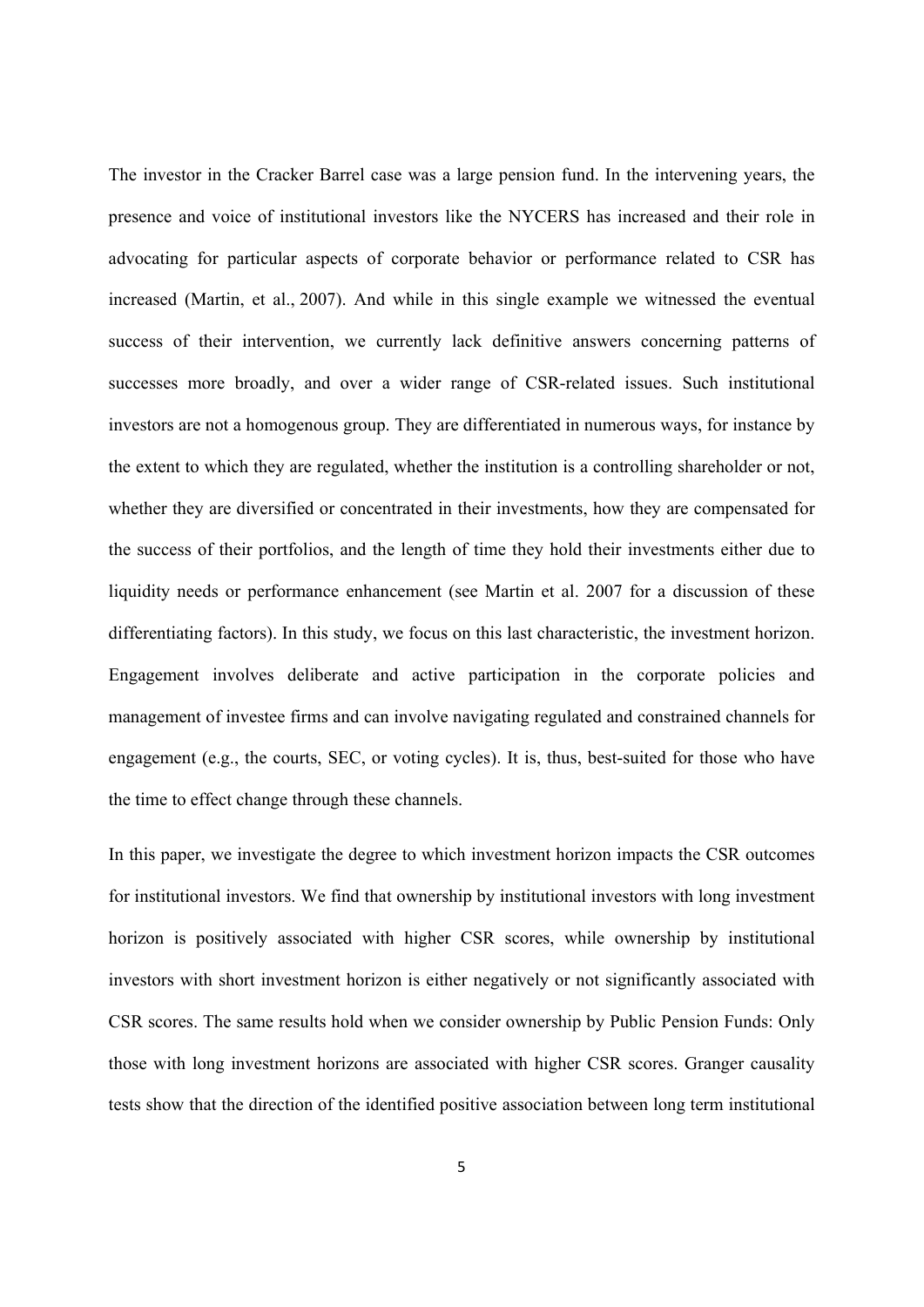ownership and CSR goes from long term institutional ownership to CSR scores and not the opposite. Our study suggests that the ability to engage, and the success of engagement, is related to the length of time available to the investor to pursue such engagement. Time horizon, then, matters.

Several motivations ground this study. First, in recent years, investment time horizons have, on average, been shrinking (Kay, 2012) due in part to the increased presence of so-called 'highfrequency' investors which now accounts for an estimated 70% of US equity trading.<sup>4</sup> Such investors hold shares for a period of seconds only (Clarke, 2014), and frequently use computerized order-matching venues (so called "automated trading systems") rather than human interaction, to consider and execute investment decisions (Dean, 2013). Indeed, their investment horizons are becoming even shorter:

> *It is the latest salvo in the "race to zero," traders' term for their efforts to whittle away the difference between the speed their orders travel at and the speed of light. Zero, the point at which that difference would disappear, has become a kind of holy grail to computerized traders, for whom nanoseconds—billionths of a second—can spell the difference between profit and loss in their algorithm-driven trades.* (Patterson, 2014).

Second, the role played by these (and other) short-term investors has recently been problematized and subjected to scrutiny, including calls for increased regulation. The Kay report in the UK on short term investing was perhaps the most high profile critique of both the practice of, and institutional investors that practice, short-termism. Calls to regulate (and reduce or

<sup>&</sup>lt;sup>4</sup> As stated above, according to Boehmer and Kelly (2009), the volume of trading by institutional investors accounts for up to 96% of the total trading in the NYSE.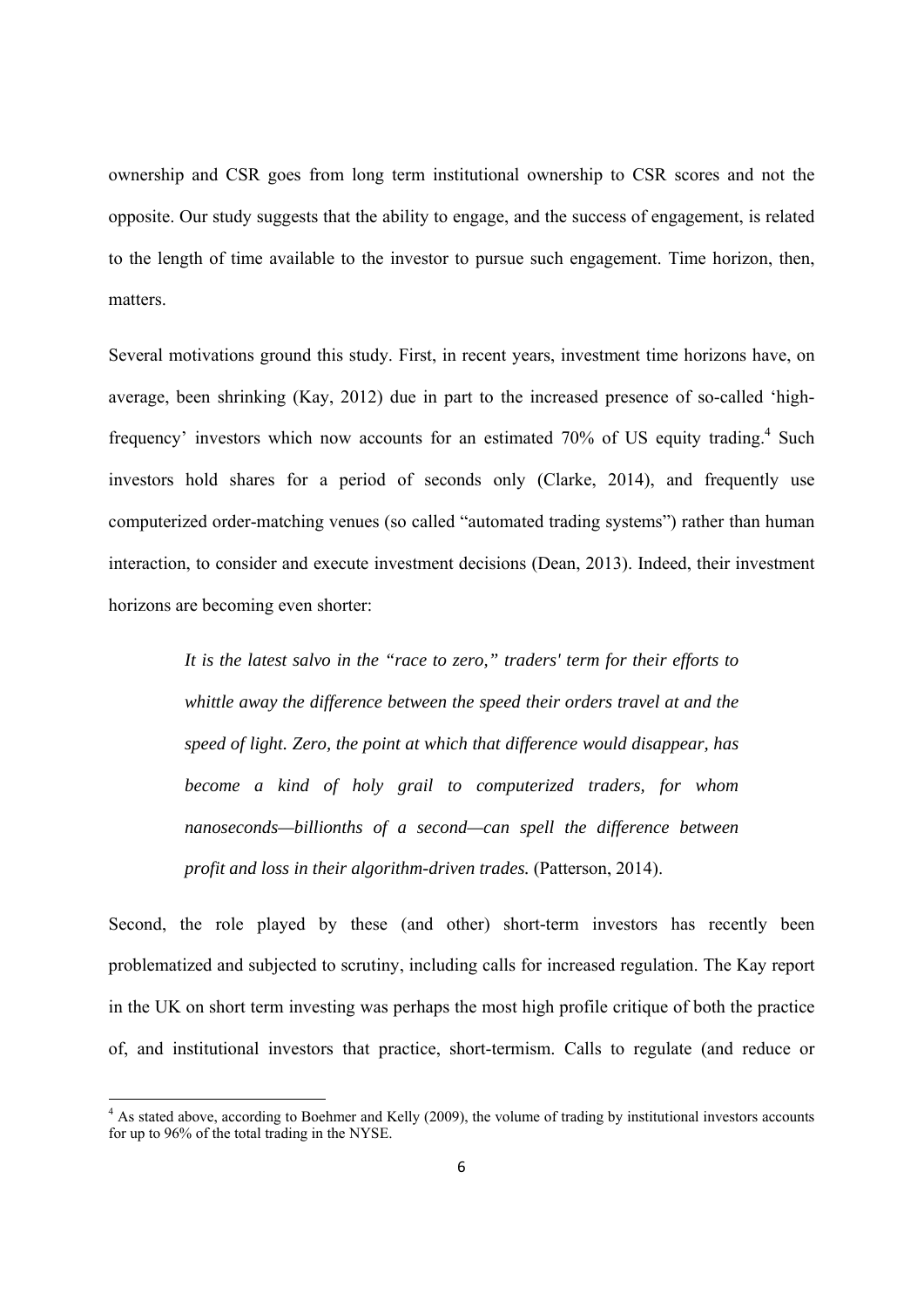eliminate) these behaviors imply the need for research that develops a greater understanding of these kinds of investors.

Third, advocacy by institutional investors can draw even individual and retail investors along and influence their participation in engagement. In the Cracker Barrel case, for example, the shareholder lawsuit by the NYCERS paved the way for individual investors who attended the meeting and voted alongside NYCERs. Thus, research concerning institutional investors' impact on CSR has implications that reach beyond this setting.

The current study contributes to three inter-related streams of literature. First, there is a growing literature linking investment horizon to corporate behavior, such as R&D expenditures (e.g. Bushee, 1998; David et al., 2001), mergers and acquisitions (Gaspar et al., 2005), cost of debt (Elyasiani et al., 2010), corporate payout policy (Gaspar et al., 2012; Dutta et al. 2015), and investment to cash flow sensitivity (Attig et al., 2012). As noted by Hartzell and Starks (2003), though long-term investors could affect corporate policies by active monitoring, short-term investors could affect corporate policies through their trading strategies and preferences. We extend the extant literature by investigating whether institutional investment horizon influences corporate social responsibility.

Second, the literature is inconclusive about the type of institutional investors that is more suitable to a firm (e.g. Brancato, 1997; Bushee, 1998; 2001; 2004; Burns et al., 2010; Porter, 1992; Yan and Zhang, 2009). For instance, Bushee (2004) and Gaspar et al. (2005) argue that long-term institutional investors are more desirable than ownership by short-term ones because of their superior monitoring role which has a positive effect on firm's value in the long run. However, Yan and Zhang (2009) argue that a firm is better off attracting short-term institutional investors because they are more informed than long-term institutional investors, which translate into better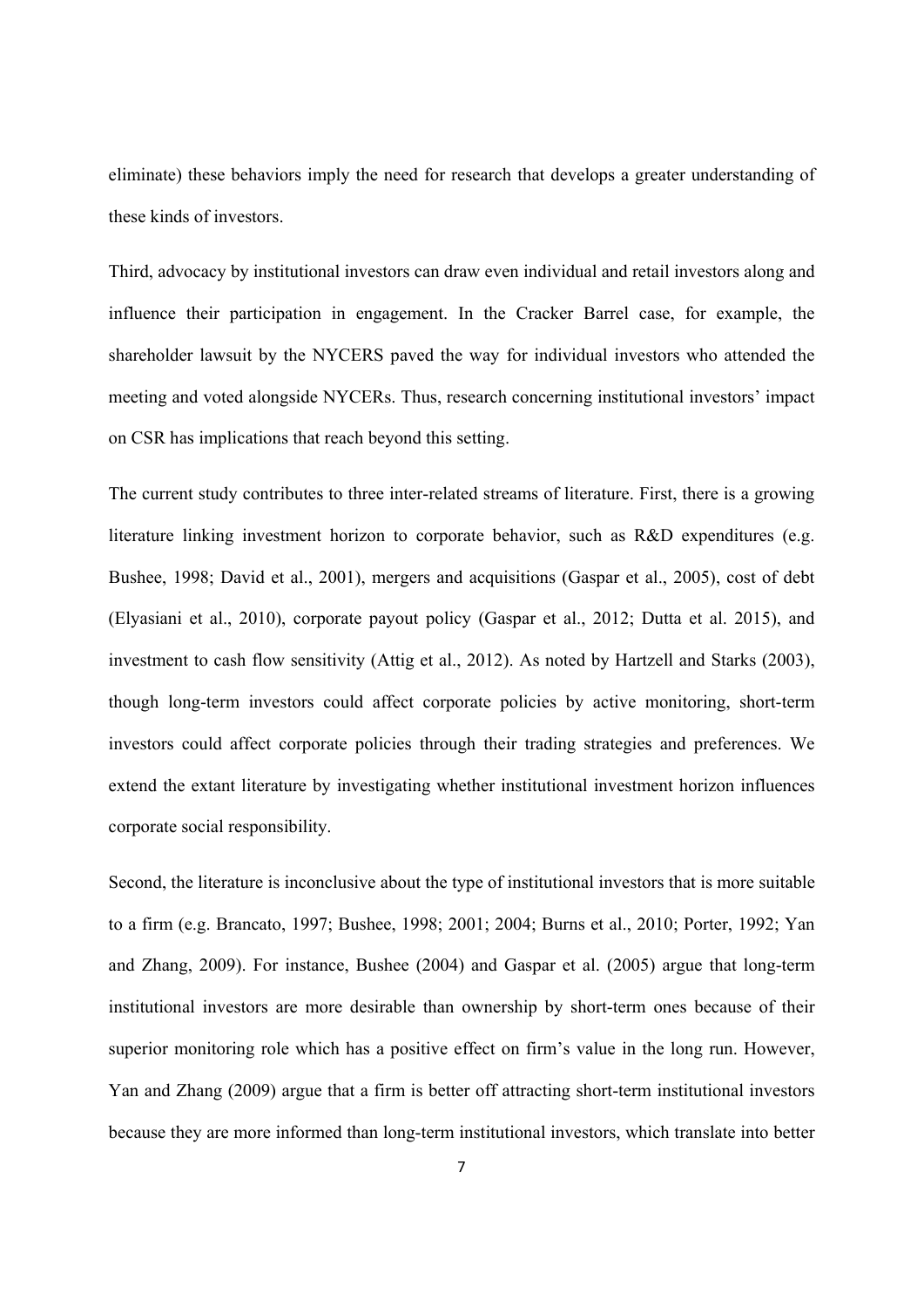price discovery and lower cost of equity capital. More recently, however, Attig et al. (2013) find that holding by long-term institutional investors leads to a lower firm's cost of equity capital than short-term institutional ownership. Moreover, McCahery et al. (2016) find that long-term institutional investors tend to engage more intensively in shareholder activism and monitor corporate managers than short-term institutional investors. Recently, the "Calpers effect", so named for the potential for institutional pension fund shareholder engagement to impact firm value, has been investigated (Nelson, 2006; English, Smythe and McNeill, 2004).

Motivated by the importance of better understanding not only the actions of institutional investors, but the increasing presence of transient investors juxtaposed with the need for "patient" capital to effectively engage with companies, the study develops in the next section the conceptual framework and hypotheses before turning to results. Section 3 presents the sample and data sources. The empirical design is outlined in Section 4. Sections 5 and 6 present the descriptive statistics and the regression results. Section 7 is devoted to the robustness tests. The last section concludes the paper.

#### **2. Conceptual background and hypothesis development**

One of the primary reasons for increased shareholder activism beginning in the late 1980s and early 1990s was the emergence of the institutional investor. Before the advent of the institutional investor, the lack of adequate means of communication among individual shareholders and the unresponsiveness to individual shareholder activism served as a barrier to most shareholder participation (Mueller, 1998). But the nature and structure of the institutional investment field has changed since the emergence of this powerful investor block. Now increasingly dominated by investors whose time horizons are shortening at a rapid pace, today's markets are changing the very nature of the institutional investor's propensity and ability to engage.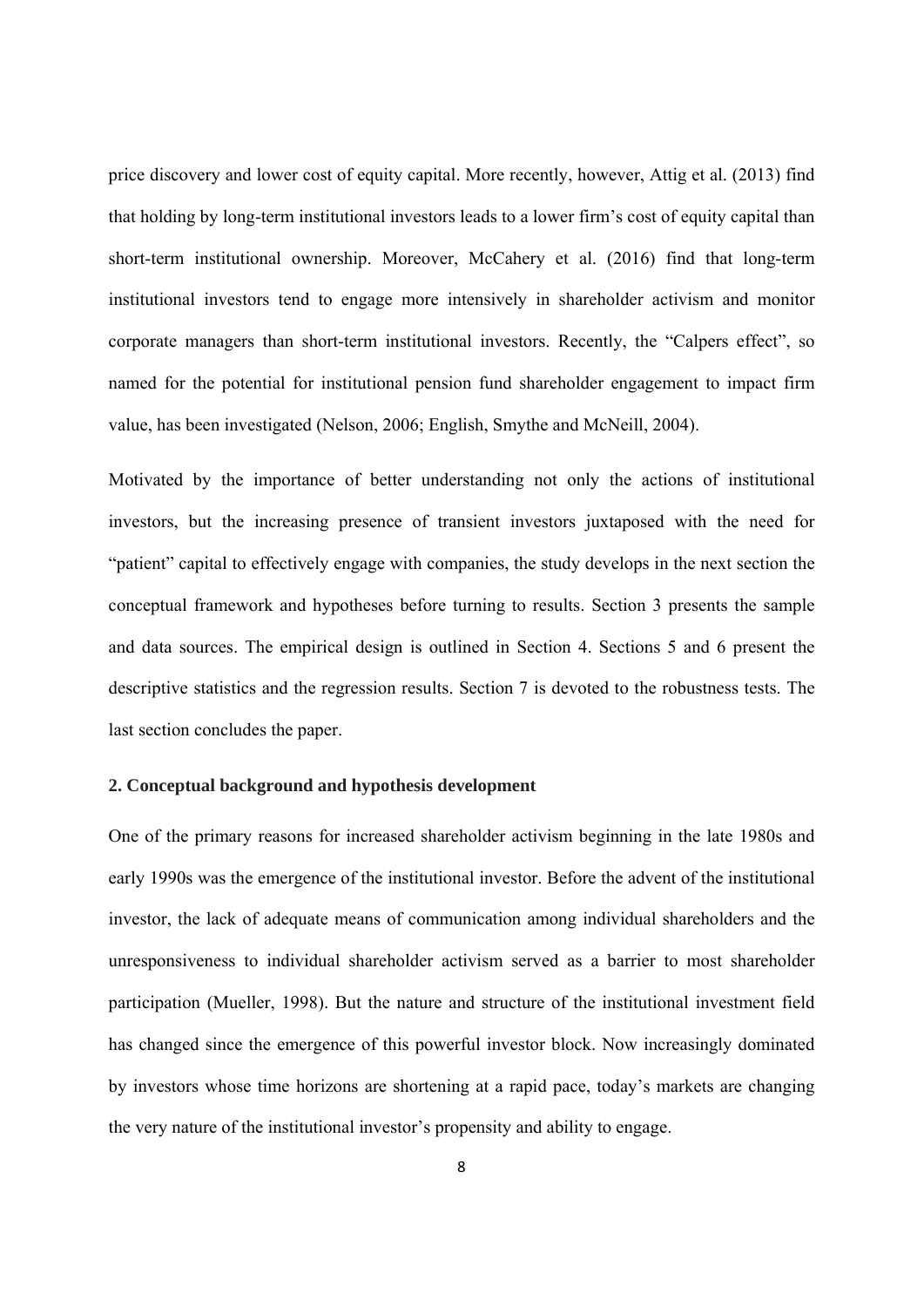Research has investigated whether there are links between the type of investor and the CSR activities of firms in which they invest. Such research has differentiated, for instance, between pension funds versus investment firms, finding increased influence on people and product quality dimensions of CSR for pension plan asset managers (Johnson and Greening, 1999). Kim, et al., (2014) find that *local* (geographically) institutional ownership reduces the amount of toxic chemicals released by local facilities into the environment. Cox, et al. (2008) find that whether a pension plan is public (and facing political pressure) or private, as well as where the fund management decisions are made (whether external to the pension fund or made internally) matters, and influences the types of CSR factors that firms in their portfolios exhibit.

Research has also investigated the nature of the investor that CSR-intensive firms attract. Graves and Waddock (1994) find that CSR activities tend to lead to an increase in the number of institutional investors holding a given stock. One of the reasons why pension funds and related institutional investors (e.g., universities, and religious, charitable, and not-for-profit institutional investors) may seek out higher-CSR performing firms is that such funds are exposed to social norms and public scrutiny. Cahan et al. (2015), for instance, find that firms with superior CSR performance have greater ownership by what they define as "norm-constrained institutions", consistent with positive screening. Faccio and Lasfer (2000), on the other hand, find that occupational pension funds are not effective monitors of firms in which they hold large shareholdings over the long term.

A limited amount of research has investigated whether the investment horizon influences CSR activity. An older stream of literature suggested two conflicting characterizations of institutional owners. The first claim theorized that institutional owners are myopic investors who are only interested in maximizing their own short-term financial performance (Porter, 1992), while the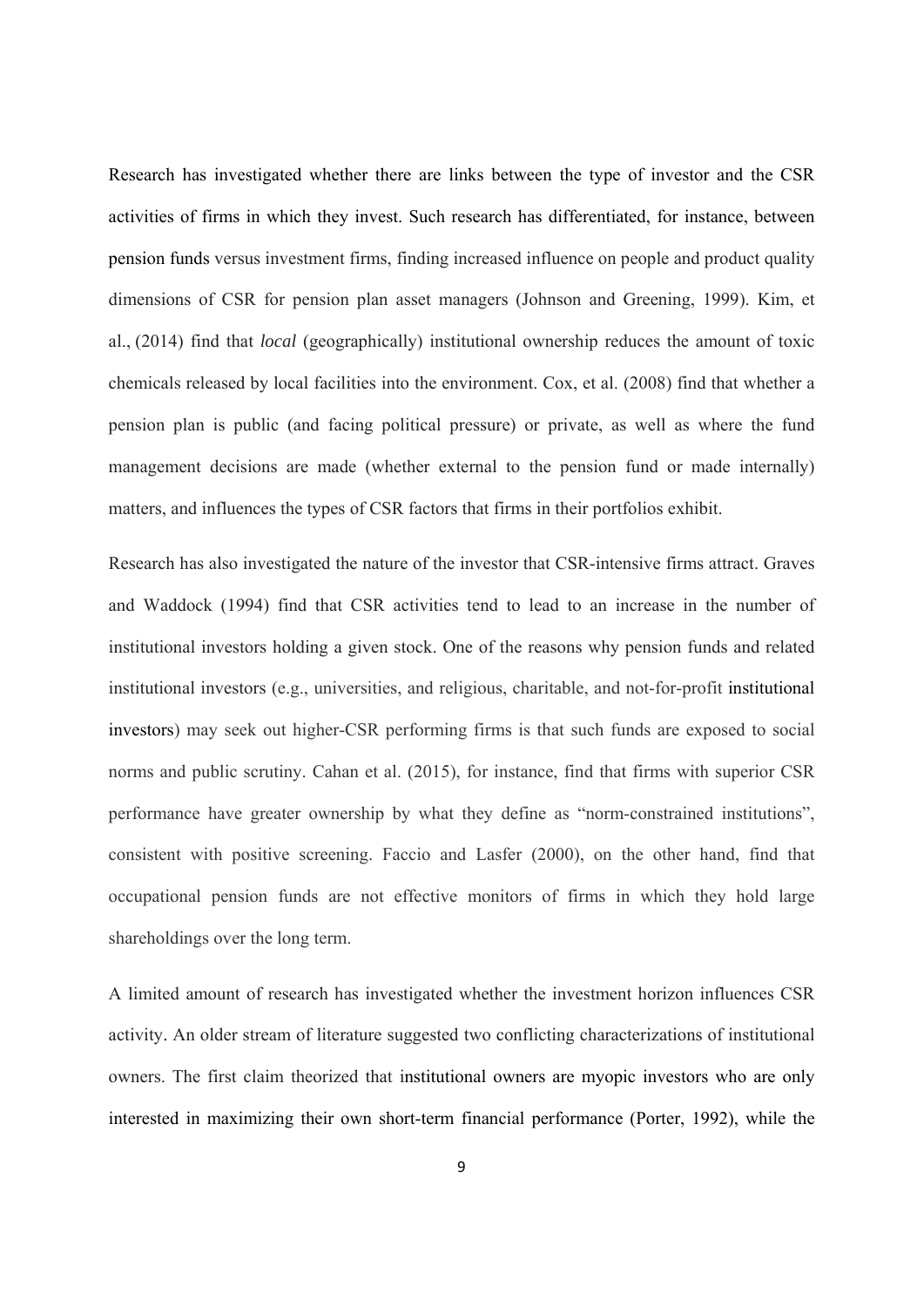second suggested that they are long-term, active, and vigilant investors (Useem, 1996). Other research on time horizon has examined the effect of institutional investors on the relationship between corporate expenditure and R&D (e.g. David et al., 2001) and innovation (Kochhar and David, 1996). Neubaum and Zahra (2006), however, suggest that institutional investors' investment horizons (as well as the frequency and coordination of institutional owners' activism), affect the salience of their demands on firm management. Cox and Wicks (2011) examine the extent to which corporate responsibility influences the demand for a firm's shares. Following Bushee (1998) in categorizing institutional investors as dedicated or transient, Cox and Wicks (2011) find that transient institutional investors are least motivated by corporate responsibility, but that evidence of corporate responsibility influences the demand for shares by dedicated institutional investors. Apart from this limited body of work, CSR researchers have overlooked the influence of institutional investors' time horizon on CSR, focusing instead on investor type. Thus, literature has still offered no definitive links to the ability of time horizon to systematically influence CSR.

Investors differ in their needs for liquidity, and in their willingness to trade in the short-turn. Those with longer term capital needs and ability to hold investments over longer time periods thus have the flexibility to develop a long-term perspective on their investments (Monks and Minow, 1996). The forms of institutional investor engagement that are required to influence CSR involve time. These methods take the shape of medium term actions such as attending meetings with management and exercising voting rights, to longer term actions like submitting shareholder resolutions and developing joint institutional investor engagement, wherein other investors are sought out to form alliances to undertake engagement practices (Gong, 2013; Martin et al. 2007). The issues on which engagement practices, specifically shareholder resolutions, have tended to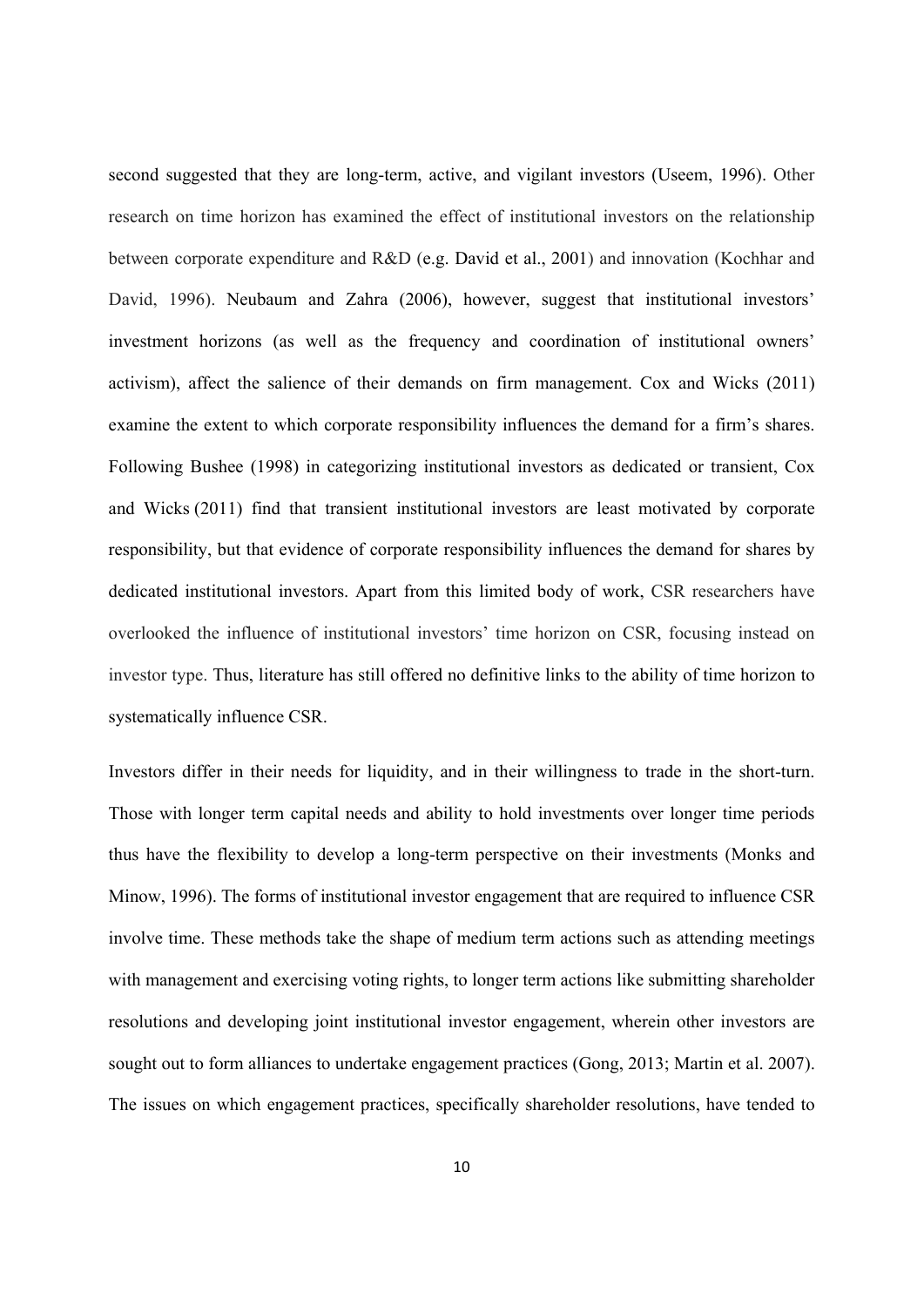focus include all aspects of environmental, social responsibility, and governance concerns. Consequently, there is the potential for increased influence from institutional investors with sufficient time to work within the institutional, regulatory and structural conditions required for particular forms of engagement to influence CSR.

We thus prioritize investment horizon as an important determinant in the *ability* for an investor to influence the firms comprising its portfolio. We distinguish time, rather than type, since type can comprise different horizons. For instance, pension funds who outsource fund management to external asset managers are argued to have shorter time horizons than those who manage portfolios internally; mutual fund managers with value style orientations are suggested to have longer term horizons than those with growth orientations, and mutual funds are a distinctly nonhomogenous group, with a range of products encompassing a wide spectrum of investment styles to meet the different market niches presented by the retail investment market they operate in (see Cella et al. (2013) for examples of these arguments). Drawing on the above discussion, we posit the following hypothesis:

## *H1: Institutional investors with long-term investment horizon have a positive effect on CSR.*

By contrast, the very nature of the trading process of transient investors means that they are likely unmotivated to participate in the forms of corporate engagement that are intended to produce changes to CSR-related activities in their portfolio companies. Not only does this barrier exist because of the nature of the process of shareholder engagement (which prioritizes long term, 'patient' capital), but the very nature of the time horizon changes the potential interest in long-term fundamentals of the company and its social, environmental, and governance issues. Shorter timescales for considering performance, and the inherent relatively slower changes in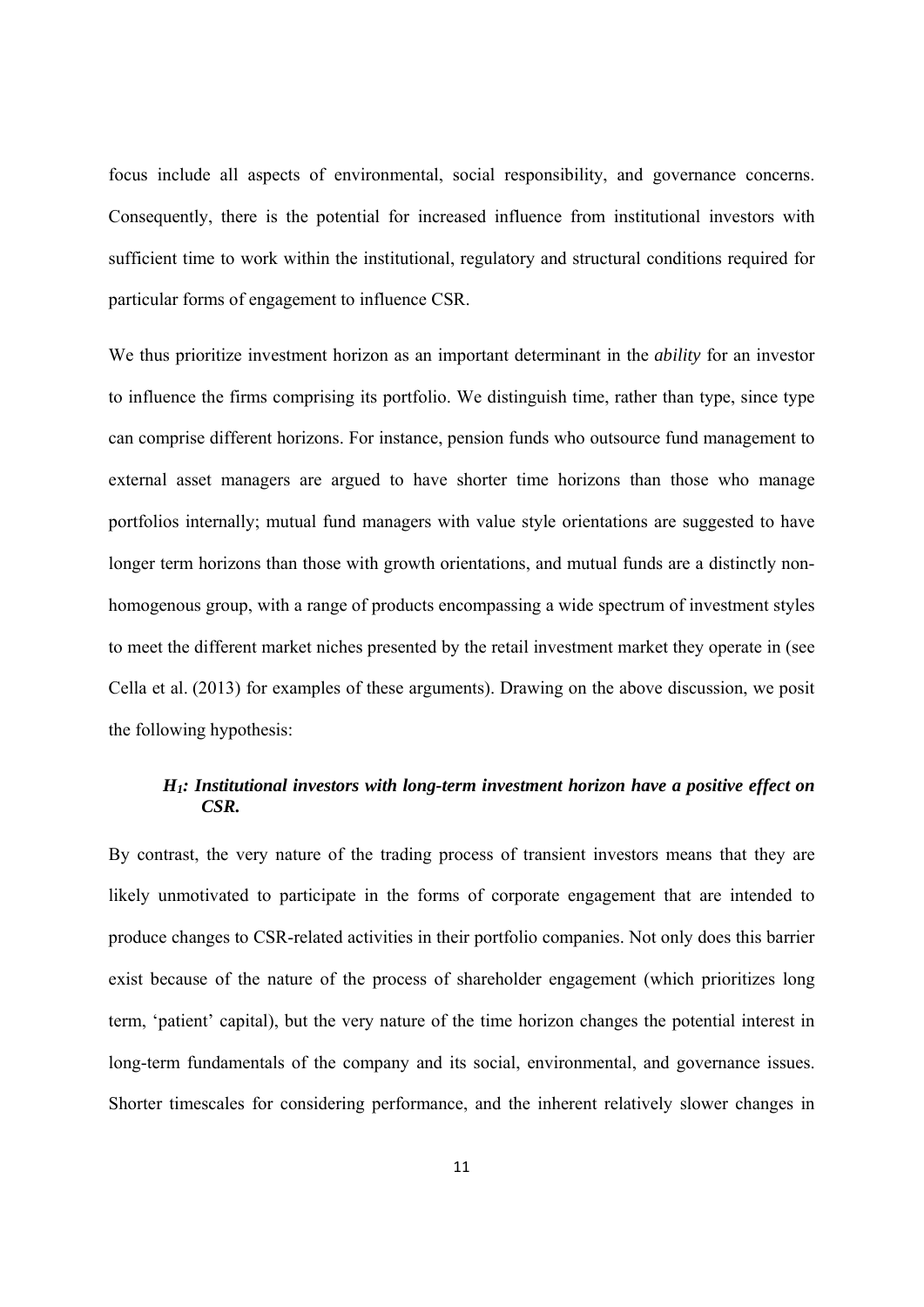market prices in response to changes in the fundamental value of a company's securities, creates an incentive for the investor to focus on the behavior of other market participants to determine trading decisions, rather than on understanding and having an influence on the underlying value of the business, and its impact in society (Kay, 2012). Prior studies show that short-term investors push for actions that are profitable in the short term but are detrimental to firm value in the long term. For instance, Bushee (2001) finds that transient institutions have a strong preference for near-term earnings. Burns et al. (2010) document that institutional investors with short investment horizons are positively associated with both the use of discretionary accruals and the likelihood and severity of financial restatements. This line of reasoning leads to the following hypothesis:

## *H2: Institutional investors with short-term investment horizon have a negative effect, if any, on CSR.*

Our study is also interested in public pension funds (PPS), which with their high political profile, large asset values, and the active participation of workers and the labor movement in their investment activities, have become a natural target for their participation in CSR promotion (Arnold and Hammond, 1994; Neu and Taylor, 1996). Pension funds have been identified in research as a highly active site for the importance of investing along CSR-related lines (Cumming and Johan, 2007; Hebb, 2006; Sethi, 2005; Sievänen, et al., 2013). Though the fiduciary duty of pension funds to focus on financial factors alone during the investment process was the main barrier to their becoming more involved into shareholders activisms, this legal barrier has been at least partially removed since the publication of the Freshfield's legal report in 2005 which concluded that the integration of environmental, social, and governance (ESG) principles in investment analysis was legally acceptable (Freshfields, 2005; UNEPFI2009). The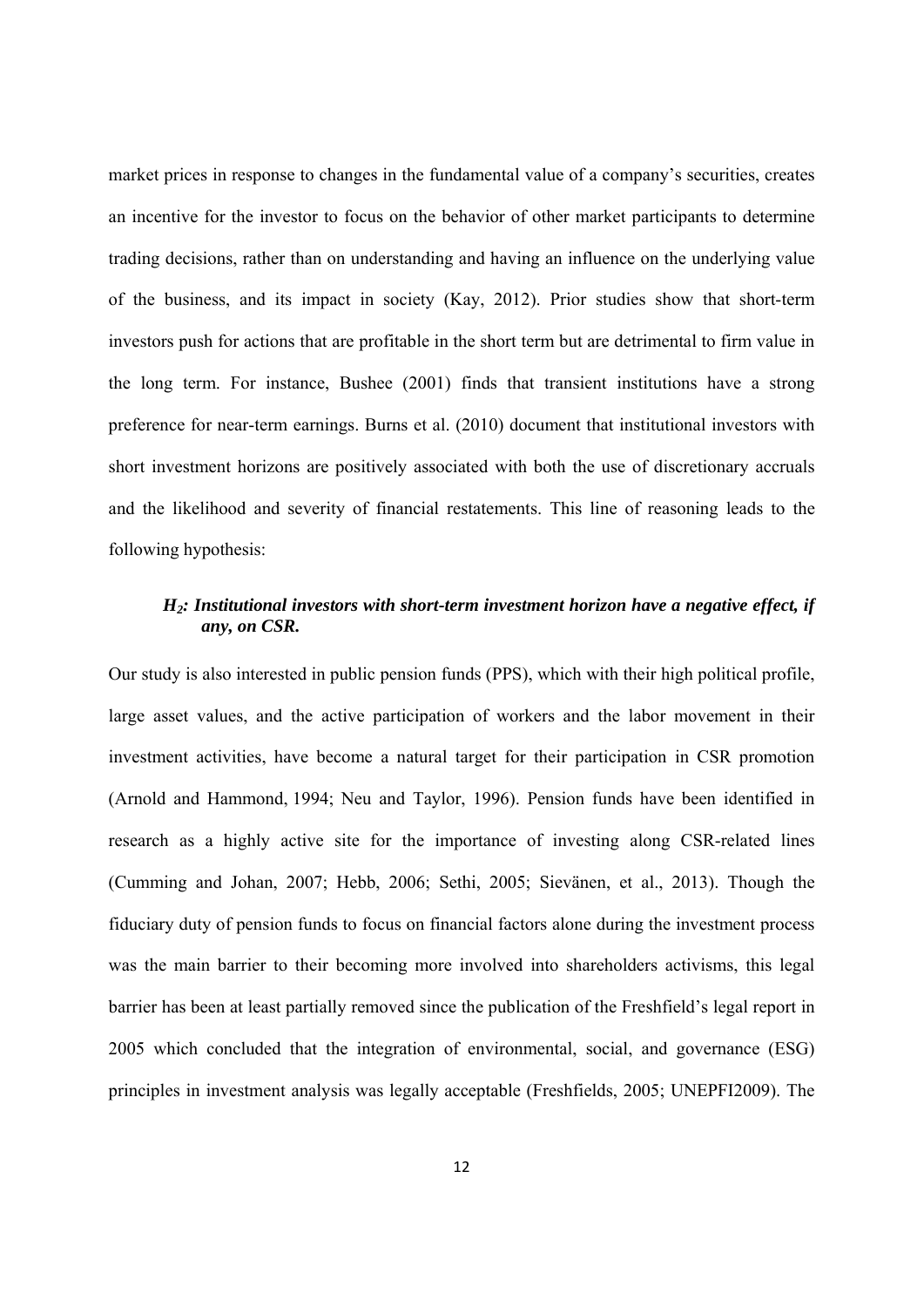features of this investor type, and the loosening of legal restrictions, lead us to conclude that public pension funds have a positive influence on CSR practices of the firms they hold.

However, although a "natural" target, it is puzzling why pension funds have not induced greater change than expected (Eurosif, 2012). To address this puzzle, we further develop our analysis along the time horizon of public plans. Pension funds that use external investment managers are thought to risk investing with short term results in mind (Cox, et al., 2008). Guyatt (2005), for instance, shows that fund managers may have long-term investment plans, however "are pushed towards managing against shorter-term goals since that is the basis upon which their performance is measured and assessed." (p. 142). In addition, because of how their results are externally reported, pension funds, both private and public, are becoming more concerned with short-term goals. The move to accounting treatments introduces new forms of volatility in earnings and balance sheet values. For example, the IFRS recent focus on fair value measurements has been adapted for public plans with recent changes by the Governmental Accounting Standards Board  $(GASB)$ ,<sup>5</sup> creating additional incentives to shorten the time horizon of investment portfolios (see Franzen (2010) for a discussion of accounting regulations and investment focus for pension plans). We expect, then, that pension funds, in contrast to acting as a single cohort in their interest in, or influence on, CSR objectives, will exhibit difference according to their behavior as either long-term or short-term investors. Those acting on a longterm investment horizon should, according to their role as engaged, long-term capital providers with political and social motivations, have a positive influence on CSR practices. By contrast, those influenced by short-term results should have no particular influence.

<sup>5</sup> GASB Statement No. 68, *Accounting and Financial Reporting for Pensions*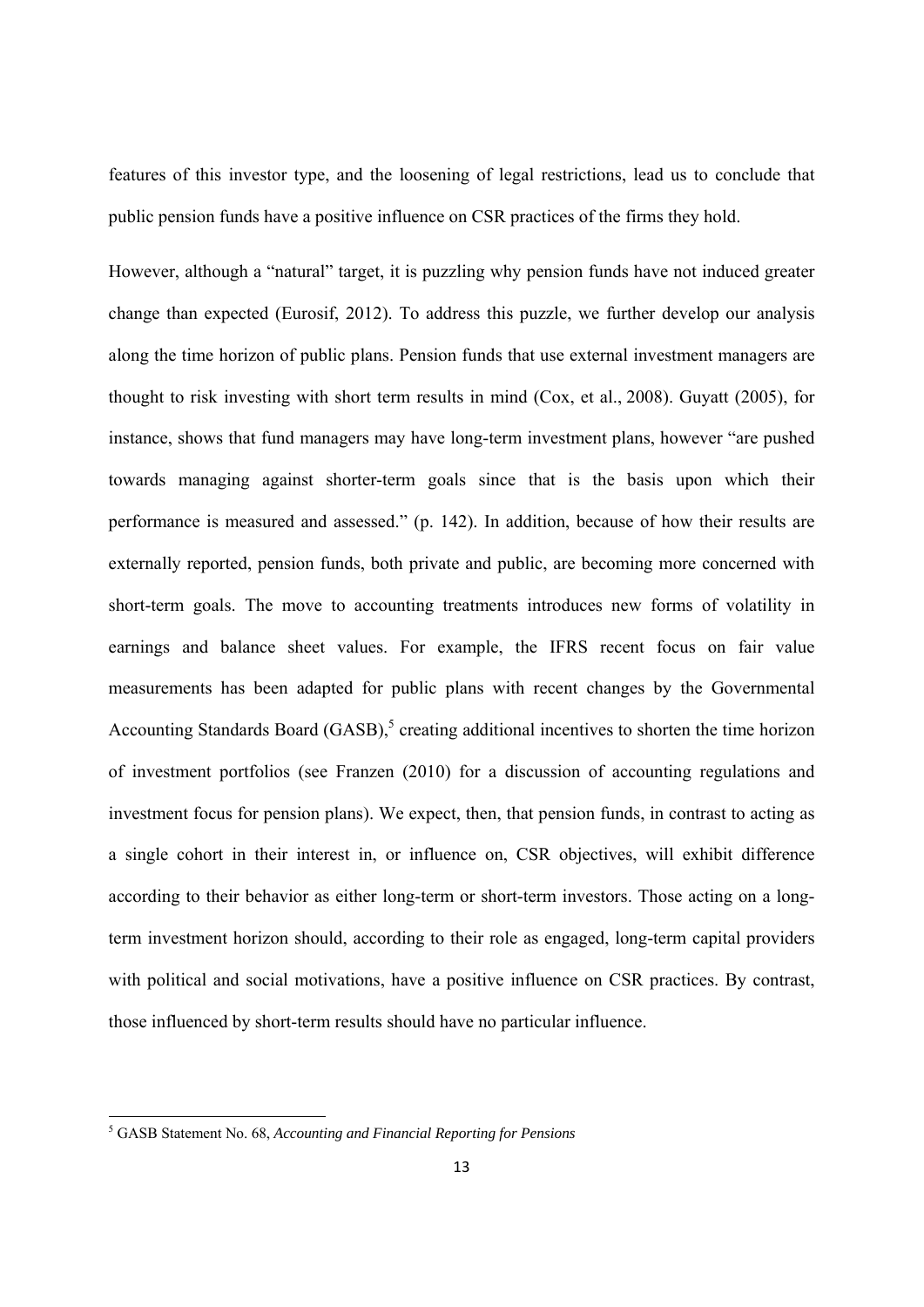*H3a: Public pension funds with long-term investment horizons will have a positive effect on CSR.* 

*H3b: Public pension funds with short-term investment horizons will have no effect on CSR.* 

### **3. Sample and data sources**

We gather information on firms' CSR practices from the Kinder, Lydenberg, and Domini (KLD) database. We obtain data on institutional ownership from the Thomson Financial database. Financial statement, and stock market data come from Compustat and CRSP databases, respectively. As in Di Giuli and Kostovetsky (2014), we restrict our time period to 2003–2009 and this is for two reasons: First, the MSCI ESG Research, the successor of sustainability pioneers KLD, introduced significant ratings methodology changes in 2010.<sup>6</sup> Second, it is only in 2003 that KLD's coverage expanded to the Russell 3000. After merging the four databases, we end up with 14,403 observations relative to 3,440 unique firms.

KLD rates companies along six dimensions of corporate social responsibility: community, diversity, employee relations, environment, human rights, and product.<sup>7</sup> In each issue area, KLD provides ratings, of either a zero or one, for a number of "strengths" and "concerns". Consistent with previous studies in CSR (e.g., Borghesi et al., 2014; Di Giuli and Kostovetsky, 2014), we first calculate CSR scores for each issue area where each strength adds one point to the score while each concern subtracts a point from the score. Then, we add up the CSR scores across the six issue areas to get the aggregate CSR Score.

<sup>6</sup> See MSCI ESG STATS User Guide & ESG Ratings Definition June 2011.

<sup>&</sup>lt;sup>7</sup> We exclude KLD's corporate governance category in computing our CSR score.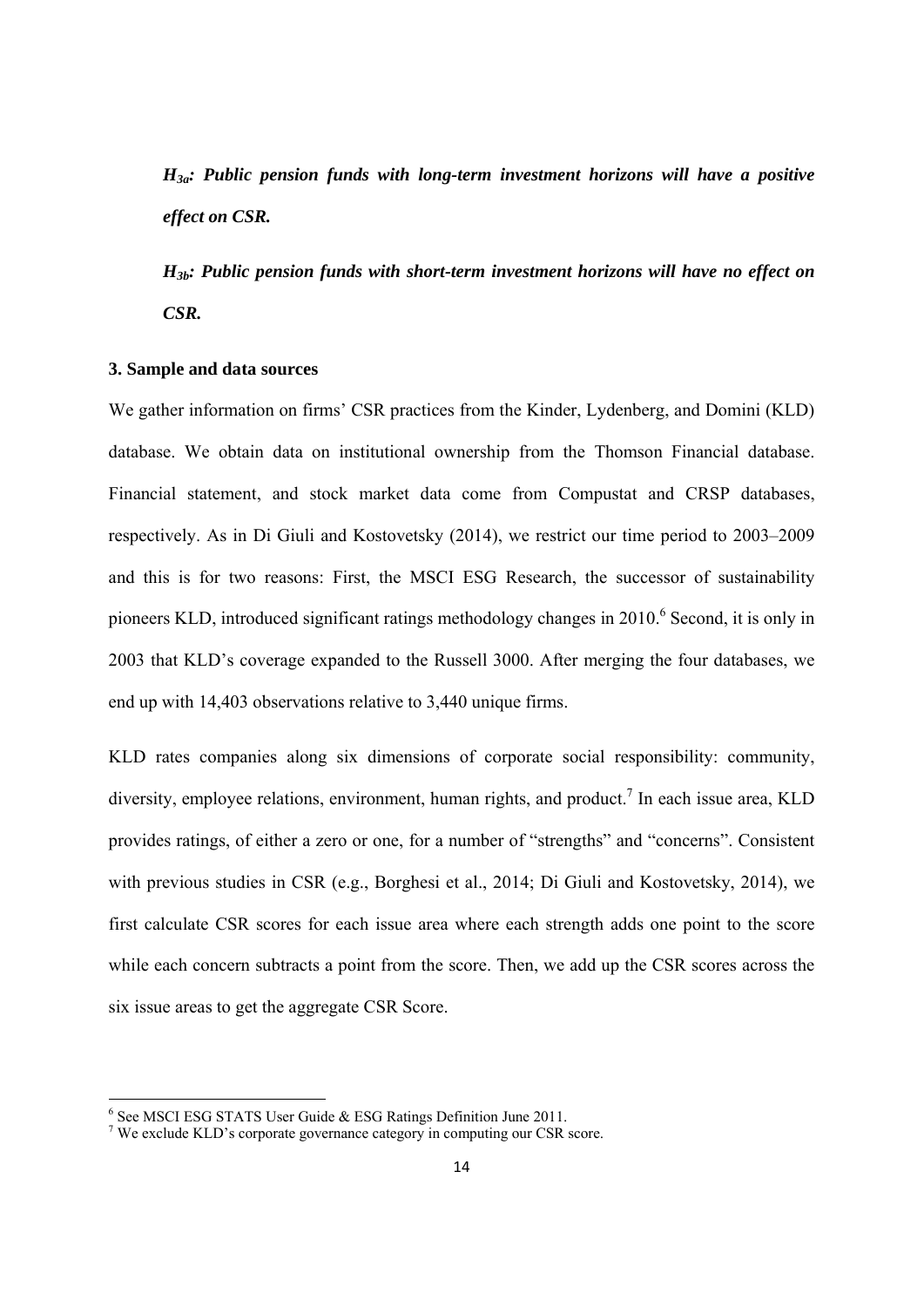For our sample period, KLD ratings are available for 61 categories. Two of these categories, the community-related "Volunteer Programs Strength" and the environment-related "Management Systems Strength" are not available for the entire sample period and are dropped from the analysis. $8$  The total CSR index ranges between -9 and +13.

We categorize institutional investors into those with long investment horizon and those with short investment horizon using the classification in Bushee (2001) and Bushee and Noe (2000). These two studies classify institutional investors into three categories: transient, quasi-indexer and dedicated. Dedicated institutional investors have low turnover and more concentrated portfolio holdings. Quasi-indexer institutional investors have low turnover and diversified portfolio holdings. Transient institutional investors have high portfolio turnover and diversified portfolios (Bushee, 2001). Both quasi-indexer and dedicated institutional investors have low turnover, we classify them as long term institutional investors. Transient institutional investors are classified as short term institutional investors.

## **4. Research Design**

To test our hypotheses, we estimate the following model:

 $CSR_{i,t} = a_0 + a_1 Long\_IO_{i,t-1} + a_2 Short\_IO_{i,t-1} + \sum_{j>2} a_j Firm\,Controls_{j,t-1} + \psi_i f_i + \varepsilon_{i,t}$  (1) where *CSR* is total Kinder, Lydenberg, and Domini (KLD) Score; *Long IO* is ownership by institutional investors with long investment horizon (dedicated and quasi-indexers); *Short\_IO* is ownership by institutional investors with short investment horizon (transient); *fi* stands for year fixed and industry fixed effects. Firm controls are variables that have been shown in prior literature to affect CSR (e.g. Borghesi et al., 2014; Di Giuli and Kostovetsky, 2014), and include

<sup>&</sup>lt;sup>8</sup> "Volunteer Programs Strength" was added in 2005 and the environment-related "Management Systems Strength" was added in 2006.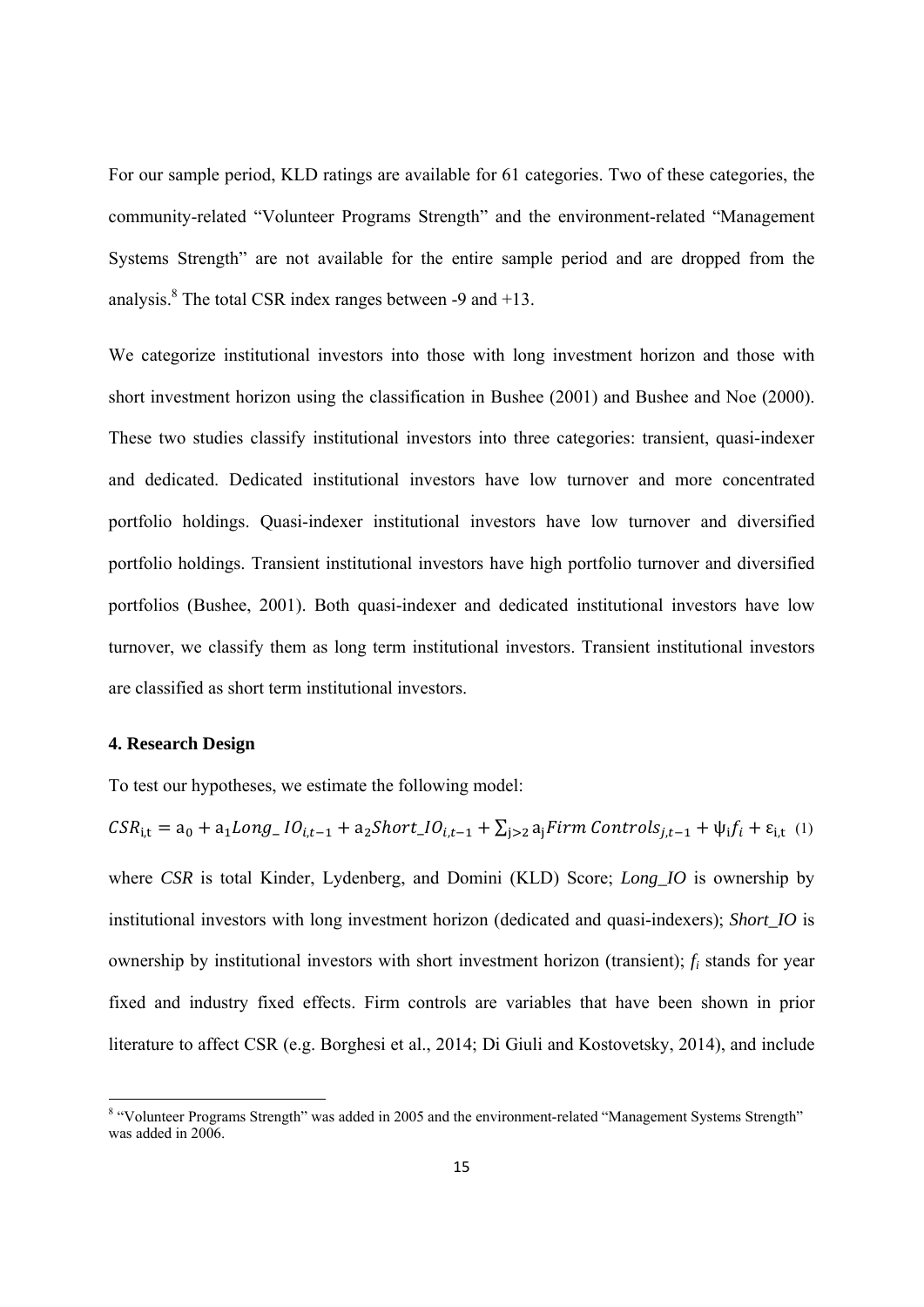firm size, return on assets (*ROA*), cash, dividends, debt, and book-to-market (*BTM*). We expect positive coefficients for firm size, *ROA*, cash, dividends and negative coefficients for debt and *BTM*.

We defined firm size as the natural logarithm of total assets, *ROA* as the ratio of income before extraordinary items to total assets, and *BTM* as the ratio of book value of equity over the market value of equity, where market value of equity is measured as absolute value of price times the number of shares outstanding. *Cash* is the ratio of cash balances over total assets, *Dividends* is the ratio of cash dividends over total assets, and *Debt* is the ratio of total debt (the sum of long term and short term debt) over total assets. Appendix B presents the definitions of all variables that are used in the analysis. All the independent variables are measured with one year lag to reduce endogeneity problems. To mitigate the influence of potential outliers, we winsorize all continuous variables at  $1<sup>st</sup>$  and 99<sup>th</sup> percent levels. Also, we cluster the standard errors at the firm level to control for the common variance among observations within a particular firm.

In estimating model (1), we focus on the coefficients  $a_1$  and  $a_2$  capturing the effect of ownership by institutional investors with long and short investment horizon on CSR score, respectively. We expect a positive coefficient for  $a_1$  and a negative coefficient for  $a_2$ .

### **5. Descriptive statistics**

We report summary statistics of the variables used in the regression analysis in Table 1. Panel A provides descriptive statistics for the dependent variables: Aggregate CSR score as well as CSR attributes. The average CSR score is –0.379 and its standard deviation is 1.926. Our statistics are similar to those reported by Cahan et al. (2015) who document an average CSR score of  $-0.2517$ with a standard deviation of 1.8809 over the period 1991–2011. The mean CSR score for the product dimension, the environment dimension, the employee relations dimension, and the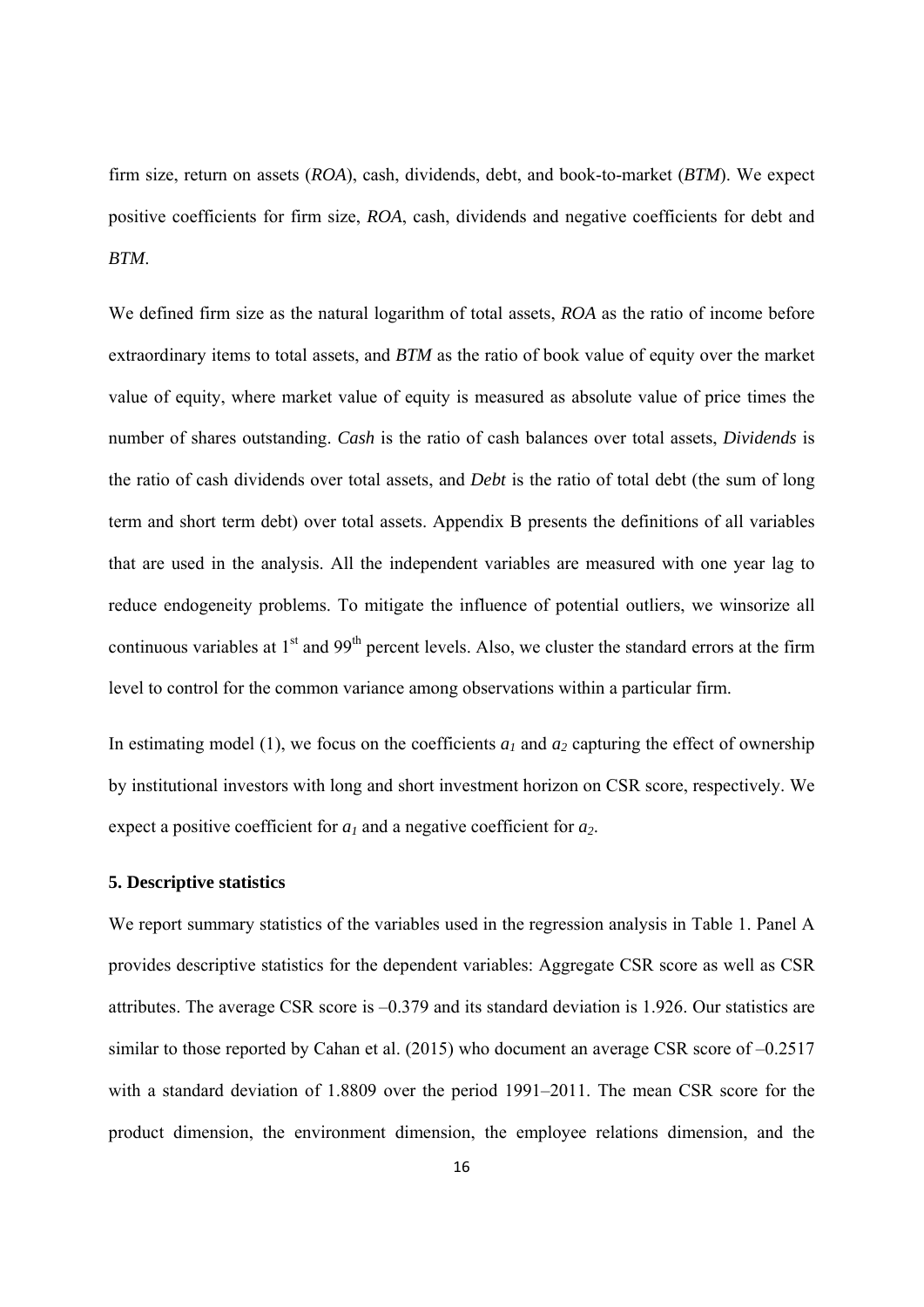human rights dimension is  $-0.166$ ,  $-0.108$  and  $-0.241$ ,  $-0.052$  respectively. The negative measures indicate that within these categories, the average firm has more weaknesses than strengths. In contrast, we find that the average measure is positive for the community dimension (0.019) and the diversity dimension (0.169).

Panel B reports descriptive statistics for the main independent variables. It shows that, on average, institutional investors hold 55.1% of firm stock, with 38.6% held by institutional investors with long investment horizon and 15.2% held by institutional investors with short investment horizon. Panel C reports descriptive statistics for the control variables. The average firm has a book to market ratio of 0.77 and a debt to total assets ratio of 0.22. On average cash represents 19.6% of total assets and dividends represent 1% of total assets. These descriptive statistics are comparable to the ones reported by Di Giuli and Kostovetsky (2014).

Table 2 reports Pearson correlations between the independent variables used in the main analysis. It generally reports low correlation coefficients among these variables, which mitigates the concern that multicollinearity could affect our regression results. In addition, we compute the variance inflation factor (VIF) of the regression variables. The VIF scores range from 1.05 and 1.65 with a mean of 1.24, indicating the absence of a multicollinearity issue.

### **6. Empirical results**

For ease of interpretation of regression coefficients, we standardise the CSR score to have a mean equal to 0 and a standard deviation equals to 1. Table 3 reports the regression results of institutional ownership on the overall CSR score. In Panel A, we report results for total institutional ownership. In Panel B we distinguish between institutional investors with long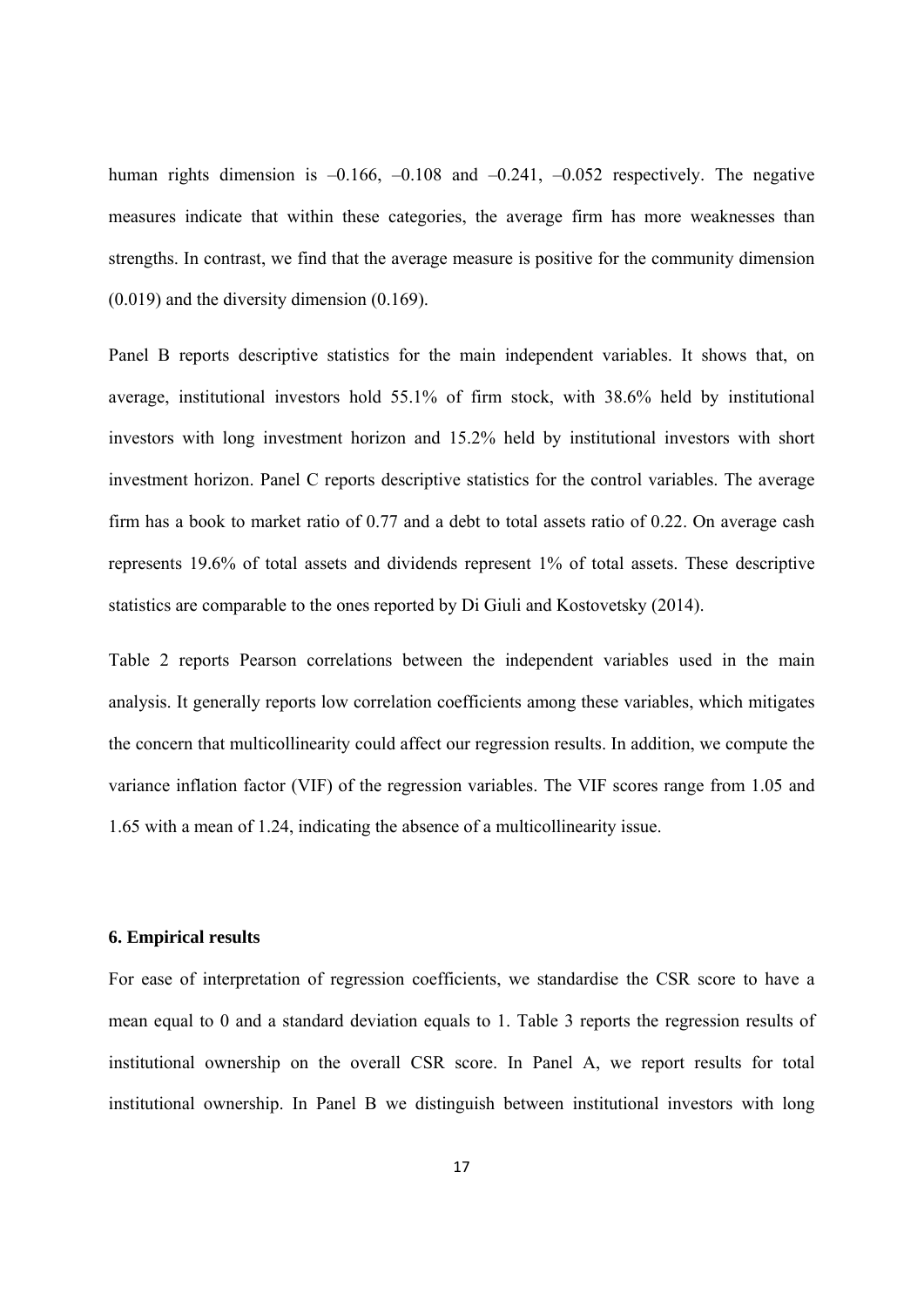investment horizon and those with short investment horizon. Panel C reports the results for each KLD issue area.

In column 1 and 2 of Panel A, we use *OLS* and control for year fixed effects while in column 3 we report the results using *Fama MacBeth*. The results show that the estimated coefficient on total institutional ownership is not statistically significant. This is consistent with Barnea and Rubin (2010) who find no correlation between CSR and institutional ownership. Our results conflict however with the findings of Harjoto and Jo (2011) and Borghesi et al. (2014). The former study documents a positive link, while the latter concludes that companies with stronger institutional ownership are less likely to invest in CSR.

With respect to control variables, consistent with the previous findings in the literature, our results show that firms with large size, more cash (Borghesi et al. 2014, Di Giuli and Kostovetsky, 2014) and those with higher dividend distribution (Di Giuli and Kostovetsky, 2014) have higher CSR scores, while firms with more debt and larger book to market ratio have lower CSR scores (Di Giuli and Kostovetsky, 2014).

In Panel B, we present the results after classifying institutional investors according to their investment horizon. Consistent with our first hypothesis, we find that ownership by institutional investors with long investment horizon is positively associated with CSR score. The positive association between long term institutional ownership and CSR score is not only statistically significant, but also economically meaningful. The estimated coefficient on long term institutional ownership is 0.2415 which means that a one-standard deviation increase in ownership by long term institutional investors is associated with an increase of 0.2415 standard deviations in the CSR Score.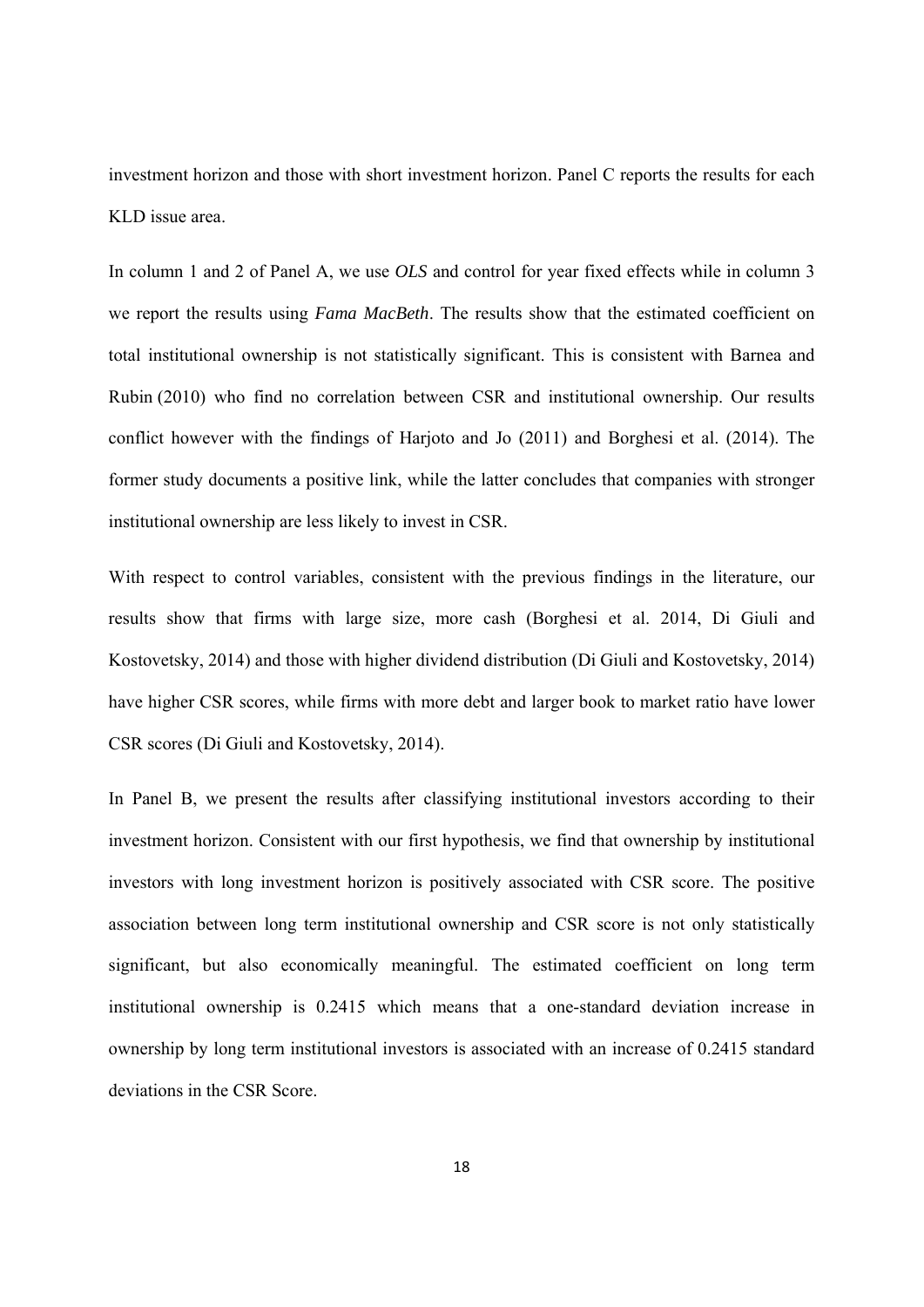We also find that ownership by institutional investors with short investment horizon is negatively associated with CSR score. The estimated coefficient on short term institutional ownership is 0.3811 which means that a one-standard deviation increase in ownership by short term institutional investors is associated with a decrease of 0.3811 standard deviations in the CSR Score. This result is consistent with Gaspar et al. (2005) findings that ownership by institutional investors with a short-term investment horizon diminishes the bargaining power of target firms during merger negotiations as well as with Burns et al.'s (2010) findings that institutional investors with short investment horizons are positively associated with both the use of discretionary accruals and the likelihood and severity of financial restatements. Nevertheless, in the robustness check section we show that the association between ownership by institutional investors with short investment horizon and CSR score becomes statistically insignificant when we add firm fixed effects to our regression model to lessen the concern of omitted correlated variables problem.

In Panel C, we examine the effect of long versus short institutional ownership for each KLD issue area. We find a positive effect of long term institutional ownership on the product, human and environment issue areas and no association for the other issue areas, while we find a negative coefficient of short term institutional ownership on community and diversity issue areas. These results suggest that during our sample period, long term institutional investors prioritized the product, human and environment issue areas.

Our findings along each of the six issue areas for long investment horizon investors suggest that institutional investors may devote their efforts in concentrated areas, rather than simply across the board. As indicated in the introduction to this study, the process of influencing the CSR activities of investee firms is costly and involves effort (time and resources). Investors may be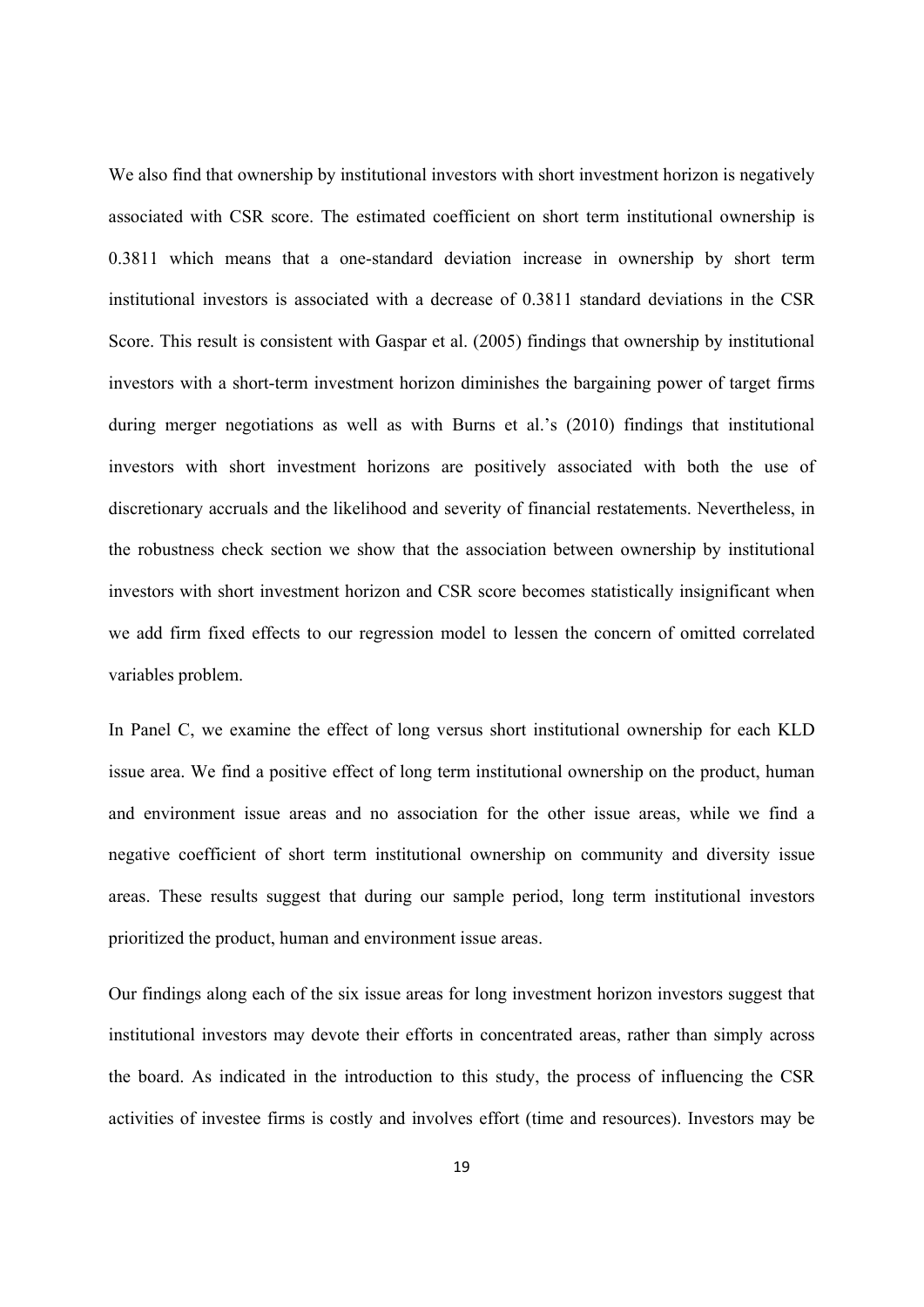unable to devote focused resources to all areas of CSR, and at any given time period, certain issue areas may be given more priority (SHARE, 2014). In addition, institutional investors do not always act individually in pursuing their aims for CSR. Institutional investor coalitions frequently act together to achieve the needed votes on shareholder resolutions (a recent example is the *Aiming for a* coalition which acted in concert with the express purpose to "amplify longerterm investor voices<sup>"9</sup> to achieve changes at British Petroleum), and thus the universe of CSR issues may be narrowed according to those deemed most pressing in a given period, and may be influenced by an isomorphic effect in the group. This provides interesting avenues for future research, since to-date the coordinated activities of institutional investors, as well as the idea that issue areas may come in "cycles", has been left largely unexplored.

In Table 4, we restrict our analysis to a particular type of institutional investors – public pension funds (PPS) – and examine whether their investment horizon matter to CSR. In Panel A, we examine the effect of PPS on overall CSR score, while in Panel B we examine the effect for each KLD issue area. In the first column of Panel A, we regress CSR on total ownership by public pension funds, and in Column 2 we split public pension funds into those with long investment horizon and those with short investment horizon. Consistent with the prior literature (Cahan, et al. 2015, Di Giuli and Kostovetsky, 2014), the results reported in Column 1 show a positive association between public pension fund ownership and CSR score. The estimated coefficient using OLS is 3.4821 meaning that that a one-standard deviation increase in ownership by PPS is associated with a decrease of 3.4821 standard deviations in the CSR score. More importantly, we find that this positive association stems from PPS with long investment horizon. Indeed, the results, reported in column 2, show that ownership by PPS with short investment horizon is not

<sup>&</sup>lt;sup>9</sup> Aiming for A Shareholders Resolution, available at: http://www.bp.com/en/global/corporate/investors/annualgeneral-meeting/notice-of-meeting/shareholder-resolution.html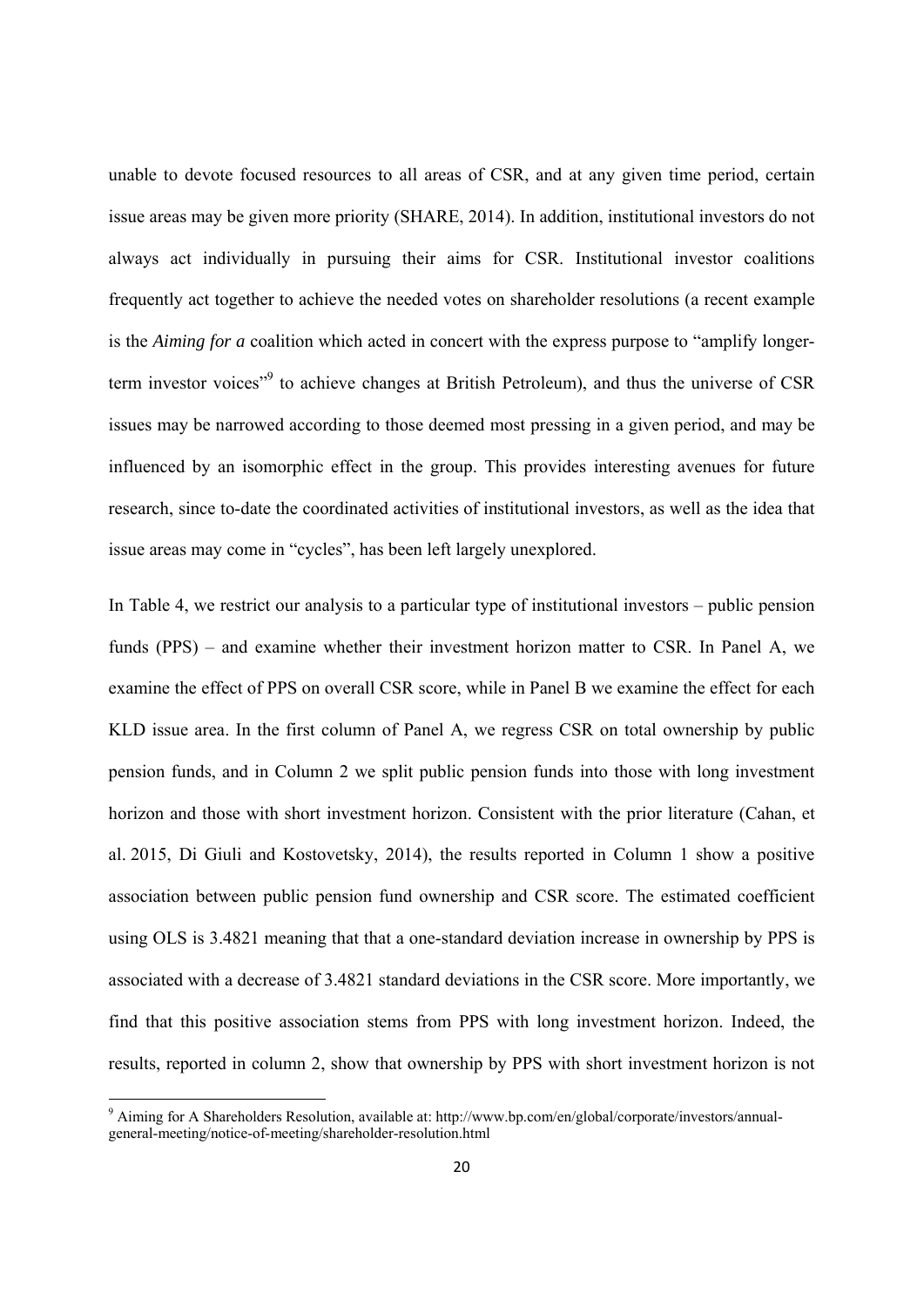associated with CSR score, while ownership by PPS with long investment horizon is positively and significantly associated with CSR score. Since CSR Score is standardized, the OLS estimated coefficient of 4.1896 on long term PPS ownership implies that a one-standard deviation increase in institutional ownership by such investors is associated with an increase of 4.1896 standard deviations in the CSR Score. We report similar results in columns 3 and 4 using *Fama MacBeth* instead of *OLS*. In Panel B, we examine the effect of PPS ownership for each KLD issue area. We find that long term PPS have a positive effect on all KLD issue areas except diversity while short term PPS do not affect any of the KLD issue areas.

Despite having a theoretically long-term investment horizon due to the long-term nature of their liabilities, PPS may still *behave* like transient investors. The presence of short-term monitoring cycles for accounting regulations (Franzen, 2010), and the hiring and termination processes for external investment managers (Cox, et al., 2008) may shorten the investing strategies of PPS. As our findings suggest, it is the presence of PPS who behave and invest as long term, patient capital that positively influences the CSR activities of the firms in which they invest.

## **7. Robustness**

We acknowledge that endogeneity, particularly omitted variables and reverse causality, is an issue in our setting. We conduct additional analyses to address these concerns. We also conduct other robustness tests such as the use of alternative classification of institutional investors, and decile-rank of CSR instead of the standardized CSR score.

#### *Omitted correlated variable problem*

To address the concern that our results suffer from an omitted correlated variable problem, we add firm fixed effects to our regression model. The results are reported in Table 5. We find that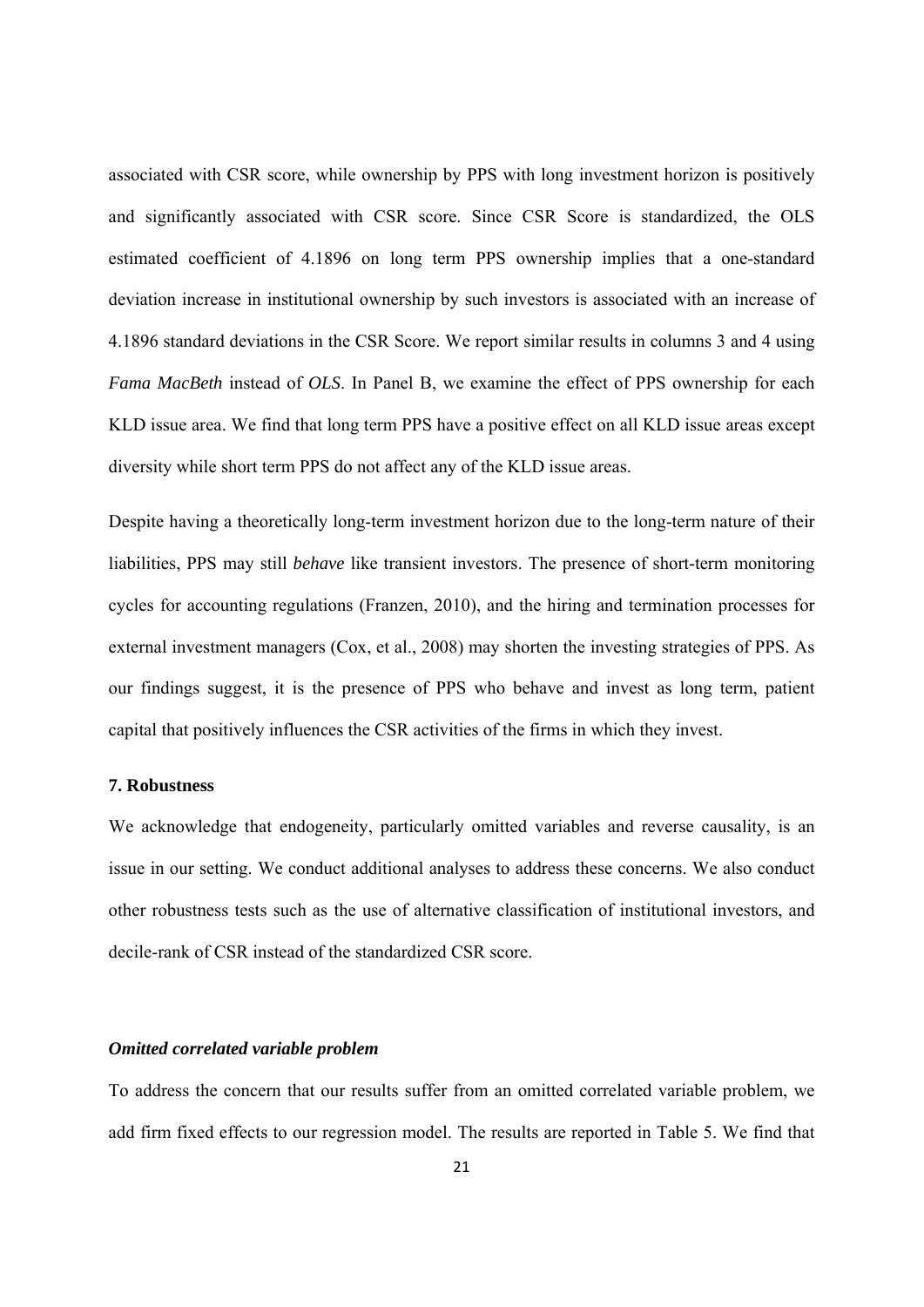short term horizon institutional ownership is not associated with CSR score. In comparison to our main regression results, short term institutional loses its statistical significance when we introduce firm fixed effects. This is due to the fact that by adding firm fixed effects, we are looking at the time series variation only which is expected to be much lower than the cross sectional variation. However, consistent with our hypothesis, we find that long term institutional ownership continues to be positively associated with CSR scores. The second column of the table reports the results for PPS. Similar to our previous findings, only PPS with long investment horizon have a positive effect on CSR score, while those with short investment horizon do not impact CSR. Overall our results are consistent with McCahery et al. (2016) findings that long term investors intervene more intensively than short term investors.

## *Reverse causality*

Reverse causality is a potential concern. For instance, Cox and Wicks (2011) find evidence that corporate responsibility influences the demand for shares by dedicated institutional investors. To draw conclusions on whether long term institutional investors affect CSR or vice versa, we perform Granger causality test. Following Cvijanovic et al. (2015) and Dyck et al. (2015), we include firm fixed effects to ensure that we only exploit within firm time series heterogeneity in our panel data set. First, we regress CSR score on lagged long term institutional ownership, lagged CSR score, and lagged control variables. Second, we regress long term institutional ownership on lagged CSR score, lagged long term institutional ownership, and lagged control variables. The results, reported in Table 6, indicate that lagged long term institutional ownership affects CSR score even after controlling for lagged CSR score. However, after controlling for lagged long term institutional ownership, lagged CSR score does not affect long term institutional ownership. These results are consistent with the interpretation that long term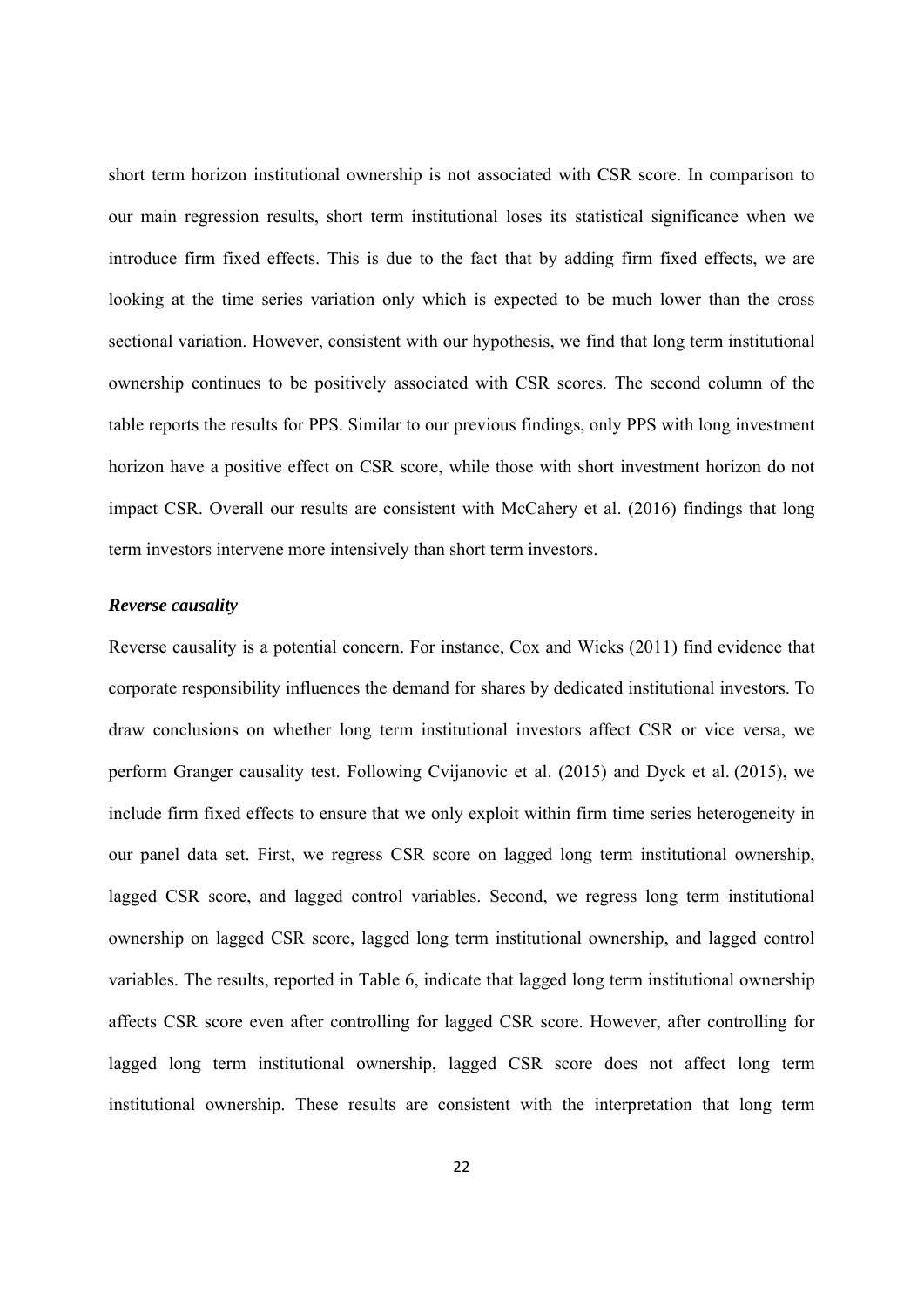institutional ownership drives CSR score and not the opposite. We find similar results when we restrict our analysis to public pension funds.

#### *Other robustness tests*

We conducted three more robustness tests to check the validity of our results. First, we transform the CSR score into decile ranks. The results reported in Table 7 show that long term institutional ownership is positively associated with the CSR decile rank while there is a negative association between short term institutional ownership and CSR decile rank. Second, Bushee provides an alternative classification of institutional investors, the Permanent Transient/Quasiindexer/Dedicated classification. We repeat our analyses using this alternative measure. The results, reported in Table 8, show that our inferences remain the same. In particular, ownership by institutional investors with long investment horizon is positively associated with CSR scores and ownership by institutional investors with short investment horizon is either negatively or not associated with CSR scores. Third, in unreported results, we repeat all our analyses after controlling for industry fixed effects using the (1) Fama French 49–industry classification as well as (2) Campbell's (1996) classification, instead of the Fama French 12–industry classification, and find that our inferences remain qualitatively the same. .

#### **8. Conclusion**

Several studies examine the effect of aggregate institutional ownership on corporate policies. However, a more recent stream of literature shows that short and long-term institutional investors exhibit different behavior. This paper extends the extant literature by investigating whether institutional investment horizon influences corporate social responsibility. Using a large sample of U.S. listed firms we find that ownership by institutional investors with long investment horizons is positively associated with CSR scores, while ownership by institutional investors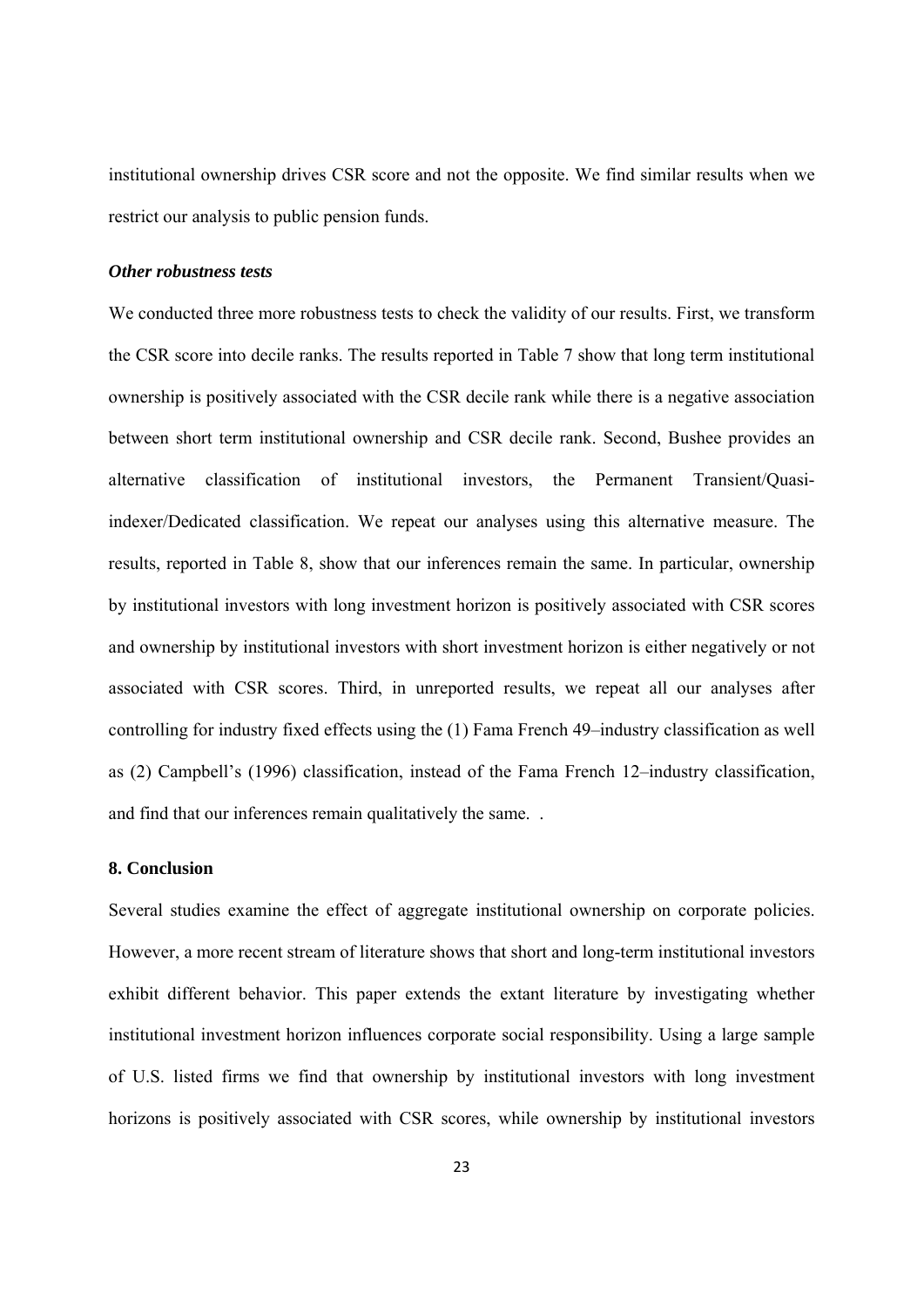with short investment horizons is either negatively or not associated with CSR scores. Further, we restrict our analysis to public pension funds and find that only those with long investment horizons are associated with higher CSR scores.

We thus begin to fill the gap in our knowledge of whether, and to what extent, time horizon impacts the influence that institutional investors can have on CSR. This is an important gap to fill, given the resources dedicated to responsible investment worldwide. Assuming the desirability of CSR, if time horizon is indeed a mitigating factor in whether investee firms operate according to the aims of CSR, then efforts need to be devoted to understanding how to encourage longer term investment horizons, or to avoid the shortening of already-long investment horizons. These conclusions support the call by Kay (2012) to work within all parts of the investment chain to remove incentives for short term investment behaviors. Our study is consistent with work that has explored investment horizon on investee firms' decisions on, for example, expenses related to R&D and innovation. But focusing on CSR has also opened up other areas for potential future research. We have identified the potential for work that examines CSR-related engagement in cohorts, and have found evidence that CSR is applied selectively, and not across the board, by institutional investors.

Our findings are in line with the stream of literature showing that a firm is better off attracting institutional investors with long-term investment horizon (Porter, 1992; Brancato, 1997; Bushee, 2004). Our study also stresses the importance of distinguishing the institutional investors' investment horizon in the empirical analyses. Public pension plans, in particular, do not act as a single, monolithic entity, despite the popular view that they are a natural "site" for CSR-related investing activities. Given the priority recently placed on the problems associated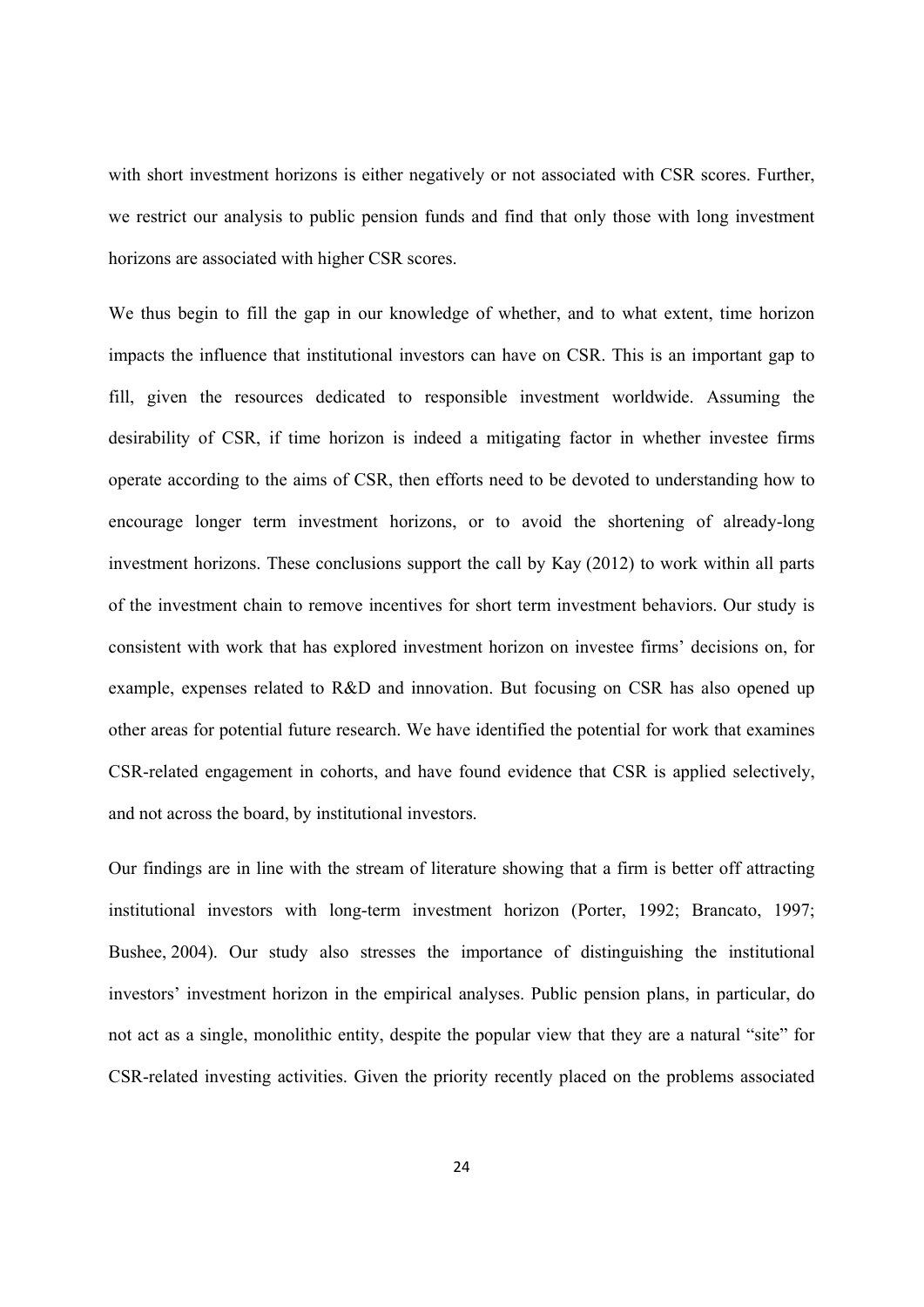with short-termism in the markets (Kay, 2012), our finding suggests the need for more work to disentangle and identify the factors at work which produce short-termism.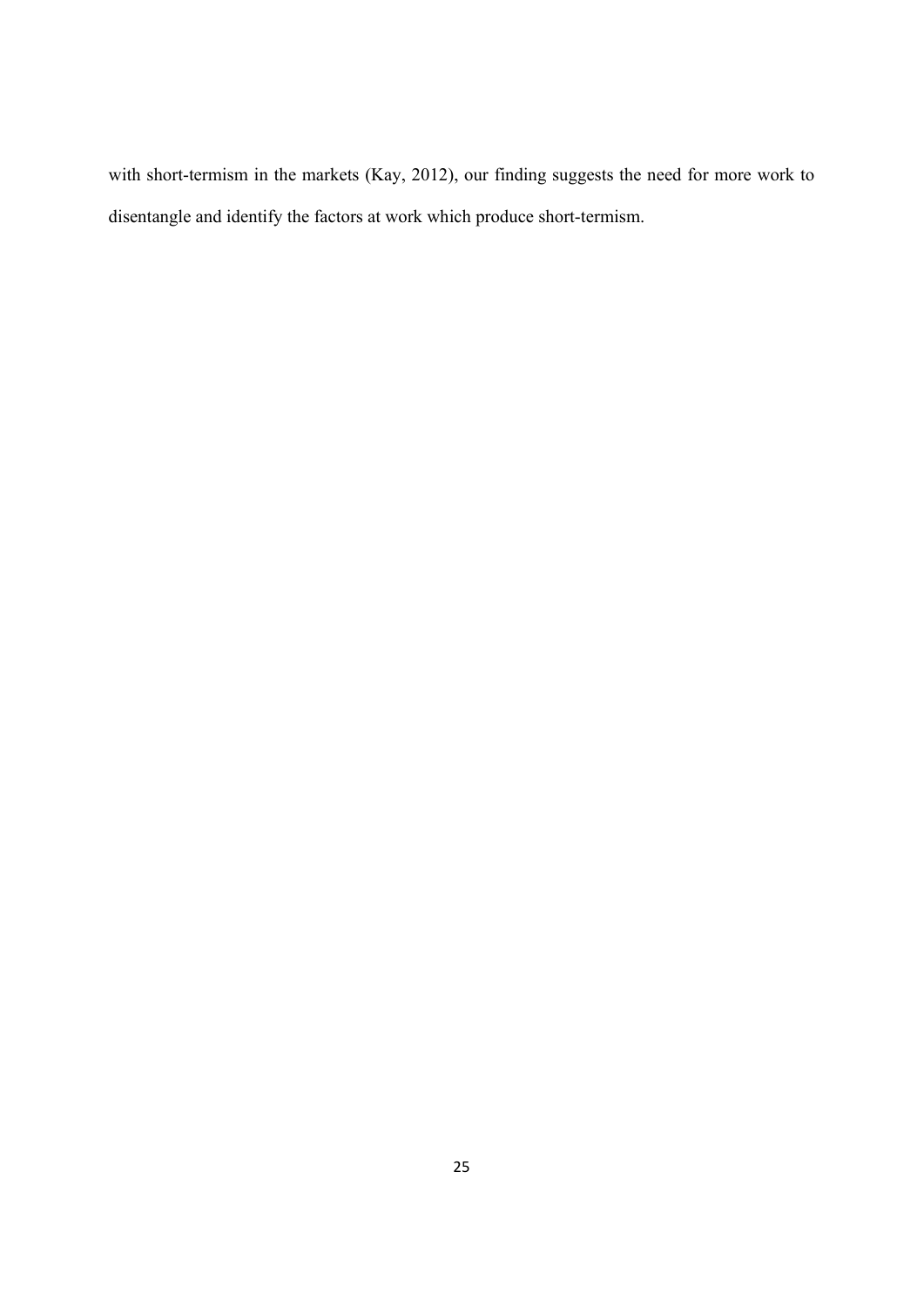#### **About the authors**

**Sabri Boubaker** is a Professor of Finance at Champagne School of Management (Groupe ESC) Troyes en Champagne, France) and Research Fellow at the Institut de Recherche en Gestion (University of Paris Est, France). He holds a Ph.D. in Finance from University of Paris Est (2006) and a HDR degree (Habilitation for Supervising Doctoral Research) in 2010 from the same university. He has recently published many academic papers in international refereed journals including *Journal of Corporate Finance, Financial Management, Journal of Banking and Finance, Journal of International Money and Finance, International Review of Financial Analysis, European Financial Management Journal,* and *Review of Quantitative Accounting and Finance,* Dr. Boubaker serves on editorial boards of several peer-reviewed finance journals and has edited many books on corporate governance and corporate social responsibility. He is the co-founder of the annual Paris Financial Management Conference (2013– ) and the Vietnam Symposium in Banking and Finance (2016– ) and also the President of the International Society for the Advancement of Financial Economics (ISAFE).

Lamia Chourou is an assistant professor of Accounting at the Telfer School of Management, University of Ottawa. She holds the Chartered Professional Accountant (CPA) Ontario Fellowship. Her research focuses on capital markets particularly fair value accounting, corporate governance, earnings management, and executive compensation. She has published in such journals as the *Canadian Journal of Administrative Sciences, Journal of Multinational Financial Management, Quarterly Journal of Finance and Accounting*, and *Canadian Investment Review.* She was previously a Teaching Fellow at Queen's School of Business and Assistant Professor at the University of Sousse. She holds a PhD in financial accounting from Smith School of Business, Queen's University, and PhD in finance from the University of Tunis.

**Darlene Himick** is an assistant professor at Telfer School of Management, University of Ottawa, Canada. Dr. Himick's research focuses on pension accounting, responsible investing by pension funds, and the use of experts during standard setting. She is also interested in accounting history and the accounting profession, specifically its interaction with the actuarial profession. Her work has been published in *Accounting, Organizations and Society, the European Accounting Review, Critical Perspectives on Accounting, the Journal of Business Ethics,* and *the Journal of Management Studies*. She is currently working on a funded research project concerning individual investors' collective actions using online and social media tools to become active in shareholder engagement.

**Samir Saadi** is an associate professor of Finance at Telfer School of Management, University of Ottawa. He was a Visiting Scholar at New York University and a Visiting Researcher at INSEAD. His research interests include corporate governance, business ethics, payout policy, mergers  $\&$ acquisitions, and IPOs. His current research funded by the Social Sciences and Humanities Research Council of Canada (SSHRC) focus on how social media influences corporate decisions and investors' behaviour. Along with several book chapters, he has published over 30 academic papers in refereed. journals such as *Financial Management, Journal of Corporate Finance, Journal of Banking and Finance, Contemporary Accounting Research,* and *Journal of Business Ethics.* He is the recipient of best paper awards and numerous prestigious awards and scholarships from, among others, SSHRC, Queen's University, University of Ottawa, and Europlace Institute of Finance. He continues to serve as a consultant for several companies and government agencies. He holds a PhD in financial economics from Smith School of Business, Queen's University.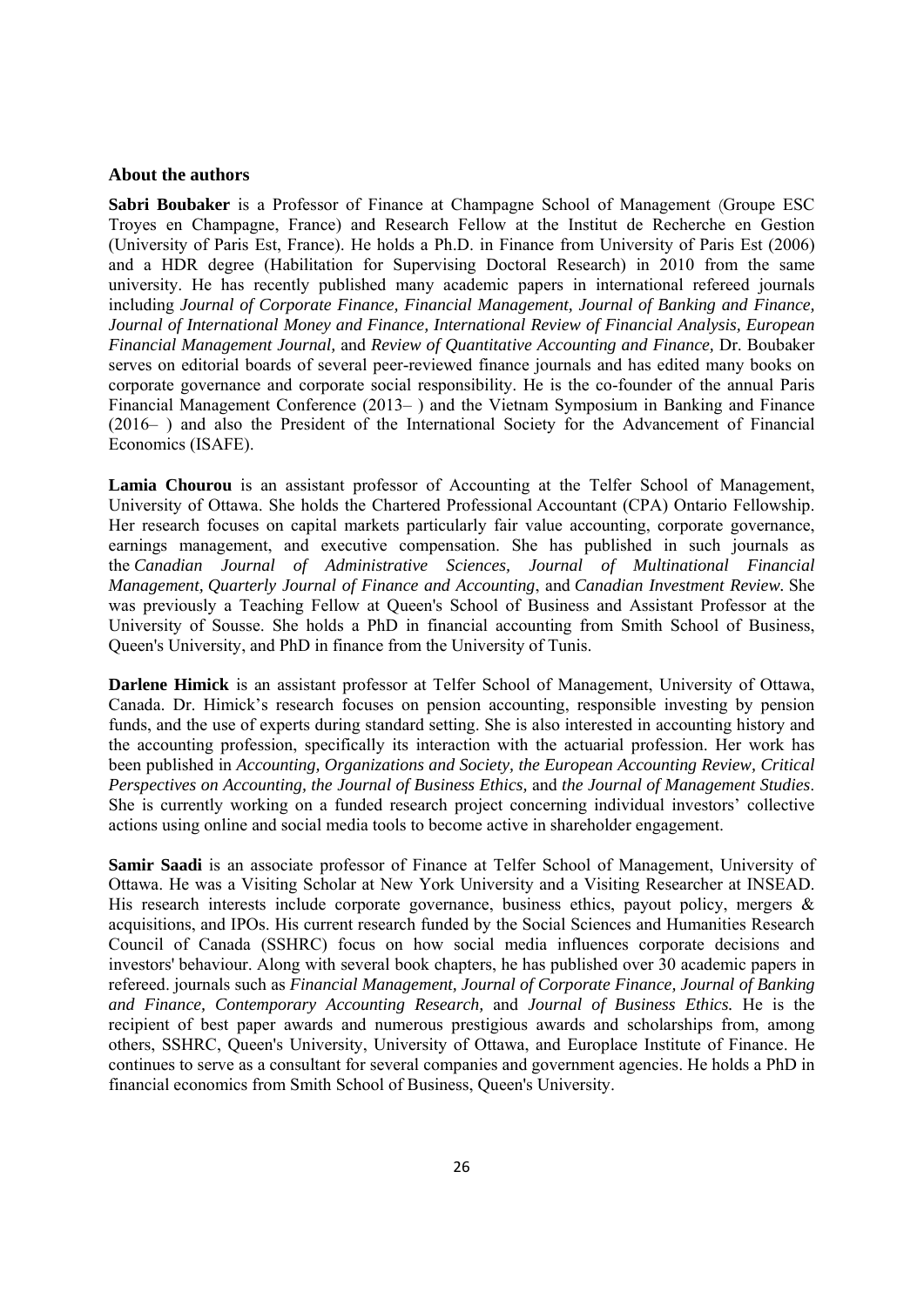#### **References**

- Aggarwal, R., I. Erel, M. Ferreira, and Matos, P. (2011). Does governance travel around the world? Evidence from institutional investors. Journal of Financial Economics, 100 (1), 154–182
- Arnold P and Hammond T. (1994). The role of accounting in ideological conflict: Lessons from the South African divestment movement. Accounting, Organizations and Society 19 (2), 111–126.
- Attig, N., Cleary, S., El Ghoul, S., and Guedhami, O. (2012). Institutional investment horizon and investment-cash flow sensitivity. Journal of Banking and Finance 36 (4), 1164–1180.
- Attig, N., Cleary, S., El Ghoul, S., Guedhami, O. (2013). Institutional investment horizons and the cost of equity capital. Financial Management 42 (2), 441–477.
- Ayotte, C. L. (1999). Re-evaluating the shareholder proposal rule in the wake of Cracker Barrel and the era of institutional investors. Catholic University Law Review 48 (2), 511–556.
- Barnea, Amir, Rubin, Amir, (2010). Corporate social responsibility as a conflict between shareholders. Journal of Business Ethics 97 (1), 71–86.
- Boehmer, E., and Kelley, E. (2009). Institutional investors and the informational efficiency of prices. Review of Financial Studies 22 (9), 3563–3594.
- Borghesi, R. Houston, J. F., Naranjo, A. (2014). Corporate socially responsible investments: CEO altruism, reputation, and shareholder interests. Journal of Corporate Finance 26, 164-181.
- Brancato, C. (1997). Institutional investors and corporate governance: Best practices for increasing corporate value. Chicago: Irwin Professional Publishers.
- Brickley, J., R. Lease, and Smith, C. (1988). Ownership structure and voting on antitakeover amendments. Journal of Financial Economics 20 (1-2), 267–291.
- Burns, N., S. Kedia and M. Lipson (2010). Institutional ownership and monitoring: Evidence from financial misreporting. Journal of Corporate Finance, Vol. 16, pp. 443-455.
- Bushee, B.J. (1998). The influence of institutional investors on myopic R&D investment behavior. The Accounting Review 73 (3), 305–333.
- Bushee, B.J. (2001). Do institutional investors prefer near-term earnings over long-run value? Contemporary Accounting Research 18 (2), 207–246.
- Bushee, B.J. and Noe, C. (2000). Corporate disclosure practices, institutional investors, and stock return volatility. Journal of Accounting Research 38, 171-202.
- Bushee, B.J. (2004). Identifying and attracting the "right" investors: Evidence on the behavior of institutional investors. Journal of Applied Corporate Finance 16 (4), 28–35.
- Cahan, S. F., Chen C., and Chen L. (2015). Social norms and CSR performance. Journal of Business Ethics 1-16.
- Campbell, J. (1996). Understanding risk and return. Journal of Political Economy 104, 298- 345
- Cella, C., Ellul, A., and Giannetti, M. (2013). Investors' horizons and the amplification of market shocks. Review of Financial Studies 26 (7), 1607–1648.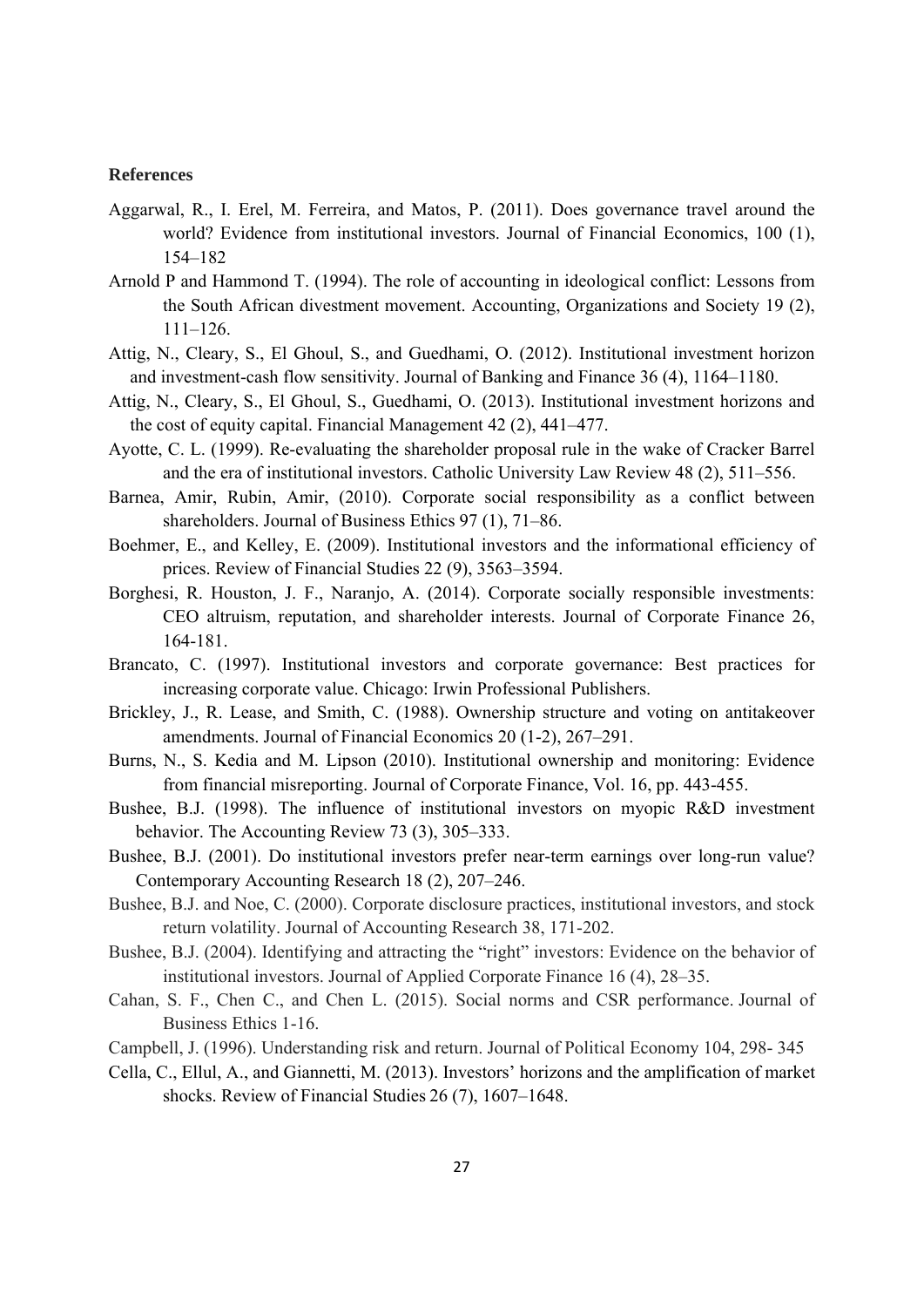- Clarke, B. J. (2014). The EU's Shareholder empowerment model in the context of the sustainable companies agenda. European Company Law 11 (1), 103–106.
- Cox, P., and Wicks, P. G. (2011). Institutional interest in corporate responsibility: Portfolio evidence and ethical explanation. Journal of Business Ethics 103 (1), 143–165.
- Cox, P., Brammer, S., and Millington, A. (2008). Pension funds and corporate social performance: An empirical analysis. Business & Society 47 (2), 213–241.
- Cumming, D., and Johan, S. (2007). Socially responsible institutional investment in private equity. Journal of Business Ethics 75 (4), 395–416.
- Cuñat, V., M. Gine, and Guadalupe, M. (2012). The vote is cast: The effect of corporate governance on shareholder value. The Journal of Finance 67 (5), 1943–1977.
- Cvijanović, Dragana, Amil Dasgupta, and Konstantinos E. Zachariadis, (2015). Ties that bind: How business connections affect mutual fund activism, forthcoming The Journal of Finance.
- David, P., Hitt, M. A., and Gimeno, J. (2001). The influence of activism by institutional investors on R&D. Academy of Management Journal 44 (1), 144–157.
- Dean, J. V. C. (2013). Paradigm shifts & unintended consequences: The death of the specialist, the rise of high frequency trading, & the problem of duty-free liquidity in equity markets. Florida International University Legal Studies Research Paper 13–05.
- Derrien, F., Kecskes, A., and Thesmar, D. (2013). Investor horizons and corporate policies. Journal of Financial and Quantitative Analysis 48 (6), 1755–1780.
- Di Giuli, A., Kostovetsky, L. (2014). Are red or blue companies more likely to go green? Politics and corporate social responsibility. Journal of Financial Economics 111 (1), 158–180.
- Dutta, S., Amin, A., Saadi, S. and Vora, P. (2015). Institutional Shareholding and Information Content of Dividend Surprises: Re-examining the Dynamics in Dividend-Reappearance Era. Journal of Corporate Finance, 31 (April), 152-170.
- Dyck, I. J. Alexander and Lins, Karl V. and Roth, Lukas and Wagner, Hannes F. (2015). Do institutional investors drive corporate social responsibility? International evidence (December 27, 2015). Rotman School of Management Working Paper No. 2708589.
- Elyasiani, E., J. Jia, and Mao, C. X. (2010). Institutional ownership stability and the cost of debt. Journal of Financial Market 13 (4), 475–500.
- English II, P.C., Smythe, T. I. and McNeil, C.R. (2004). The "CalPERS effect" revisited, Journal of Corporate Finance 10 (1), 157-174.
- Eurosif, (2012). http://www.eurosif.org/research/eurosif-sri-study/item/564-european-sri-study-2012
- Faccio, M., and Ameziane Lasfer, M. (2000). Do occupational pension funds monitor companies in which they hold large stakes? Journal of Corporate Finance 6 (1), 71-110.
- Franzen, D. (2010). Managing investment risk in defined benefit pension funds, OECD Working Papers on Insurance and Private Pensions, 38. OECD Publishing. http://dx.doi.org/10.1787/5kmjnr3sr2f3-en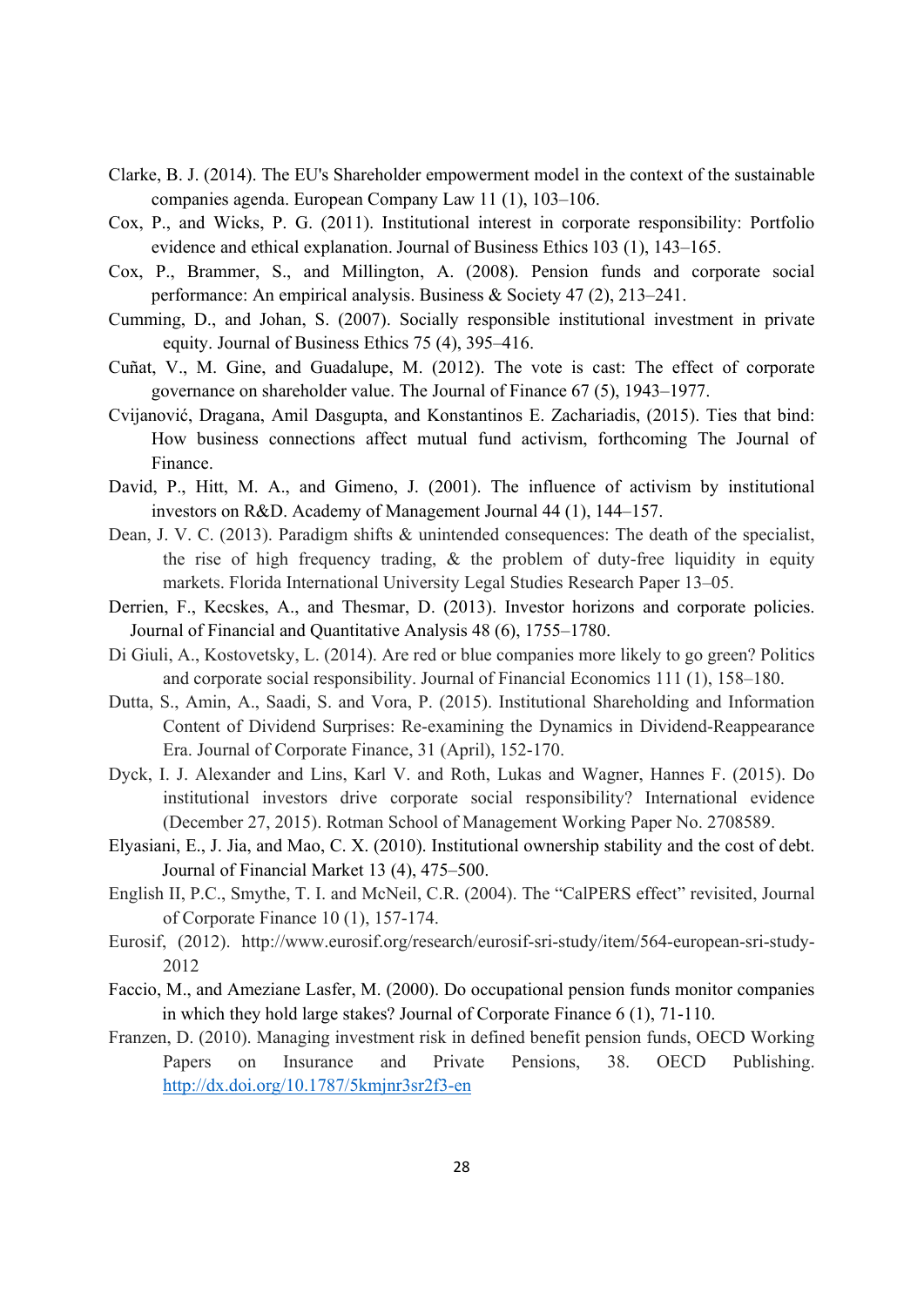- Freshfields, B. D. (2005). A legal framework for the integration of environmental, social, and governance issues into institutional investment. UNEP Finance Initiative. http://www.unepfi.org/fileadmin/documents/freshfields legal resp 20051123.pdf.
- Gaspar, J., Massa, M., Matos, P. (2005). Shareholder investment horizons and the market for corporate control. Journal of Financial Economics 76 (1), 135–165.
- Gaspar, J., Massa, M., Matos, P., Patgiri, R., and Rehman, Z. (2012). Payout policy choices and shareholder investment horizons? Review of Finance 17 (1), 261–320.
- Gillan, S., and Starks, L. (2000). Corporate governance proposals and shareholder activism: The role of institutional investors. Journal of Financial Economics 57 (2), 275–305.
- Graves, S. B., and Waddock, S. A. (1994). Institutional owners and corporate social performance. Academy of Management Journal 37 (4), 1034–1046.
- Guyatt, D. (2005). Meeting objectives and resisting conventions: A focus on institutional investors and long-term responsible investing. Corporate governance: International Review 5 (3), 139–150.
- Gong, B. (2013). Understanding institutional shareholder activism: A comparative study of the UK and China. Routledge.
- Hartzell, J. C., and Starks, L. T. (2003). Institutional investors and executive compensation, The Journal of Finance 58 (6), 2351–2374.
- Hebb, T. (2006). The economic inefficiency of secrecy: Pension fund investors' corporate transparency concerns. Journal of Business Ethics 63 (4), 385–405.
- Helwege, J., V. J. Intintoli, and Zhang, A. (2012). Voting with their feet or activism? Institutional investors' impact on CEO turnover. Journal of Corporate Finance 18 (1), 22- 37, 2012.
- Harjoto, Maretno, Jo, Hoje, (2011). Corporate governance and CSR nexus. Journal of Business Ethics 100 (1), 45–67.
- Johnson, R. A., and Greening, D. W. (1999). The effects of corporate governance and institutional ownership types on corporate social performance. Academy of Management Journal 42 (5), 564–576.
- Kay, J. (2012). The Kay review of UK equity markets and long-term decision making. Final Report: 112.
- Kim, I., Wan, H., Wang, B., and Yang, T. (2014). Institutional investors and corporate social responsibility policies. Unpublished working paper.
- Kochhar, R., and David, P. (1996). Institutional investors and firm innovation: A test of competing hypotheses. Strategic Management Journal 17 (1), 73–84.
- Koppell, J. G. (2011). Origins of shareholder advocacy. Palgrave Macmillan.
- Martin, R., Casson, P. D., and Nisar, T. M. (2007). Investor engagement: Investors and management practice under shareholder value. Oxford University Press.
- McCahery, J., Sautner, Z., and Starks, L. (2016). Behind the scenes: the corporate governance preferences of institutional investors, forthcoming The Journal of Finance.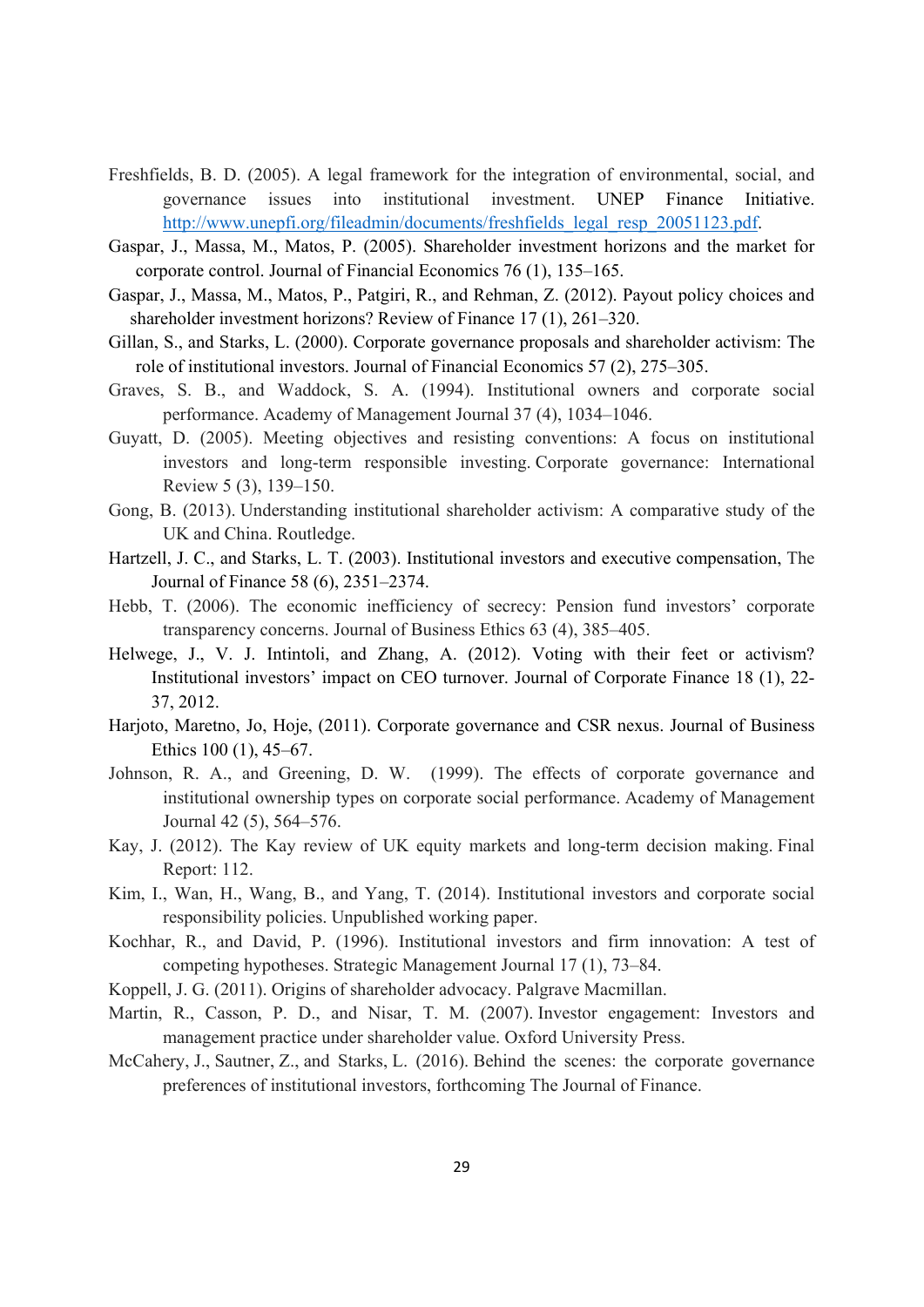- Monks, R. A., and Minow, N. (1996). Watching the watchers: Corporate governance for the  $21<sup>st</sup>$ century. Blackwell.
- Mueller, M. (1998). Shareholder proposal rule: Cracker Barrel, institutional investors, and the 1998 amendments. Stetson Law Review 28, 451–460.
- Nelson, J. (2006). The "CalPERS effect" revisited again, Journal of Corporate Finance 12 (2), 187-213.
- Neu, D. and Taylor A. (1996). Accounting and the politics of divestment. Critical Perspectives on Accounting 7 (4), 437–460.
- Neubaum, D. O., and Zahra, S. A. (2006). Institutional ownership and corporate social performance: The moderating effects of investment horizon, activism, and coordination. Journal of Management 32 (1), 108–131.
- Patterson, D. (2014). High-speed stock traders turn to laser beams. *Wall Street Journal*, online edition. February 14,

http://www.wsj.com/articles/SB10001424052702303947904579340711424615716

- Parrino, R., R. Sias, and Starks, L. (2003). Voting with their feet: Institutional ownership changes around forced CEO turnover. Journal of Financial Economics 68 (1), 3–46.
- Pettigrew, A. M., Thomas, H., & Whittington, R. Eds. (2001). Handbook of strategy and management. Sage.
- Porter, M. E. (1992). Capital choices: Changing the way America invests in industry. Journal of Applied Corporate Finance 5 (2), 4–16.
- Sethi, S. P. (2005). Investing in socially responsible companies is a must for public pension funds–because there is no better alternative. Journal of Business Ethics 56 (2), 99–129.
- SHARE, (2014). Shareholder research and education active ownership activity report. http://www.share.ca/files/Annual\_Report-final-2.pdf
- Sievänen, R., Rita, H., and Scholtens, B. (2013). The drivers of responsible investment: The case of European pension funds. Journal of Business Ethics 117 (1), 137–151.
- UNEPFI (2009). Fiduciary responsibility. Legal and practical aspects of integrating environmental, social and governance issues into institutional investment.
- Useem, M. (1996). Investor capitalism: How money managers are changing the face of corporate America. Basic Books.
- Yan X., Zhang, Z. (2009). Institutional investors and equity returns: Are short-term institutions better informed? Review Financial Studies 22 (2), 893–924.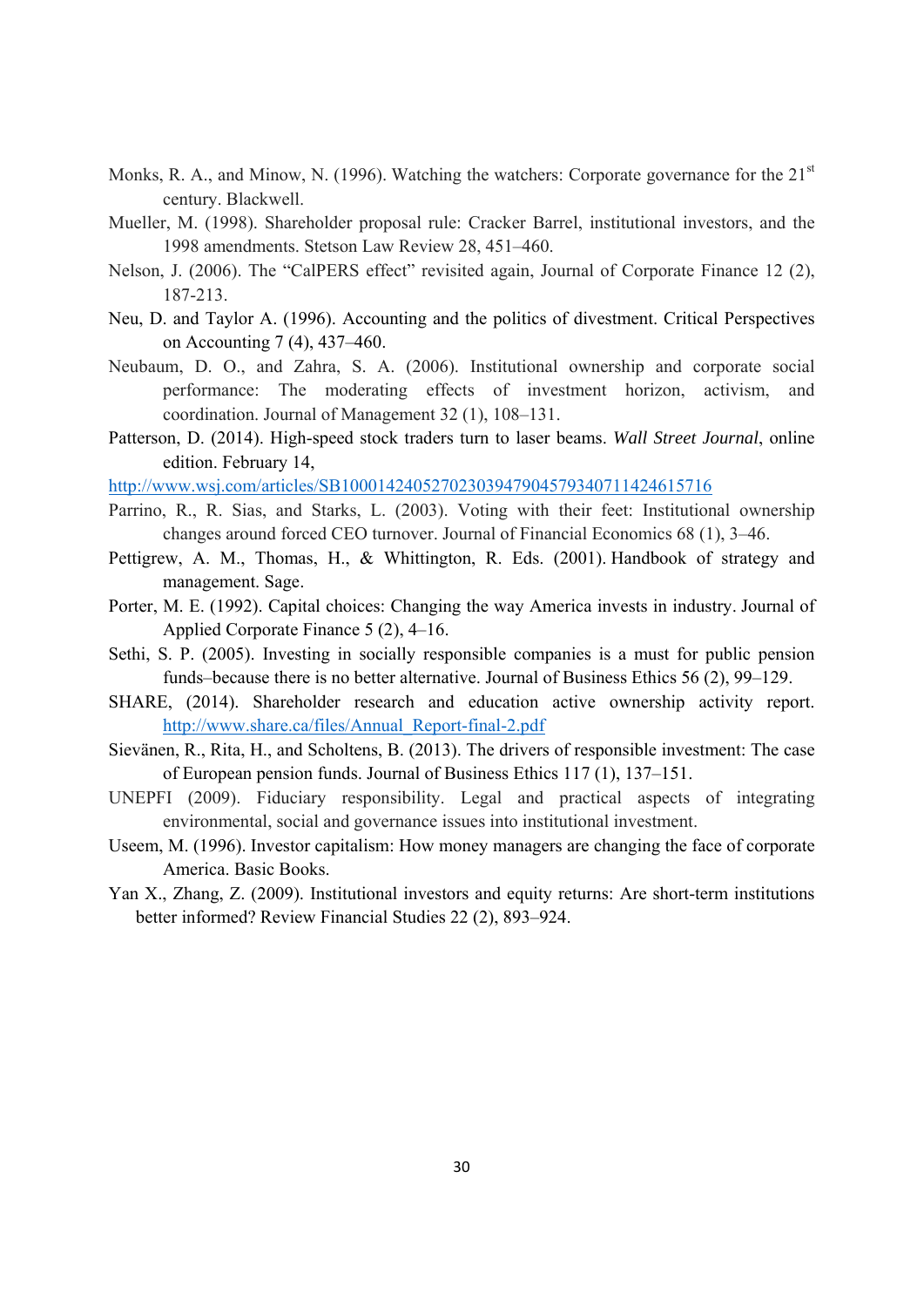## **Appendix A**

## **Corporate social responsibility: KLD Scores**

The paper considers six corporate social responsibility areas: Community, Diversity, Employee relations, Environment, Human rights, and Product characteristics. The strengths and concerns of each area are detailed below. The KLD Strengths (Concerns) score for a given area is equal to the number of strengths (concerns) in that area. The KLD area score is equal to the number of area strengths minus the number of area concerns. The overall KLD score is equal to the sum of all areas' KLD scores.

| <b>KLD</b> component      | <b>Strengths</b>                                             | <b>Concerns</b>                                               |
|---------------------------|--------------------------------------------------------------|---------------------------------------------------------------|
| <b>Community</b>          | Charitable giving<br>$\overline{\phantom{0}}$                | Investment controversies<br>$\equiv$                          |
|                           | Innovative giving<br>$\overline{\phantom{0}}$                | Negative economic impact<br>$\overline{\phantom{0}}$          |
|                           | Non-US charitable giving<br>$\overline{\phantom{0}}$         | Tax disputes                                                  |
|                           | Support for housing                                          | Community other concerns                                      |
|                           | Support for education                                        |                                                               |
|                           | Community other strength                                     |                                                               |
| <b>Diversity</b>          | Promotion<br>$\overline{\phantom{0}}$                        | Controversies<br>$\equiv$                                     |
|                           | Work/life benefits                                           | Diversity other concerns<br>$\overline{\phantom{0}}$          |
|                           | Women and minority                                           |                                                               |
|                           | contracting                                                  |                                                               |
|                           | Employment of the disabled<br>$\overline{\phantom{0}}$       |                                                               |
|                           | Gay and lesbian policies<br>—                                |                                                               |
|                           | Diversity other strength<br>$\overline{\phantom{m}}$         |                                                               |
| <b>Employee relations</b> | Union relations<br>$\overline{\phantom{0}}$                  | Union relations<br>$\equiv$                                   |
|                           | Cash profit sharing<br>$\overline{\phantom{0}}$              | Health and safety concern<br>$\equiv$                         |
|                           | Employee involvement<br>$\overline{\phantom{0}}$             | Workforce reductions                                          |
|                           | Retirement benefits strength<br>$\qquad \qquad -$            | Retirement benefits concern<br>$\overline{\phantom{0}}$       |
|                           | Health and safety strength<br>$\qquad \qquad \longleftarrow$ | Employee relations other concerns<br>$\overline{\phantom{0}}$ |
|                           | Employee relations other<br>$\overline{\phantom{0}}$         |                                                               |
|                           | strength                                                     |                                                               |
| <b>Environment</b>        | Beneficial products and services<br>$\overline{\phantom{0}}$ | Hazardous waste<br>$\equiv$                                   |
|                           | Pollution prevention<br>$\overline{\phantom{0}}$             | Regulatory problems<br>$\equiv$                               |
|                           | Recycling                                                    | Ozone depleting chemicals<br>$\equiv$                         |
|                           | Clean energy<br>$\overline{\phantom{0}}$                     | Substantial emissions<br>$\overline{\phantom{0}}$             |
|                           | Environment other strength<br>$\overline{\phantom{0}}$       | Agricultural chemicals<br>$\overline{\phantom{0}}$            |
|                           |                                                              | Climate change<br>$\overline{\phantom{0}}$                    |
|                           |                                                              | Environment other concerns<br>$\equiv$                        |
| <b>Human</b> rights       | Indigenous peoples relations<br>$\overline{\phantom{0}}$     | Burma concern<br>$\equiv$                                     |
|                           | strength                                                     | Labor rights concern<br>$\overline{\phantom{0}}$              |
|                           | Labor rights strength                                        | Indigenous peoples relations concern                          |
|                           | Human rights other strength                                  | Human rights other concerns<br>$\equiv$                       |
| <b>Product</b>            | Quality<br>$\qquad \qquad -$                                 | Product safety<br>-                                           |
| characteristics           | R&D/Innovation<br>$\overline{\phantom{0}}$                   | Marketing/contracting concern<br>$\overline{\phantom{0}}$     |
|                           | Benefits to economically<br>$\overline{\phantom{0}}$         | Antitrust<br>$\overline{\phantom{0}}$                         |
|                           | disadvantaged                                                | Product other concerns                                        |
|                           | Product other strength<br>$\overline{\phantom{0}}$           |                                                               |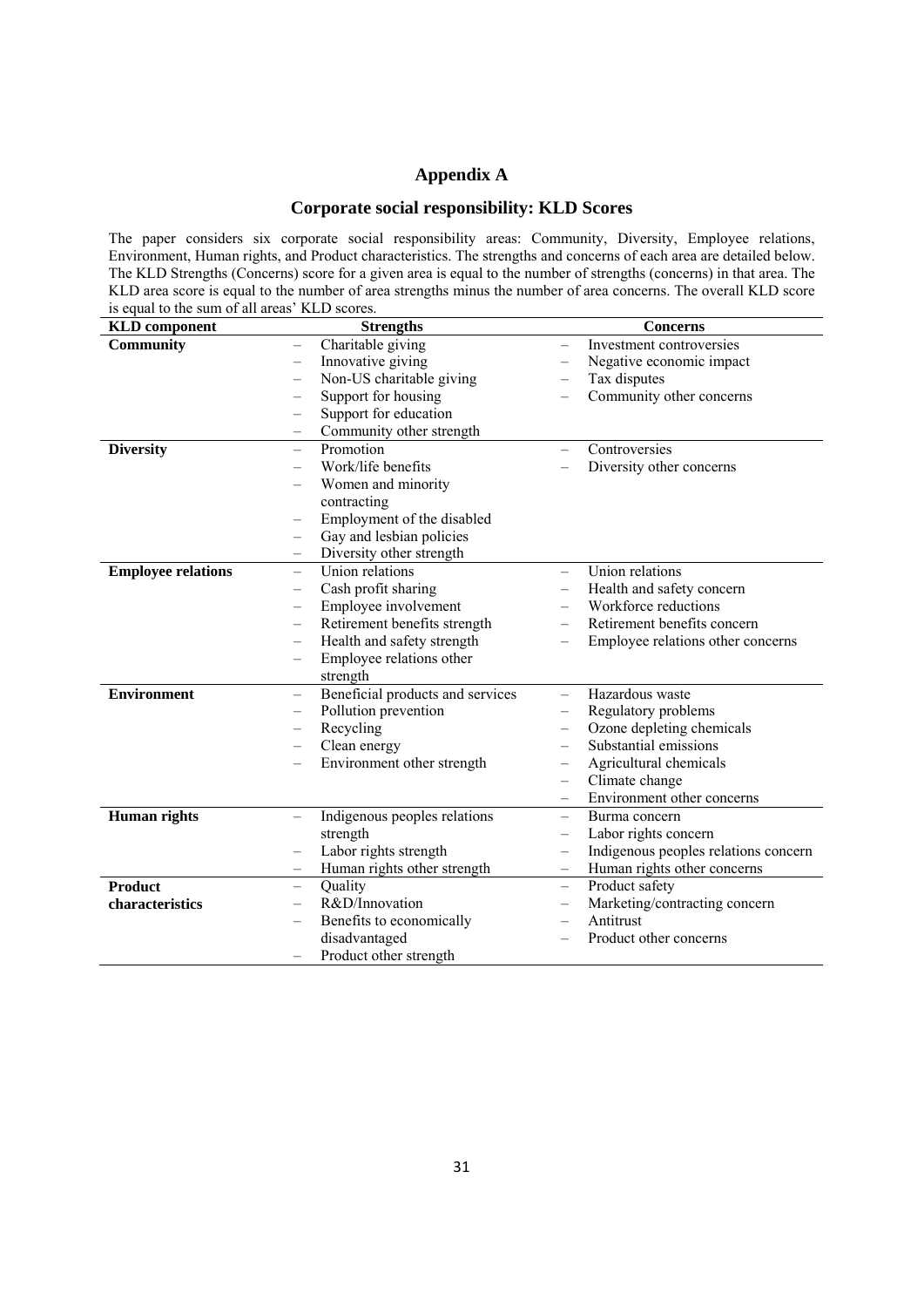# **Appendix B**

# **Variable, Definitions, and Sources**

| <b>Variable</b>                   | <b>Definitions</b>                                                    | <b>Source</b>         |
|-----------------------------------|-----------------------------------------------------------------------|-----------------------|
| Panel A. CSR variable             |                                                                       |                       |
| CSR                               | The sum of the community, diversity, employee, environment,           | Authors' calculations |
|                                   | human rights, and product characteristics qualitative issues areas    | based on KLD data     |
|                                   | scores                                                                |                       |
| $CSR$ -COM                        | The community score equals the number of strengths minus the          | As above              |
|                                   | number of concerns in the community issues area.                      |                       |
| CSR-DIV                           | The diversity score equals the number of strengths minus the          | As above              |
|                                   | number of concerns in the diversity issues area.                      |                       |
| CSR-EMP                           | The employee relations score equals the number of strengths minus     | As above              |
|                                   | the number of concerns in the employee relations issues area.         |                       |
| CSR-ENV                           | The environment score equals the number of strengths minus the        | As above              |
|                                   | number of concerns in the environment issues area.                    |                       |
| CSR-HUM                           | The human rights score equals the number of strengths minus the       | As above              |
|                                   | number of concerns in the human rights issues area.                   |                       |
| $CSR-PRO$                         | The product score equals the number of strengths minus the number     | As above              |
|                                   | of concerns in the product issues area.                               |                       |
|                                   | <b>Panel B. Institutional investors variables</b>                     |                       |
| Total IO                          | The fraction of firm stock held by institutional investors.           | Thomson Financial     |
|                                   |                                                                       | database              |
| $Long\_IO$                        | The fraction of firm stock held by institutional investors with long  | As above              |
|                                   | investment horizon.                                                   |                       |
| Short_IO                          | The fraction of firm stock held by institutional investors with short | As above              |
|                                   | investment horizon.                                                   |                       |
| Total_PPS                         | The fraction of firm stock held by public pension funds.              | As above              |
| Long_PPS                          | The fraction of firm stock held by public pension funds with long     | As above              |
|                                   | investment horizon                                                    |                       |
| Short_PPS                         | The fraction of firm stock held by public pension funds with short    | As above              |
|                                   | investment horizon                                                    |                       |
| <b>Panel C. Control variables</b> |                                                                       |                       |
| Size                              | The natural logarithm of total assets.                                | Compustat             |
| <b>ROA</b>                        | The ratio of income before extraordinary items to total assets.       | As above              |
| Cash                              | The ratio of cash balances over total assets.                         | As above              |
| <b>Dividends</b>                  | The ratio of cash dividends over total assets                         | As above              |
| <b>BTM</b>                        | The ratio of book value of equity over the market value of equity     | Compustat and CRSP    |
|                                   | measured as absolute value of stock price times shares outstanding.   |                       |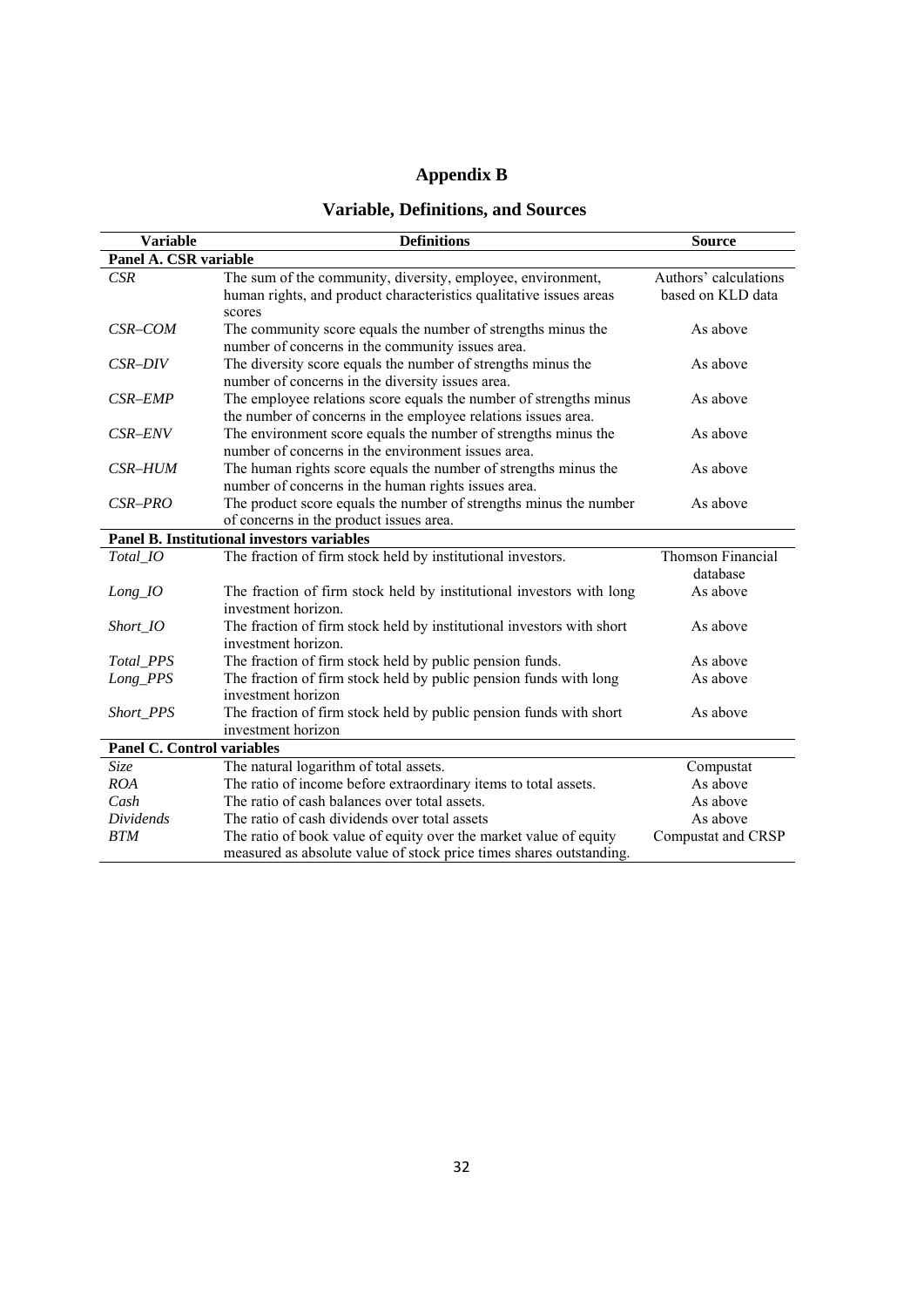| Panel A.                                   |          |                              |                   |               |                   |
|--------------------------------------------|----------|------------------------------|-------------------|---------------|-------------------|
| <b>Variable</b>                            | Mean     | <b>Standard</b><br>deviation | $25th$ percentile | <b>Median</b> | $75th$ percentile |
| Panel A: CSR variables                     |          |                              |                   |               |                   |
| CSR                                        | $-0.379$ | 1.926                        | $-1.000$          | 0.000         | 0.000             |
| CSR-COM                                    | 0.019    | 0.460                        | 0.000             | 0.000         | 0.000             |
| CSR-DIV                                    | 0.169    | 1.211                        | $-1.000$          | 0.000         | 1.000             |
| CSR-EMP                                    | $-0.241$ | 0.826                        | $-1.000$          | 0.000         | 0.000             |
| CSR-ENV                                    | $-0.108$ | 0.597                        | 0.000             | 0.000         | 0.000             |
| CSR-HUM                                    | $-0.052$ | 0.243                        | 0.000             | 0.000         | 0.000             |
| CSR-PRO                                    | $-0.166$ | 0.569                        | 0.000             | 0.000         | 0.000             |
| Panel B: Institutional ownership variables |          |                              |                   |               |                   |
| Total_IO                                   | 0.551    | 0.289                        | 0.316             | 0.583         | 0.795             |
| $Long\_IO$                                 | 0.386    | 0.233                        | 0.193             | 0.377         | 0.567             |
| Short_IO                                   | 0.152    | 0.123                        | 0.054             | 0.126         | 0.222             |
| Total_PPS                                  | 0.016    | 0.014                        | 0.004             | 0.013         | 0.027             |
| Long_PPS                                   | 0.015    | 0.013                        | 0.004             | 0.011         | 0.024             |
| Short_PPS                                  | 0.001    | 0.003                        | 0.000             | 0.000         | 0.001             |
| <b>Panel C: Control variables</b>          |          |                              |                   |               |                   |
| Size                                       | 6.702    | 1.950                        | 5.333             | 6.620         | 7.930             |
| <b>ROA</b>                                 | $-0.019$ | 0.209                        | $-0.009$          | 0.026         | 0.070             |
| <b>BTM</b>                                 | 0.770    | 1.214                        | 0.300             | 0.501         | 0.792             |
| Cash                                       | 0.196    | 0.229                        | 0.030             | 0.095         | 0.285             |
| Dividends                                  | 0.010    | 0.023                        | 0.000             | 0.000         | 0.010             |
| Debt                                       | 0.220    | 0.285                        | 0.022             | 0.165         | 0.331             |
|                                            |          |                              |                   |               |                   |

**Table 1. Descriptive statistics** 

This table presents summary statistics for CSR attributes and aggregate CSR score (Panel A), institutional ownership variables (Panel B) and control variables (Panel C). The sample includes 14,403 firm–year observations representing 3,440 unique US listed firms over the period 2003–2009. The aggregate corporate social responsibility (CSR) score is the sum of six attributes: community (*CSR–COM*), diversity (*CSR–DIV*), employee relations (*CSR– EMP*), environment (*CSR–ENV*), human rights (*CSR–HUM*), and product (*CSR–PRO*). Panel B provides descriptive statistics of institutional ownership variables. *Total\_IO* is the fraction of firm stock held by institutional investors, *Long IO* is the fraction of firm stock held by institutional investors with long investment horizon, *Short IO* is the fraction of firm stock held by institutional investors with short investment horizon. *Total\_PPS* is the fraction of firm stock held by public pension funds. *Long\_PPS* is the fraction of firm stock held by public pension funds with long investment horizon. *Short PPS* is the fraction of firm stock held by public pension funds with short investment horizon. *Size* is the natural logarithm of total assets. *ROA* is the ratio of income before extraordinary items to total assets. *BTM* is the ratio of book value of equity over the market value of equity, measured as absolute value of stock price times shares outstanding. *Cash* is the ratio of cash balances over total assets. *Dividends* is the ratio of cash dividends over total assets. *Debt* is the ratio of total debt over total assets.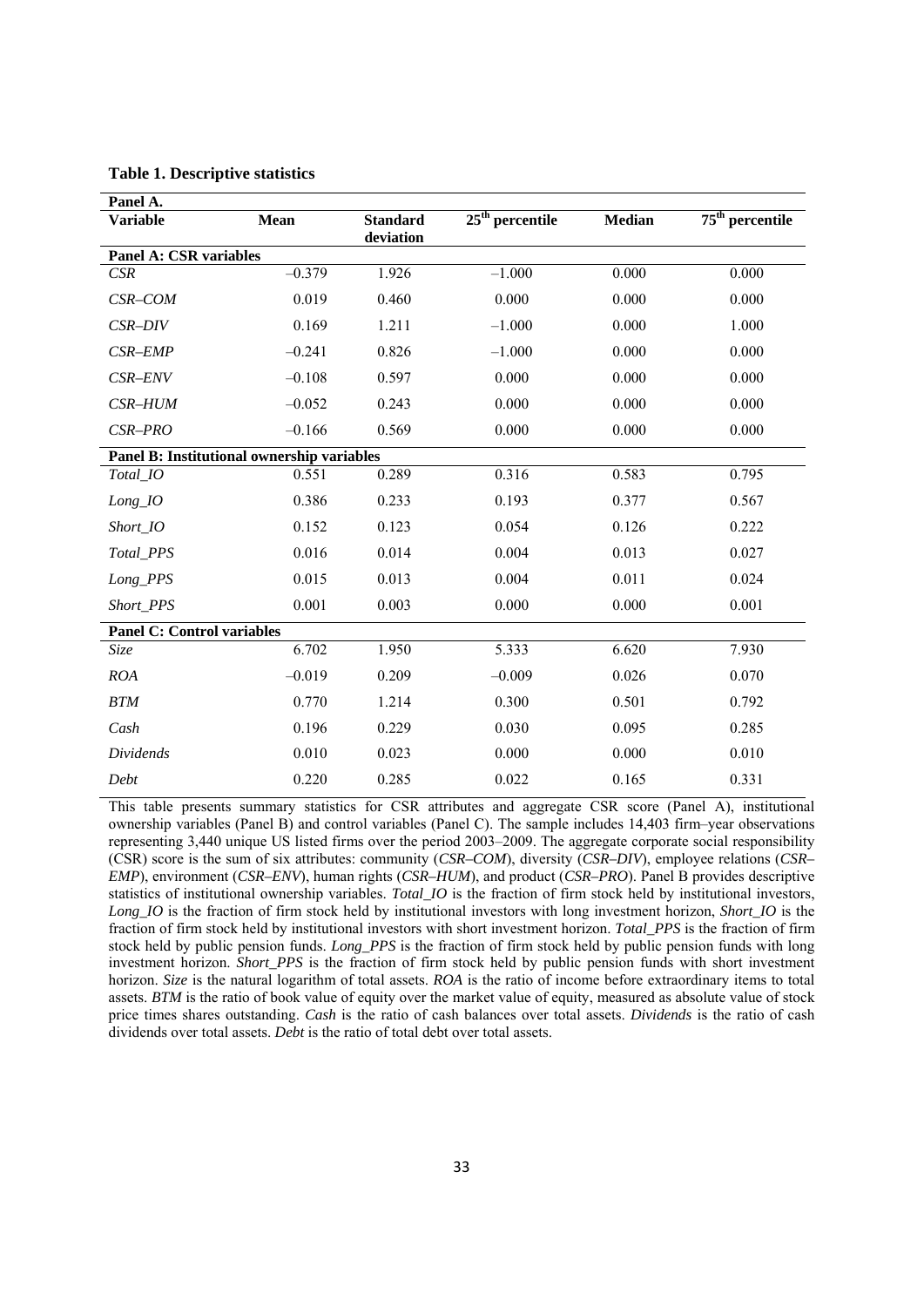|  | <b>Table 2. Correlation matrix</b> |  |
|--|------------------------------------|--|
|--|------------------------------------|--|

|            | Total IO  | $Long\_IO$ | Short_IO  | Total_PPS | Long_PPS  | <i>Short_PPS</i> | Size      | <b>ROA</b> | <b>BTM</b> | Cash      | Dividends | Debt   |
|------------|-----------|------------|-----------|-----------|-----------|------------------|-----------|------------|------------|-----------|-----------|--------|
| Total_IO   | 1.0000    |            |           |           |           |                  |           |            |            |           |           |        |
| Long_IO    | 0.9010    | 1.0000     |           |           |           |                  |           |            |            |           |           |        |
|            | 0.0000    |            |           |           |           |                  |           |            |            |           |           |        |
| Short_IO   | 0.5896    | 0.2106     | 1.0000    |           |           |                  |           |            |            |           |           |        |
|            | 0.0000    | 0.0000     |           |           |           |                  |           |            |            |           |           |        |
| Total_PPS  | 0.6004    | 0.5677     | 0.3416    | 1.0000    |           |                  |           |            |            |           |           |        |
|            | 0.0000    | 0.0000     | 0.0000    |           |           |                  |           |            |            |           |           |        |
| Long_PPS   | 0.1706    | 0.0661     | 0.2785    | 0.4138    | 1.0000    |                  |           |            |            |           |           |        |
|            | 0.0000    | 0.0000     | 0.0000    | 0.0000    |           |                  |           |            |            |           |           |        |
| Short_PPS  | 0.6162    | 0.6076     | 0.3056    | 0.9440    | 0.1699    | 1.0000           |           |            |            |           |           |        |
|            | 0.0000    | 0.0000     | 0.0000    | 0.0000    | 0.0000    |                  |           |            |            |           |           |        |
| Size       | 0.2767    | 0.3122     | 0.0562    | 0.3492    | 0.1772    | 0.3491           | 1.0000    |            |            |           |           |        |
|            | 0.0000    | 0.0000     | 0.0000    | 0.0000    | 0.0000    | 0.0000           |           |            |            |           |           |        |
| <b>ROA</b> | 0.2265    | 0.2296     | 0.0947    | 0.2045    | 0.0411    | 0.2234           | 0.3409    | 1.0000     |            |           |           |        |
|            | 0.0000    | 0.0000     | 0.0000    | 0.0000    | 0.0000    | 0.0000           | 0.0000    |            |            |           |           |        |
| <b>BTM</b> | $-0.2381$ | $-0.1937$  | $-0.1630$ | $-0.1710$ | $-0.0318$ | $-0.1801$        | 0.1959    | $-0.0034$  | 1.0000     |           |           |        |
|            | 0.0000    | 0.0000     | 0.0000    | 0.0000    | 0.0000    | 0.0000           | 0.0000    | 0.5214     |            |           |           |        |
| Cash       | $-0.0541$ | $-0.1069$  | 0.0739    | $-0.1219$ | $-0.0660$ | $-0.1236$        | $-0.4394$ | $-0.3463$  | $-0.1351$  | 1.0000    |           |        |
|            | 0.0000    | 0.0000     | 0.0000    | 0.0000    | 0.0000    | 0.0000           | 0.0000    | 0.0000     | 0.0000     |           |           |        |
| Dividends  | $-0.0703$ | $-0.0299$  | $-0.1050$ | $-0.0146$ | 0.0059    | $-0.0133$        | 0.0507    | 0.0872     | $-0.0044$  | $-0.0390$ | 1.0000    |        |
|            | 0.0000    | 0.0000     | 0.0000    | 0.0125    | 0.3154    | 0.0229           | 0.0000    | 0.0000     | 0.4062     | 0.0000    |           |        |
| Debt       | 0.0315    | 0.0313     | 0.0086    | $-0.0074$ | 0.0272    | $-0.0129$        | 0.1585    | $-0.1083$  | 0.0767     | $-0.2636$ | 0.0585    | 1.0000 |
|            | 0.0000    | 0.0000     | 0.1419    | 0.2028    | 0.0000    | 0.0268           | 0.0000    | 0.0000     | 0.0000     | 0.0000    | 0.0000    |        |

This table presents Pearson correlations among all independent variables used in the regression analysis. The sample includes 14,403 firm–year observations representing 3,440 unique US listed firms over the period 2003–2009. *Total\_IO* is the fraction of firm stock held by institutional investors, *Long\_IO* is the fraction of firm stock held by institutional investors with long investment horizon, *Short 10* is the fraction of firm stock held by institutional investors with short investment horizon. *Total\_PPS* is the fraction of firm stock held by public pension funds. *Long\_PPS* is the fraction of firm stock held by public pension funds with long investment horizon. *Short PPS* is the fraction of firm stock held by public pension funds with short investment horizon. *Size* is the natural logarithm of total assets. *ROA* is the ratio of income before extraordinary items to total assets. *BTM* is the ratio of book value of equity over the market value of equity, measured as absolute value of stock price times shares outstanding. *Cash* is the ratio of cash balances over total assets. *Dividends* is the ratio of cash dividends over total assets. *Debt* is the ratio of total debt over total assets. *p*–values are reported below the coefficients.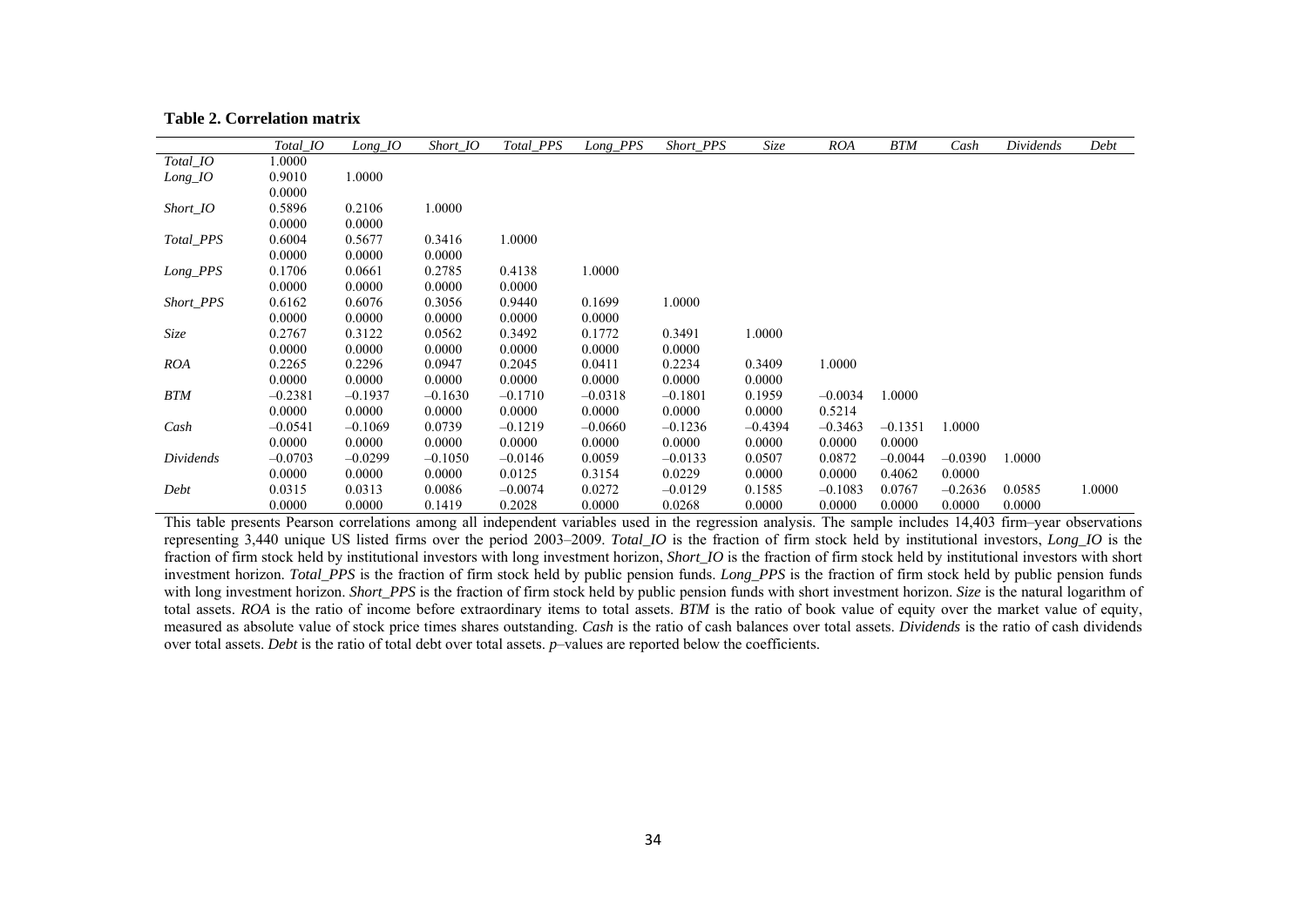| Panel A. Effect of institutional ownership on overall CSR score |              |              |              |  |  |  |
|-----------------------------------------------------------------|--------------|--------------|--------------|--|--|--|
|                                                                 | <b>OLS</b>   | <b>OLS</b>   | Fama MacBeth |  |  |  |
| Variables                                                       | <b>CSR</b>   | <b>CSR</b>   | <b>CSR</b>   |  |  |  |
| Constant                                                        | $-0.4984***$ | $-0.4984***$ | $-0.7491***$ |  |  |  |
|                                                                 | (0.0000)     | (0.0042)     | (0.0000)     |  |  |  |
| lag_Total_IO                                                    | 0.0430       | 0.0430       | 0.0445       |  |  |  |
|                                                                 | (0.2275)     | (0.5249)     | (0.2834)     |  |  |  |
| lag_Size                                                        | $0.1030***$  | $0.1030***$  | $0.1068***$  |  |  |  |
|                                                                 | (0.0000)     | (0.0000)     | (0.0001)     |  |  |  |
| lag_ROA                                                         | 0.0397       | 0.0397       | 0.0547       |  |  |  |
|                                                                 | (0.4945)     | (0.5702)     | (0.6178)     |  |  |  |
| $lag\_BTM$                                                      | $-0.0715***$ | $-0.0715***$ | $-0.1624***$ |  |  |  |
|                                                                 | (0.0000)     | (0.0004)     | (0.0035)     |  |  |  |
| lag_Cash                                                        | $0.1743***$  | $0.1743**$   | $0.1651**$   |  |  |  |
|                                                                 | (0.0004)     | (0.0413)     | (0.0120)     |  |  |  |
| lag_Dividends                                                   | $1.1954***$  | $1.1954*$    | $1.0457**$   |  |  |  |
|                                                                 | (0.0017)     | (0.0989)     | (0.0146)     |  |  |  |
| lag_Debt                                                        | $-0.2701***$ | $-0.2701***$ | $-0.2975***$ |  |  |  |
|                                                                 | (0.0000)     | (0.0054)     | (0.0001)     |  |  |  |
| Adjusted $R^2$ /average $R^2$                                   | 0.0821       | 0.0821       | 0.0908       |  |  |  |
| <b>Observations</b>                                             | 14,403       | 14,403       | 14,403       |  |  |  |
| Industry dummies                                                | Yes          | Yes          | Yes          |  |  |  |
| Year dummies                                                    | Yes          | Yes          | No           |  |  |  |
| Firm clustering                                                 | No           | Yes          | No           |  |  |  |

| Table 3. Effect of institutional ownership on CSR score |  |  |
|---------------------------------------------------------|--|--|
|---------------------------------------------------------|--|--|

**Panel B. Effect of institutional ownership (long versus short investment horizon) on overall CSR score** 

| and by Effect of Historian of Herbing (tong versus short investment horizon) on overall core seen | <i>OLS</i>   | OLS          | Fama MacBeth   |
|---------------------------------------------------------------------------------------------------|--------------|--------------|----------------|
| Variables                                                                                         | <b>CSR</b>   | <b>CSR</b>   | <b>CSR</b>     |
| Constant                                                                                          | $-0.4025***$ | $-0.4025**$  | $-0.7075***$   |
|                                                                                                   | (0.0000)     | (0.0210)     | (0.0002)       |
| lag_Long_IO                                                                                       | $0.2415***$  | $0.2415***$  | $0.2928***$    |
|                                                                                                   | (0.0000)     | (0.0022)     | (0.0020)       |
| lag_Short_IO                                                                                      | $-0.3811***$ | $-0.3811***$ | $-0.6537**$    |
|                                                                                                   | (0.0000)     | (0.0007)     | (0.0178)       |
| lag_Size                                                                                          | $0.0949***$  | $0.0949***$  | $0.0937***$    |
|                                                                                                   | (0.0000)     | (0.0000)     | (0.0000)       |
| lag_ROA                                                                                           | 0.0424       | 0.0424       | 0.0560         |
|                                                                                                   | (0.4654)     | (0.5433)     | (0.5942)       |
| $lag\_BTM$                                                                                        | $-0.0787***$ | $-0.0787***$ | $-0.1968$ ***  |
|                                                                                                   | (0.0000)     | (0.0002)     | (0.0037)       |
| lag_Cash                                                                                          | $0.2019***$  | $0.2019**$   | $0.1990***$    |
|                                                                                                   | (0.0000)     | (0.0178)     | (0.0045)       |
| lag_Dividends                                                                                     | $1.0411***$  | 1.0411       | 0.7485*        |
|                                                                                                   | (0.0064)     | (0.1482)     | (0.0507)       |
| lag_Debt                                                                                          | $-0.2556***$ | $-0.2556***$ | $-0.2707***$   |
|                                                                                                   | (0.0000)     | (0.0085)     | (0.0001)       |
| Adjusted $R^2$ /average $R^2$                                                                     | 0.0844       | 0.0844       | 0.0963         |
| Observations                                                                                      | 14,403       | 14,403       | 14,403         |
| Industry dummies                                                                                  | Yes          | Yes          | Yes            |
| Year dummies                                                                                      | Yes          | Yes          | N <sub>0</sub> |
| Firm clustering                                                                                   | No           | Yes          | N <sub>0</sub> |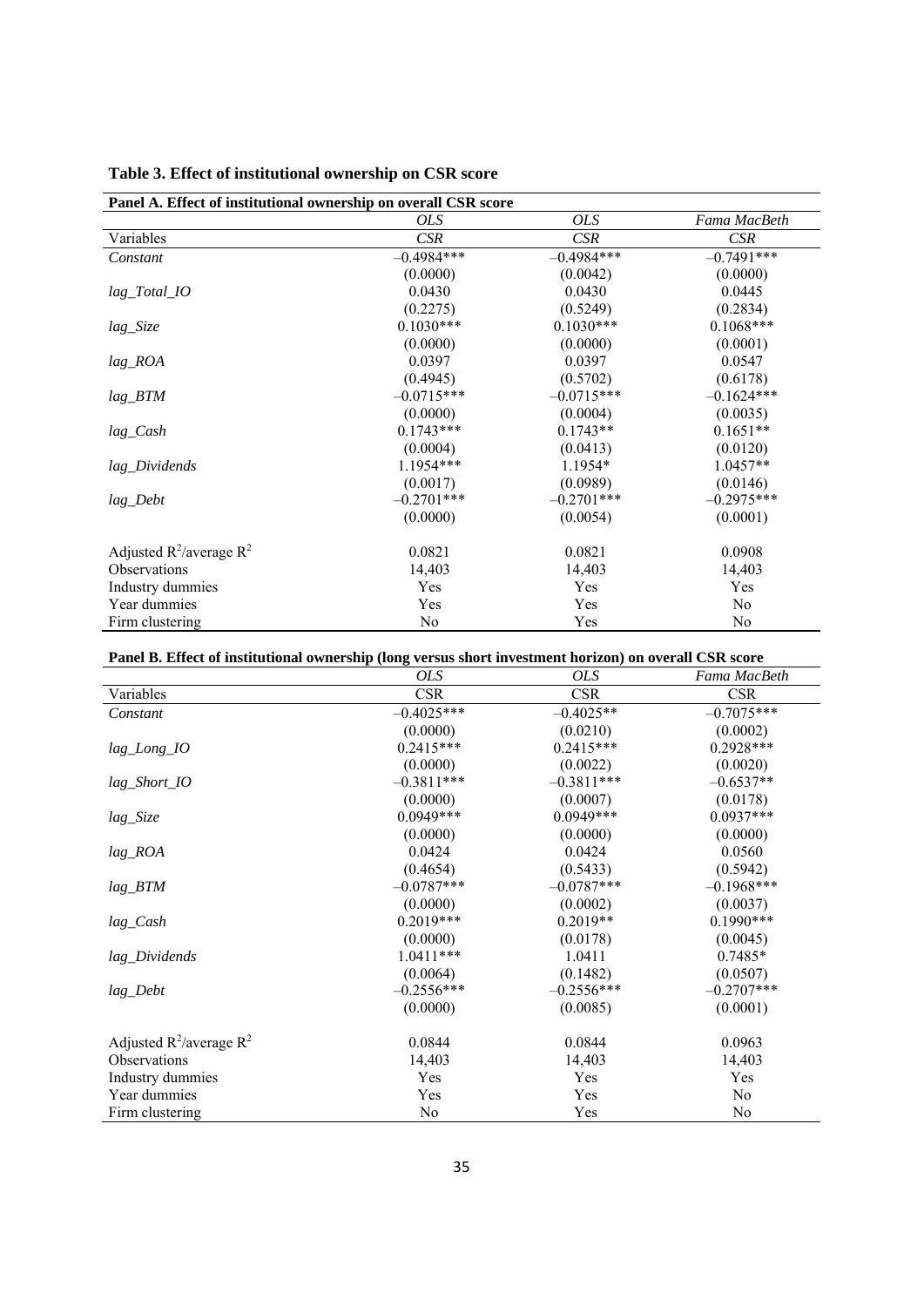| Panel C. Effect of institutional ownership (long versus short investment horizon) for each KLD issue area |              |              |              |               |              |              |
|-----------------------------------------------------------------------------------------------------------|--------------|--------------|--------------|---------------|--------------|--------------|
| <b>VARIABLES</b>                                                                                          | <b>COM</b>   | <b>PRO</b>   | HUM          | <b>ENV</b>    | <b>EMP</b>   | DIV          |
| Constant                                                                                                  | $-0.3537*$   | 1.6688***    | $0.3205*$    | $1.1149***$   | $-0.4780***$ | $-1.5781***$ |
|                                                                                                           | (0.0600)     | (0.0000)     | (0.0932)     | (0.0000)      | (0.0005)     | (0.0000)     |
| lag_Long_IO                                                                                               | $-0.0019$    | $0.1469**$   | $0.2332***$  | $0.3036***$   | 0.0566       | 0.0808       |
|                                                                                                           | (0.9800)     | (0.0435)     | (0.0009)     | (0.0000)      | (0.4382)     | (0.2817)     |
| lag_Short_IO                                                                                              | $-0.2630***$ | $-0.0108$    | 0.1469       | 0.0377        | $-0.1510$    | $-0.4463***$ |
|                                                                                                           | (0.0037)     | (0.9116)     | (0.1302)     | (0.7116)      | (0.1812)     | (0.0000)     |
| lag_Size                                                                                                  | $0.0883***$  | $-0.2614***$ | $-0.1659***$ | $-0.1458***$  | $0.0461***$  | $0.3140***$  |
|                                                                                                           | (0.0000)     | (0.0000)     | (0.0000)     | (0.0000)      | (0.0034)     | (0.0000)     |
| $lag\_ROA$                                                                                                | $-0.0163$    | $-0.0481$    | 0.0624       | 0.0389        | $0.3128***$  | $-0.1488**$  |
|                                                                                                           | (0.7631)     | (0.4558)     | (0.2729)     | (0.4499)      | (0.0001)     | (0.0414)     |
| $lag\_BTM$                                                                                                | $-0.0342**$  | 0.0126       | $0.0313*$    | $-0.0215$     | $-0.0440**$  | $-0.0838***$ |
|                                                                                                           | (0.0368)     | (0.4854)     | (0.0556)     | (0.2565)      | (0.0209)     | (0.0000)     |
| lag_Cash                                                                                                  | 0.1036       | $-0.2564***$ | $-0.2192***$ | $-0.2072$ *** | 0.0533       | $0.5122***$  |
|                                                                                                           | (0.1375)     | (0.0008)     | (0.0013)     | (0.0003)      | (0.5044)     | (0.0000)     |
| lag_Dividends                                                                                             | 1.3439       | $-2.3673**$  | $-1.4375**$  | $-1.1167*$    | 1.0503*      | 2.3805***    |
|                                                                                                           | (0.1245)     | (0.0103)     | (0.0325)     | (0.0579)      | (0.0969)     | (0.0002)     |
| lag_Debt                                                                                                  | $-0.1229$    | $0.3052***$  | $0.2458***$  | 0.0723        | $-0.2208***$ | $-0.4377***$ |
|                                                                                                           | (0.2001)     | (0.0006)     | (0.0078)     | (0.3482)      | (0.0059)     | (0.0000)     |
| Adjusted $R^2$                                                                                            | 0.0402       | 0.1813       | 0.1008       | 0.2026        | 0.0356       | 0.2419       |
| Observations                                                                                              | 14,403       | 14,403       | 14,403       | 14,403        | 14,403       | 14,403       |
| Industry dummies                                                                                          | <b>YES</b>   | YES          | <b>YES</b>   | <b>YES</b>    | <b>YES</b>   | YES          |
| Year dummies                                                                                              | <b>YES</b>   | YES          | <b>YES</b>   | YES           | <b>YES</b>   | YES          |
| Firm clustering                                                                                           | YES          | YES          | <b>YES</b>   | YES           | <b>YES</b>   | YES          |

This table reports estimated coefficients from regressing CSR score (standardized) on institutional ownership. Panel A reports the regression results for total institutional ownership. Panel B reports the results after separating institutional investors based on their investment horizon (long versus short). Panel C reports the results for each KLD issue area. The sample includes 14,403 firm–year observations representing 3,440 unique US listed firms over the period 2003–2009. The aggregate corporate social responsibility (CSR) score is the sum of six attributes: community (*CSR–COM*), diversity (*CSR–DIV*), employee relations (*CSR–EMP*), environment (*CSR–ENV*), human rights (*CSR–HUM*), and product (*CSR–PRO*). *Total\_IO* is the fraction of firm stock held by institutional investors, *Long IO* is the fraction of firm stock held by institutional investors with long investment horizon, *Short IO* is the fraction of firm stock held by institutional investors with short investment horizon. *Size* is the natural logarithm of total assets. *ROA* is the ratio of income before extraordinary items to total assets. *BTM* is the ratio of book value of the equity over the market value of equity, measured as absolute value of stock price times shares outstanding. *Cash* is the ratio of cash balances over total assets. *Dividends* is the ratio of cash dividends over total assets. *Debt* is the ratio of total debt over total assets. Year dummies and industry dummies are included in all regressions. Industry dummies are based on the Fama French 12–industry classification. The standard errors are clustered at the firm level. Robust p–values, in parentheses, are reported below the coefficients. \*\*\*, \*\*, and \* denote statistical significance at the 1%, 5%, and 10% levels, respectively.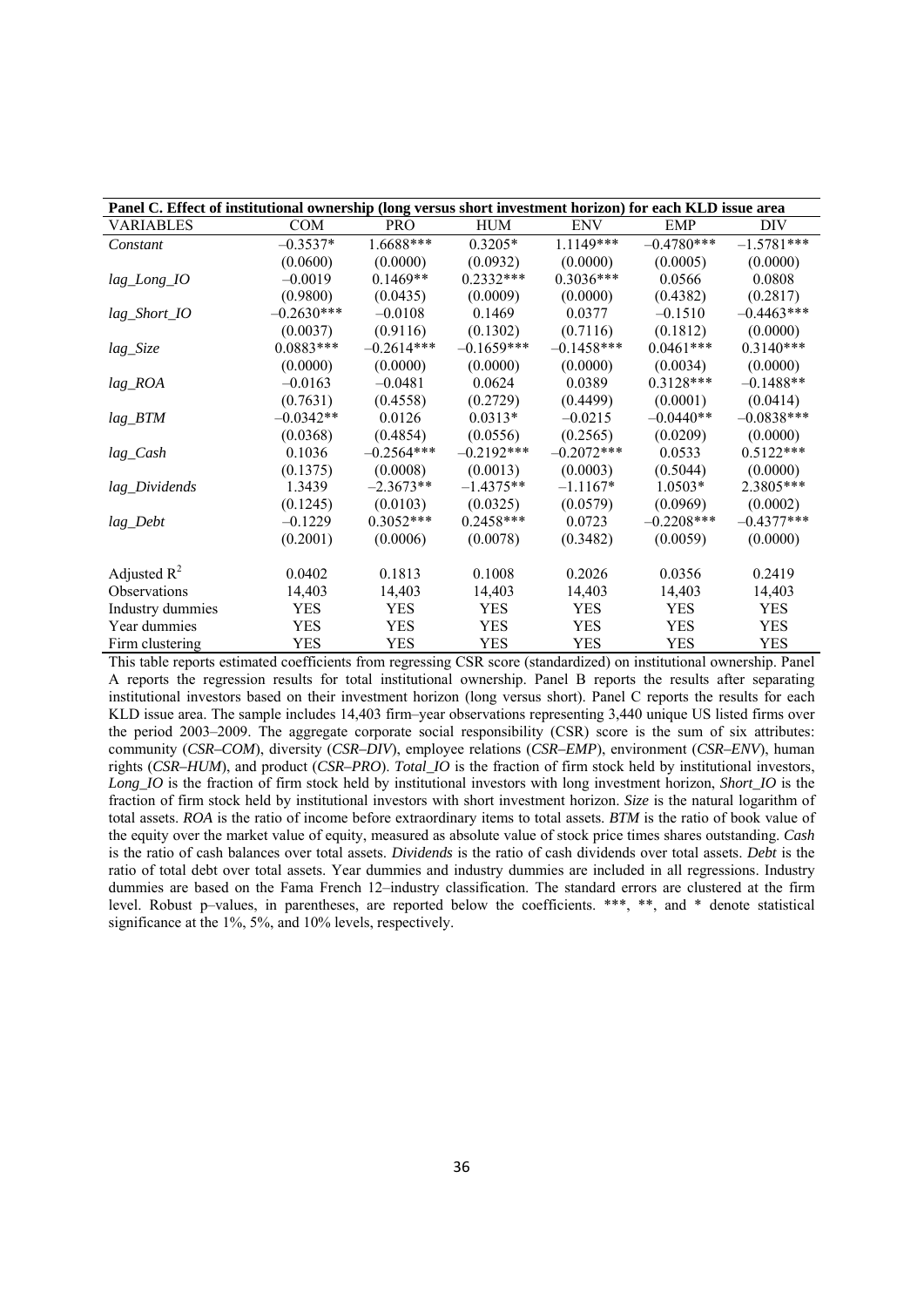| Panel A. Effect of PPS ownership (long versus short investment horizon) on overall CSR score    |             |              |              |              |              |              |
|-------------------------------------------------------------------------------------------------|-------------|--------------|--------------|--------------|--------------|--------------|
|                                                                                                 |             | <b>OLS</b>   | <b>OLS</b>   |              | Fama MacBeth | Fama MacBeth |
| Variables                                                                                       |             | CSR          | CSR          |              | CSR          | <b>CSR</b>   |
| Constant                                                                                        |             | $-0.4740***$ | $-0.4614***$ |              | $-0.7533***$ | $-0.7177***$ |
|                                                                                                 |             | (0.0074)     | (0.0092)     |              | (0.0002)     | (0.0002)     |
| lag_Total_PPS                                                                                   |             | 3.4821***    |              |              | $3.1663***$  |              |
|                                                                                                 |             | (0.0015)     |              |              | (0.0014)     |              |
| lag_Long_PPS                                                                                    |             |              | 4.1896***    |              |              | 3.5343***    |
|                                                                                                 |             |              | (0.0006)     |              |              | (0.0006)     |
| lag_Short_PPS                                                                                   |             |              | $-0.2171$    |              |              | 44.1422      |
|                                                                                                 |             |              | (0.9525)     |              |              | (0.1765)     |
| lag_Size                                                                                        |             | $0.0914***$  | $0.0909***$  |              | $0.0967***$  | $0.0886***$  |
|                                                                                                 |             | (0.0000)     | (0.0000)     |              | (0.0000)     | (0.0001)     |
| lag_ROA                                                                                         |             | 0.0177       | 0.0118       |              | 0.0212       | 0.0132       |
|                                                                                                 |             | (0.7945)     | (0.8615)     |              | (0.8564)     | (0.9099)     |
| $lag\_BTM$                                                                                      |             | $-0.0744***$ | $-0.0750***$ |              | $-0.1758***$ | $-0.1629***$ |
|                                                                                                 |             | (0.0003)     | (0.0003)     |              | (0.0024)     | (0.0011)     |
| lag_Cash                                                                                        |             | $0.1743**$   | $0.1769**$   |              | $0.1654**$   | $0.1618**$   |
|                                                                                                 |             | (0.0390)     | (0.0364)     |              | (0.0145)     | (0.0119)     |
| lag_Dividends                                                                                   |             | 1.1690       | 1.1868       |              | 1.0258**     | $1.0205**$   |
|                                                                                                 |             | (0.1112)     | (0.1059)     |              | (0.0198)     | (0.0209)     |
| lag_Debt                                                                                        |             | $-0.2512**$  | $-0.2476**$  |              | $-0.2789***$ | $-0.2590***$ |
|                                                                                                 |             | (0.0112)     | (0.0126)     |              | (0.0001)     | (0.0001)     |
|                                                                                                 |             |              |              |              |              |              |
| Adjusted $R^2$ /average $R^2$                                                                   |             | 0.0837       | 0.0855       |              | 0.0921       | 0.0934       |
| Observations                                                                                    |             | 14,403       | 14,403       |              | 14,403       | 14,403       |
| Industry dummies                                                                                |             | Yes          | Yes          |              | Yes          | Yes          |
| Year dummies                                                                                    |             | Yes          | Yes          |              | No           | No           |
| Firm clustering                                                                                 |             | Yes          | Yes          |              | No           | No           |
| Panel B. Effect of PPS ownership (long versus short investment horizon) for each KLD issue area |             |              |              |              |              |              |
| Variables                                                                                       | <b>COM</b>  | <b>PRO</b>   | <b>HUM</b>   | <b>ENV</b>   | <b>EMP</b>   | <b>DIV</b>   |
| Constant                                                                                        | $-0.4230**$ | $1.6677***$  | $0.3902**$   | $1.1531***$  | $-0.5019***$ | $-1.6616***$ |
|                                                                                                 | (0.0266)    | (0.0000)     | (0.0492)     | (0.0000)     | (0.0003)     | (0.0000)     |
| lag_Long_PPS                                                                                    | 0.2670      | 2.9115***    | 3.7403***    | 3.9293***    | 2.3338**     | 0.9160       |
|                                                                                                 | (0.8032)    | (0.0092)     | (0.0001)     | (0.0003)     | (0.0454)     | (0.4405)     |
| lag_Short_PPS                                                                                   | 5.0427      | 6.8594*      | $-5.8037$    | $-1.6265$    | 1.0475       | $-4.2326$    |
|                                                                                                 | (0.2324)    | (0.0508)     | (0.2091)     | (0.6602)     | (0.7761)     | (0.1940)     |
| lag_Size                                                                                        | $0.0848***$ | $-0.2678***$ | $-0.1658***$ | $-0.1452***$ | $0.0402**$   | $0.3157***$  |
|                                                                                                 | (0.0001)    | (0.0000)     | (0.0000)     | (0.0000)     | (0.0127)     | (0.0000)     |
| $lag\_ROA$                                                                                      | $-0.0458$   | $-0.0506$    | 0.0869       | 0.0623       | $0.2876***$  | $-0.1843**$  |
|                                                                                                 | (0.3855)    | (0.4217)     | (0.1230)     | (0.2193)     | (0.0003)     | (0.0101)     |
| $lag\_BTM$                                                                                      | $-0.0311*$  | 0.0151       | $0.0300*$    | $-0.0210$    | $-0.0422**$  | $-0.0815***$ |
|                                                                                                 | (0.0560)    | (0.4006)     | (0.0673)     | (0.2687)     | (0.0266)     | (0.0000)     |
| lag_Cash                                                                                        | 0.0795      | $-0.2572***$ | $-0.1985***$ | $-0.1963***$ | 0.0424       | 0.4799***    |
|                                                                                                 | (0.2522)    | (0.0007)     | (0.0027)     | (0.0005)     | (0.5933)     | (0.0000)     |
| lag_Dividends                                                                                   | 1.4887*     | $-2.4269***$ | $-1.5888**$  | $-1.2521**$  | 1.1340*      | 2.6253***    |
|                                                                                                 | (0.0943)    | (0.0097)     | (0.0238)     | (0.0399)     | (0.0763)     | (0.0001)     |
| lag_Debt                                                                                        | $-0.1415$   | $0.3252***$  | 0.2895***    | 0.1132       | $-0.2180***$ | $-0.4582***$ |
|                                                                                                 | (0.1438)    | (0.0003)     | (0.0023)     | (0.1531)     | (0.0074)     | (0.0000)     |
|                                                                                                 |             |              |              |              |              |              |
| Adjusted $R^2$                                                                                  | 0.0397      | 0.1820       | 0.1001       | 0.2013       | 0.0360       | 0.2403       |
| Observations                                                                                    | 14,403      | 14,403       | 14,403       | 14,403       | 14,403       | 14,403       |
| Industry dummies                                                                                | <b>YES</b>  | <b>YES</b>   | <b>YES</b>   | <b>YES</b>   | <b>YES</b>   | <b>YES</b>   |
| Year dummies                                                                                    | <b>YES</b>  | <b>YES</b>   | <b>YES</b>   | <b>YES</b>   | <b>YES</b>   | <b>YES</b>   |

# **Table 4. Effect of PPS ownership on CSR**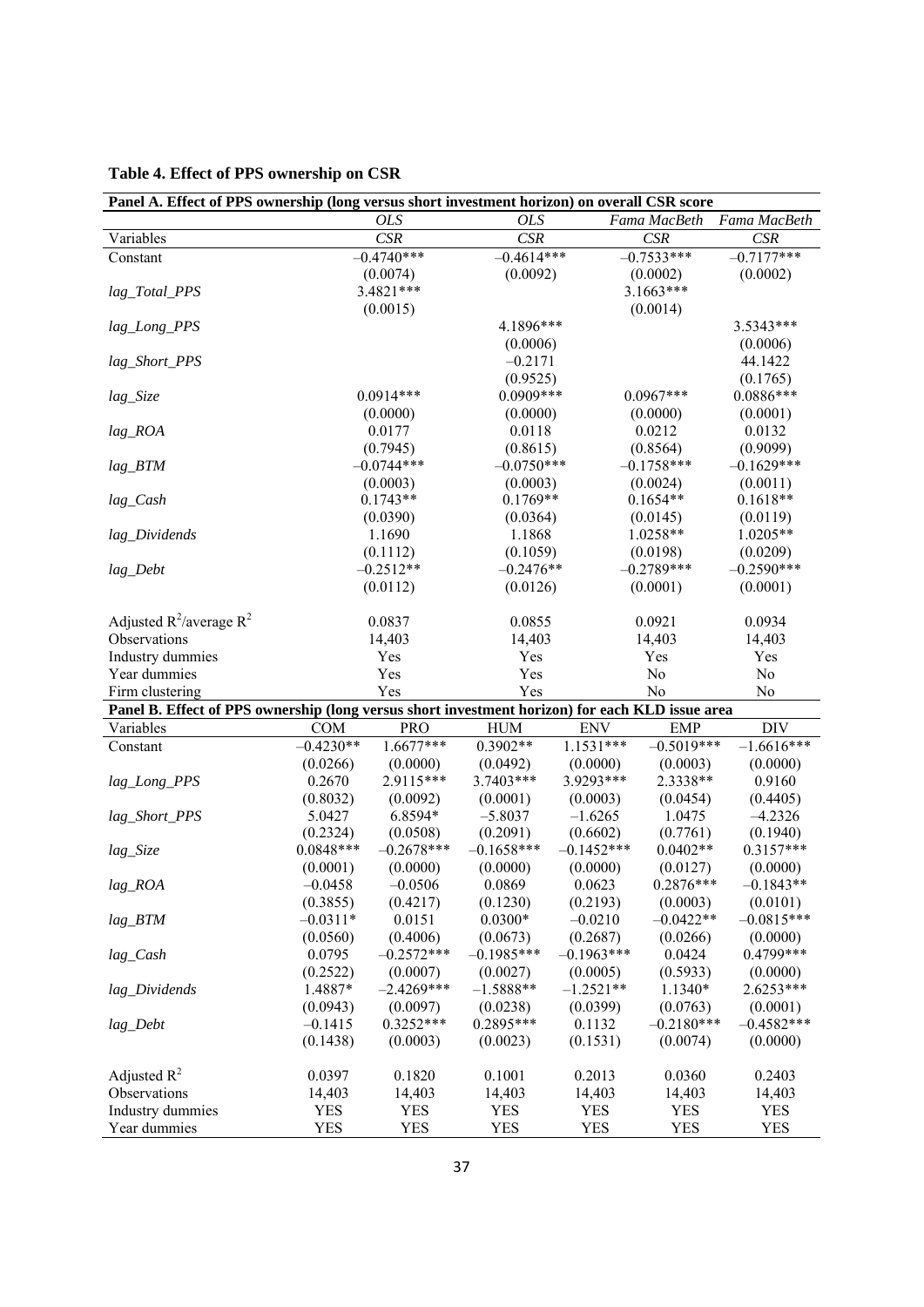|  | $\sim$<br>Firm clustering | - -<br>∸ | نتخلط | $T_{\rm T}$<br>تا سا | ᅩ | - ⊥∿ | $\sim$<br>- 12 L |
|--|---------------------------|----------|-------|----------------------|---|------|------------------|
|--|---------------------------|----------|-------|----------------------|---|------|------------------|

This table reports estimated coefficients from regressing CSR score (standardized) on PPS institutional ownership. Panel A reports the results for overall CSR score. Panel B reports the results for each KLD issue area. The sample includes 14,403 firm–year observations representing 3,440 unique US listed firms over the period 2003–2009. The aggregate corporate social responsibility (CSR) score is the sum of six attributes: community (*CSR–COM*), diversity (*CSR–DIV*), employee relations (*CSR–EMP*), environment (*CSR–ENV*), human rights (*CSR–HUM*), and product (*CSR–PRO*). *Total\_PPS* is the fraction of firm stock held by public pension funds. *Long\_PPS* is the fraction of firm stock held by public pension funds with long investment horizon. *Short\_PPS* is the fraction of firm stock held by public pension funds with short investment horizon. *Size* is the natural logarithm of total assets. *ROA* is the ratio of income before extraordinary items to total assets. *BTM* is the ratio of book value of the equity over the market value of equity, measured as absolute value of stock price times shares outstanding. *Cash* is the ratio of cash balances over total assets. *Dividends* is the ratio of cash dividends over total assets. *Debt* is the ratio of total debt over total assets. The standard errors are clustered at the firm level in the last column. Year dummies and industry dummies are included in all regressions. Industry dummies are based on the Fama French 12–industry classification. Robust p– values, in parentheses, are reported below the coefficients. \*\*\*, \*\*, and \* denote statistical significance at the 1%, 5%, and 10% levels, respectively.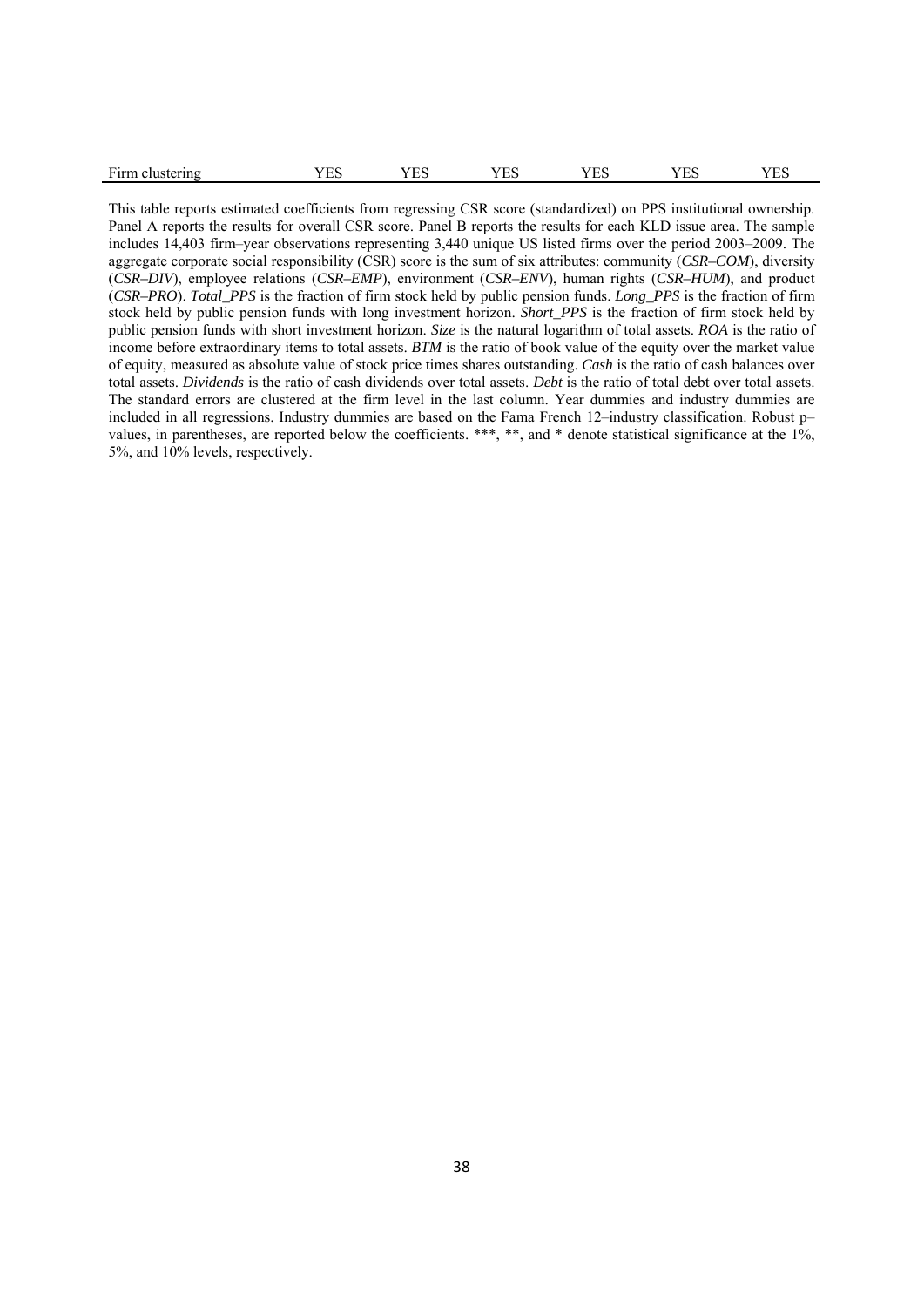| Variables           | CSR         | CSR        |
|---------------------|-------------|------------|
| Constant            | 0.0713      | 0.1105     |
|                     | (0.7027)    | (0.5518)   |
| lag_Long_IO         | $0.1218**$  |            |
|                     | (0.0429)    |            |
| lag_Short_IO        | 0.1302      |            |
|                     | (0.1062)    |            |
| lag_Long_PPS        |             | 3.0735***  |
|                     |             | (0.0002)   |
| lag_Short_PPS       |             | $-0.8682$  |
|                     |             | (0.7615)   |
| lag_Size            | $-0.0107$   | $-0.0121$  |
|                     | (0.7125)    | (0.6671)   |
| $lag\_ROA$          | $0.1026*$   | $0.1089*$  |
|                     | (0.0927)    | (0.0731)   |
| $lag\_BTM$          | 0.0199      | 0.0157     |
|                     | (0.1193)    | (0.2143)   |
| lag_Cash            | $-0.1442**$ | $-0.1347*$ |
|                     | (0.0460)    | (0.0599)   |
| lag_Dividends       | $-0.3274$   | $-0.3752$  |
|                     | (0.3140)    | (0.2496)   |
| lag_Debt            | 0.0759      | 0.0812     |
|                     | (0.3281)    | (0.2949)   |
| <b>Observations</b> | 14,403      | 14,403     |
| Number of firms     | 3,438       | 3,438      |
| Year dummies        | Yes         | Yes        |
| Firm fixed effects  | Yes         | Yes        |
| Firm clustering     | Yes         | Yes        |

**Table 5. Firm fixed effects regression results** 

This table reports estimated coefficients from regressing overall CSR score (standardized) on institutional ownership using a fixed effect modeling approach. The sample includes 14,403 firm–year observations representing 3,440 unique US listed firms over the period 2003–2009. The aggregate corporate social responsibility (CSR) score is the sum of six attributes: community (*CSR–COM*), diversity (*CSR–DIV*), employee relations (*CSR–EMP*), environment (*CSR–ENV*), human rights (*CSR–HUM*), and product (*CSR–PRO*). *Total\_IO* is the fraction of firm stock held by institutional investors, *Long\_IO* is the fraction of firm stock held by institutional investors with long investment horizon, *Short IO* is the fraction of firm stock held by institutional investors with short investment horizon. *Total\_PPS* is the fraction of firm stock held by public pension funds. *Long\_PPS* is the fraction of firm stock held by public pension funds with long investment horizon. *Short\_PPS* is the fraction of firm stock held by public pension funds with short investment horizon. *Size* is the natural logarithm of total assets. *ROA* is the ratio of income before extraordinary items to total assets. *BTM* is the ratio of book value of the equity over the market value of equity, measured as absolute value of stock price times shares outstanding. *Cash* is the ratio of cash balances over total assets. *Dividends* is the ratio of cash dividends over total assets. *Debt* is the ratio of total debt over total assets. Year dummies are included in all regressions. The standard errors are clustered at the firm level. Robust *p*–values, in parentheses, are reported below the coefficients. \*\*\*, \*\*, and \* denote statistical significance at the 1%, 5%, and 10% levels, respectively.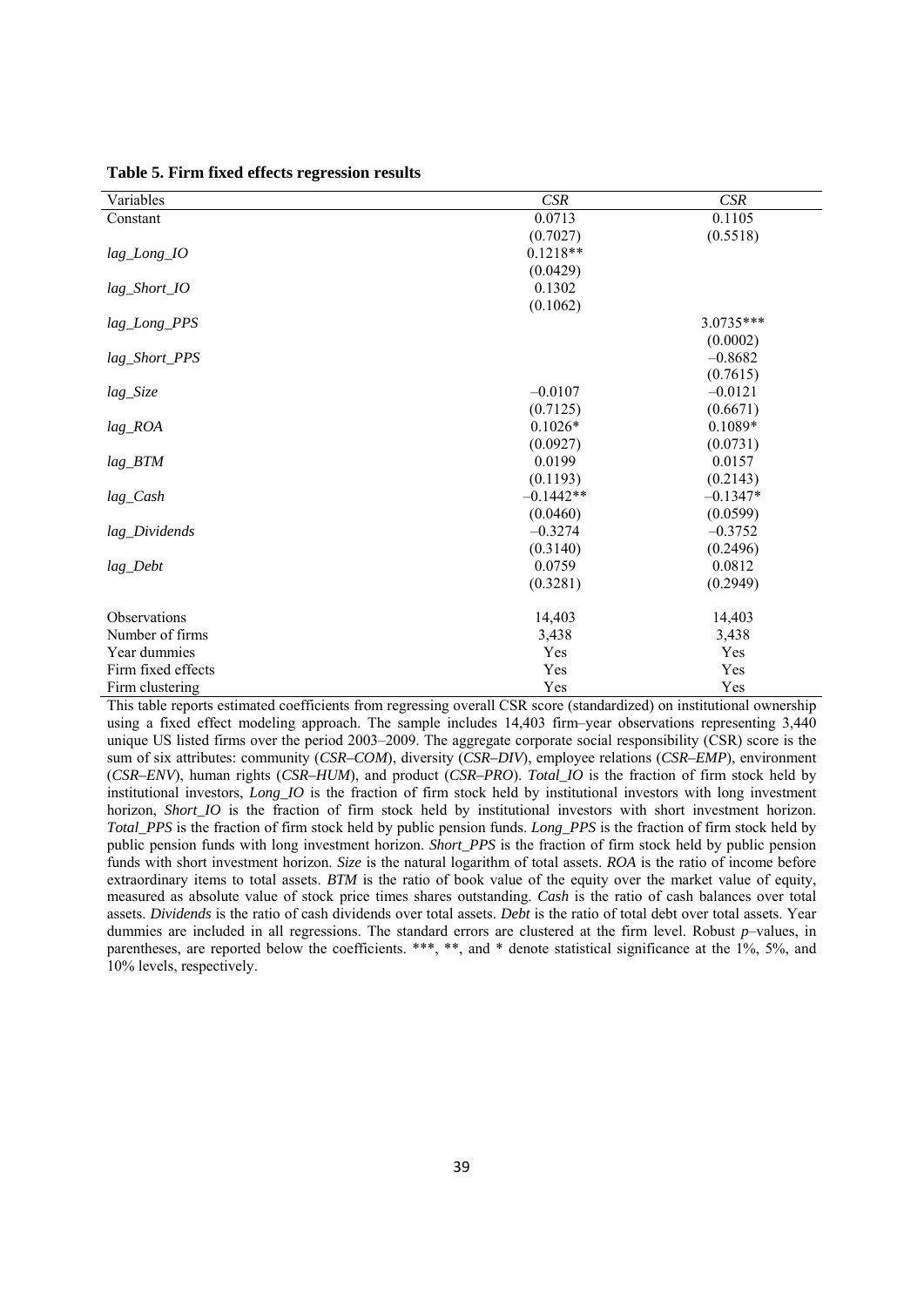| Variables       | CSR         | $Long\_IO$   | CSR         | Long_PPS      |
|-----------------|-------------|--------------|-------------|---------------|
| Constant        | $0.2354*$   | $0.2514***$  | $0.2350*$   | $0.0038**$    |
|                 | (0.0564)    | (0.0000)     | (0.0566)    | (0.0336)      |
| $lag\_CSR$      | $0.4145***$ | $-0.0009$    | $0.4140***$ | $-0.0001$     |
|                 | (0.0000)    | (0.6421)     | (0.0000)    | (0.4406)      |
| lag_Long_IO     | $0.0840**$  | $0.2242***$  |             |               |
|                 | (0.0444)    | (0.0000)     |             |               |
| lag_Long_PPS    |             |              | $1.7277**$  | $0.3257***$   |
|                 |             |              | (0.0125)    | (0.0000)      |
| lag_Size        | $-0.0411**$ | $0.0286***$  | $-0.0415**$ | $0.0020***$   |
|                 | (0.0219)    | (0.0000)     | (0.0197)    | (0.0000)      |
| $lag\_ROA$      | $0.1338**$  | $0.0511***$  | $0.1300**$  | $0.0023***$   |
|                 | (0.0109)    | (0.0000)     | (0.0134)    | (0.0023)      |
| $lag\_BTM$      | 0.0056      | $-0.0217***$ | 0.0043      | $-0.0009$ *** |
|                 | (0.5936)    | (0.0000)     | (0.6835)    | (0.0000)      |
| lag_Cash        | $-0.1470**$ | 0.0202       | $-0.1480**$ | $0.0018**$    |
|                 | (0.0119)    | (0.1097)     | (0.0114)    | (0.0322)      |
| lag_Dividends   | $-0.2682$   | $-0.0722$    | $-0.2854$   | $-0.0082*$    |
|                 | (0.4156)    | (0.3101)     | (0.3853)    | (0.0854)      |
| lag_Debt        | 0.0789      | $-0.0095$    | 0.0796      | $-0.0006$     |
|                 | (0.1876)    | (0.4622)     | (0.1834)    | (0.4818)      |
|                 |             |              |             |               |
| Observations    | 11,231      | 11,231       | 11,231      | 11,231        |
| R-squared       | 0.2073      | 0.2597       | 0.2076      | 0.3234        |
| Number of firms | 2,949       | 2,949        | 2,949       | 2,949         |
| Year dummies    | Yes         | Yes          | Yes         | Yes           |
| Firm FE         | Yes         | Yes          | Yes         | Yes           |

**Table 6. Granger causality test results** 

This table reports Granger causality tests. The sample includes 14,403 firm–year observations representing 3,440 unique US listed firms over the period 2003–2009. The aggregate corporate social responsibility (CSR) score is the sum of six attributes: community (*CSR–COM*), diversity (*CSR–DIV*), employee relations (*CSR–EMP*), environment (*CSR–ENV*), human rights (*CSR–HUM*), and product (*CSR–PRO*). The CSR score is standardized. *Total\_IO* is the fraction of firm stock held by institutional investors, *Long\_IO* is the fraction of firm stock held by institutional investors with long investment horizon, *Short IO* is the fraction of firm stock held by institutional investors with short investment horizon. *Total\_PPS* is the fraction of firm stock held by public pension funds. *Long\_PPS* is the fraction of firm stock held by public pension funds with long investment horizon. *Short\_PPS* is the fraction of firm stock held by public pension funds with short investment horizon. The classification of institutional ownership is based on the Permanent Transient/Quasi-indexer/Dedicated classification. Si*ze* is the natural logarithm of total assets. *ROA* is the ratio of income before extraordinary items to total assets. *BTM* is the ratio of book value of equity over the market value of equity, measured as absolute value of stock price times shares outstanding. *Cash* is the ratio of cash balances over total assets. *Dividends* is the ratio of cash dividends over total assets. *Debt* is the ratio of total debt over total assets. Year dummies are included in all regressions. The standard errors are clustered at the firm level. Robust *p*–values, in parentheses, are reported below the coefficients. \*\*\*, \*\*, and \* denote statistical significance at the 1%, 5%, and 10% levels, respectively.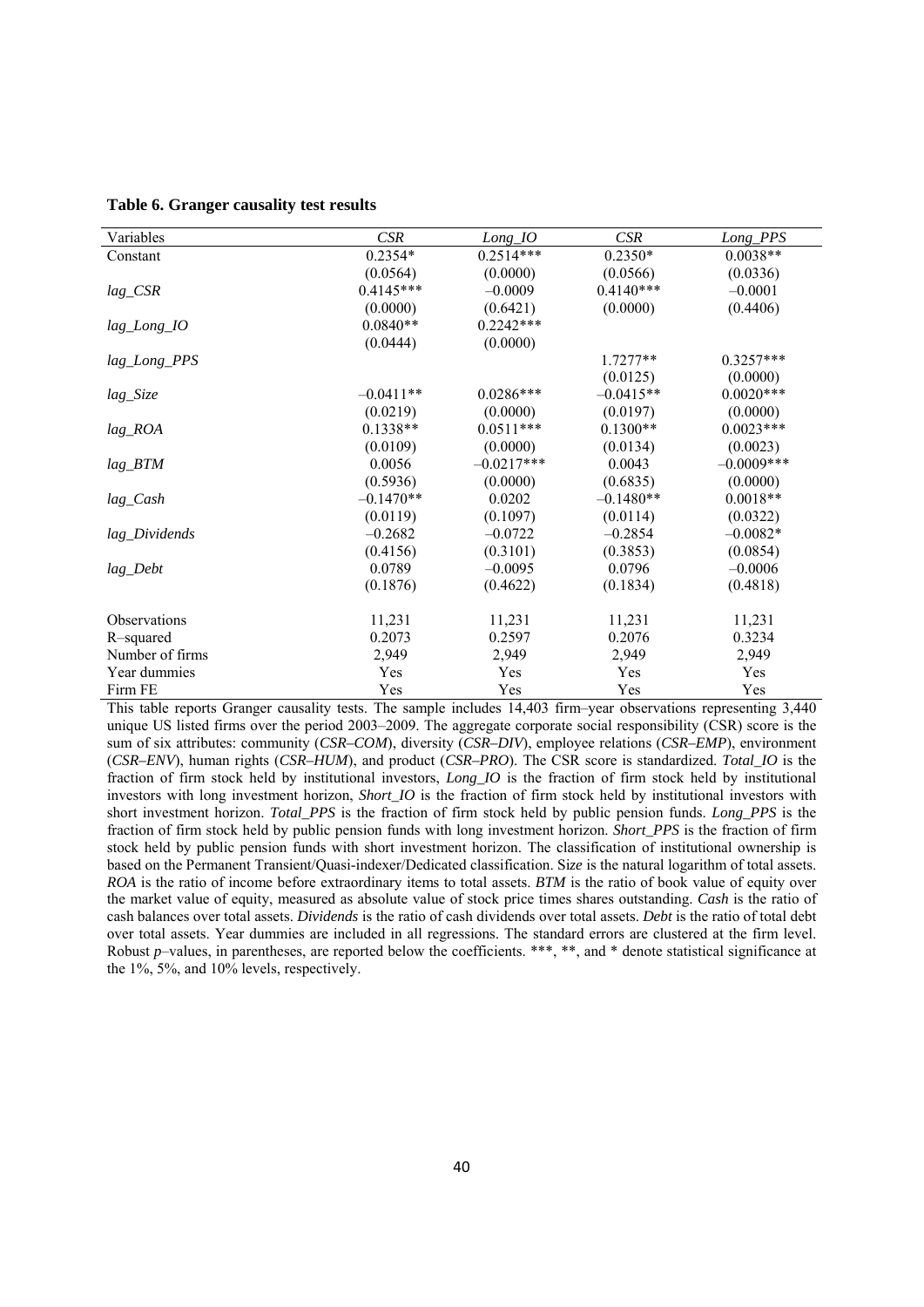|                               | <b>OLS</b>   | <b>OLS</b>   | Fama MacBeth | Fama MacBeth |
|-------------------------------|--------------|--------------|--------------|--------------|
| Variables                     | $CSR\_rank$  | $CSR\_rank$  | CSR rank     | $CSR\_rank$  |
| Constant                      | 2.8153***    | $2.6911***$  | 1.8454***    | $1.9073***$  |
|                               | (0.0000)     | (0.0000)     | (0.0004)     | (0.0002)     |
| lag_Long_IO                   | $0.7771***$  |              | $0.9264***$  |              |
|                               | (0.0003)     |              | (0.0017)     |              |
| lag_Short_IO                  | $-0.8430***$ |              | $-1.5337**$  |              |
|                               | (0.0084)     |              | (0.0218)     |              |
| lag_Long_PPS                  |              | 12.5263***   |              | 10.4907***   |
|                               |              | (0.0004)     |              | (0.0001)     |
| lag_Short_PPS                 |              | 6.0182       |              | 148.7601     |
|                               |              | (0.5916)     |              | (0.1626)     |
| lag_Size                      | $0.3460***$  | $0.3337***$  | $0.3441***$  | $0.3227***$  |
|                               | (0.0000)     | (0.0000)     | (0.0000)     | (0.0000)     |
| lag_ROA                       | $-0.0706$    | $-0.1258$    | $-0.0565$    | $-0.1460$    |
|                               | (0.7601)     | (0.5789)     | (0.8518)     | (0.6699)     |
| $lag\_BTM$                    | $-0.1775***$ | $-0.1668***$ | $-0.4327***$ | $-0.3307***$ |
|                               | (0.0022)     | (0.0037)     | (0.0027)     | (0.0018)     |
| lag_Cash                      | $0.7150***$  | $0.6617**$   | $0.7227***$  | $0.6360***$  |
|                               | (0.0056)     | (0.0101)     | (0.0040)     | (0.0065)     |
| lag_Dividends                 | 2.8852       | $3.0946*$    | 2.2270***    | 2.7305***    |
|                               | (0.1216)     | (0.0999)     | (0.0035)     | (0.0045)     |
| lag_Debt                      | $-1.1062***$ | $-1.0593***$ | $-1.1604***$ | $-1.0918***$ |
|                               | (0.0000)     | (0.0000)     | (0.0000)     | (0.0000)     |
|                               |              |              |              |              |
| Adjusted $R^2$ /average $R^2$ | 0.0818       | 0.0815       | 0.0928       | 0.0912       |
| Observations                  | 14,403       | 14,403       | 14,403       | 14,403       |
| Number of firms               | 3,438        | 3,438        | 3,438        | 3,438        |
| Year dummies                  | Yes          | Yes          | Yes          | Yes          |
| Industry dummies              | Yes          | Yes          | Yes          | Yes          |
| Firm clustering               | Yes          | Yes          | Yes          | Yes          |

**Table 7. Regression results using CSR decile rank** 

This table reports estimated coefficients from regressing the decile rank of the standardized overall CSR score (*CSR\_rank*) on institutional ownership. The sample includes 14,403 firm–year observations representing 3,440 unique US listed firms over the period 2003–2009. The aggregate corporate social responsibility (CSR) score is the sum of six attributes: community (*CSR–COM*), diversity (*CSR–DIV*), employee relations (*CSR–EMP*), environment (*CSR–ENV*), human rights (*CSR–HUM*), and product (*CSR–PRO*). *Total\_IO* is the fraction of firm stock held by institutional investors, *Long\_IO* is the fraction of firm stock held by institutional investors with long investment horizon, *Short IO* is the fraction of firm stock held by institutional investors with short investment horizon. *Total\_PPS* is the fraction of firm stock held by public pension funds. *Long\_PPS* is the fraction of firm stock held by public pension funds with long investment horizon. *Short\_PPS* is the fraction of firm stock held by public pension funds with short investment horizon. *Size* is the natural logarithm of total assets. *ROA* is the ratio of income before extraordinary items to total assets. *BTM* is the ratio of book value of the equity over the market value of equity, measured as absolute value of stock price times shares outstanding. *Cash* is the ratio of cash balances over total assets. *Dividends* is the ratio of cash dividends over total assets. *Debt* is the ratio of total debt over total assets. Year dummies and industry dummies are included in all regressions. Industry dummies are based on the Fama French 12– industry classification. The standard errors are clustered at the firm level. Robust *p*–values, in parentheses, are reported below the coefficients. \*\*\*, \*\*, and \* denote statistical significance at the 1%, 5%, and 10% levels, respectively.